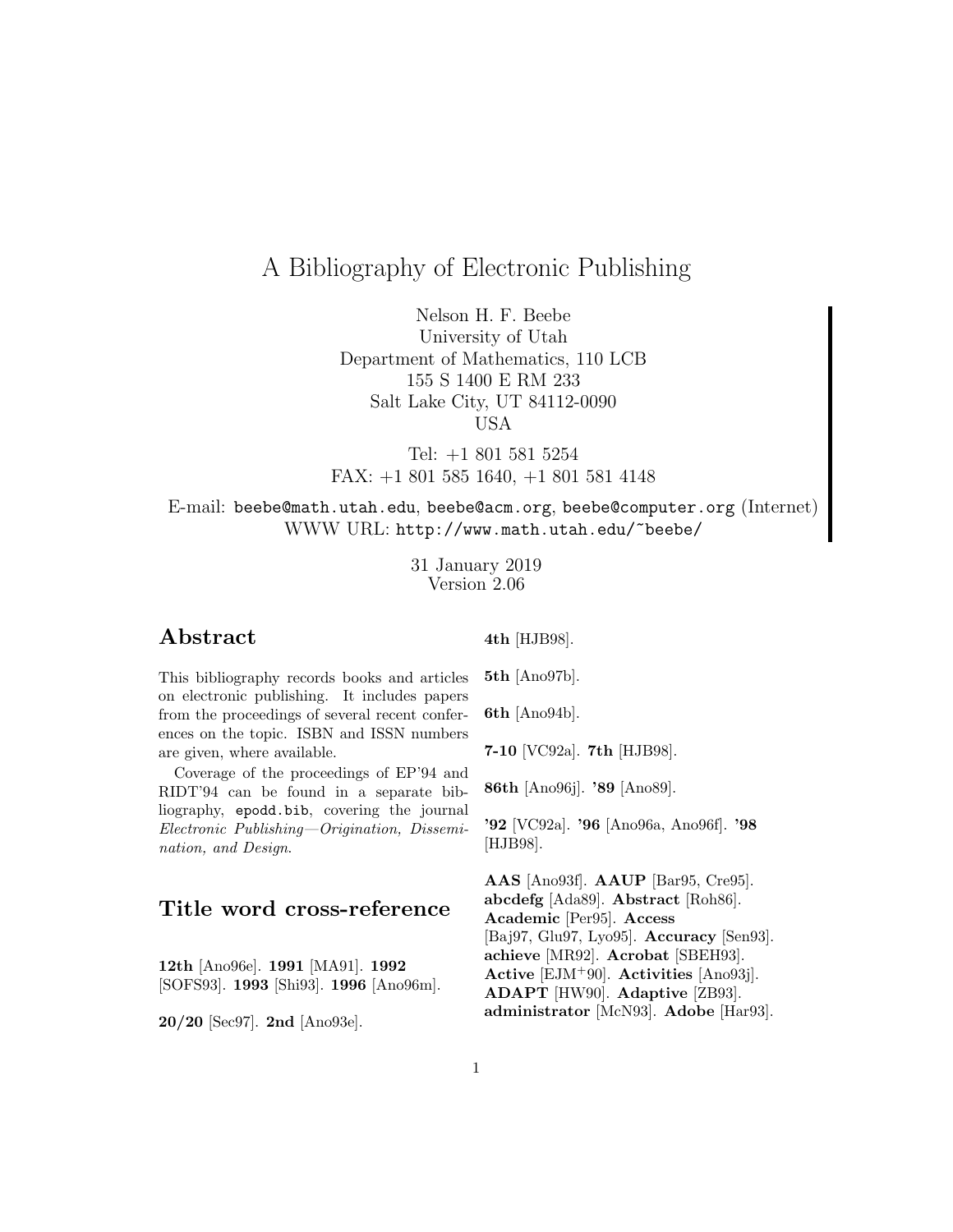**Advanced** [ABH93, HB91]. **After** [Rub93]. **Aftershocks** [Bur95]. **Age** [Ano93h, Spe93]. **ahead** [Shi93]. **Aids** [Pit95]. **Aleph** [SW92]. **Alerting** [SOFS93]. **Algorithm** [CP89, IO93]. **Algorithms** [OO89]. **aliased** [AMS89]. **Aliasing** [NN89]. **Alternative** [Har93]. **Alto** [BBKF95]. **AMS** [KOOR93]. **Amsterdam** [Ano97b]. **Analysing** [HH93]. **Analysis** [BAC93, HW90, LB95, WSG89]. **Annual** [Ano93e, Ano96j]. **Anti** [AMS89, NN89]. **Anti-aliased** [AMS89]. **Anti-Aliasing** [NN89]. **Anything** [Jen97]. **Anyway** [Luc97]. **Appearance** [UHST89]. **Application** [BH89, Cla89]. **Applications** [Bro95, MNBH92, VES95, LG97]. **Approach** [DL91, FX93, Gon91, HI93, NNGP89, Ver90, Won86]. **Approaches** [CX97, vv91]. **April** [AGS93, Ano93g, Ano96e, HJB98, HMQ93, Shi93, VC92a, van88]. **Arabic** [Har95a]. **Architecture** [FSD92]. **Archive** [Sea93]. **Area** [Cla89]. **Art** [Die94]. **artistic** [HJB98]. **ASHTEX** [Gal86]. **ASIS** [LG97]. **Assessment** [AS89]. **Associates** [Ano93d]. **Association** [Ano96j]. **Astronomical** [Van93]. **Astronomy** [Ano93f]. **Australia** [Ano93g]. **Author** [GG97]. **authors** [BKDH86]. **Auto** [Gon91]. **Auto-tracing** [Gon91]. **Automated** [MR92]. **Automatic** [AYO91, Aho95, And90, HW90, Kar89, SAB92]. **avant** [Leb92]. **avant-texte** [Leb92]. **Awarded** [Ano93j]. **aware** [Bro95].

**Based** [ERE92, FSD92, NN89, SB95, SOFS93, VM95, ZD95, BLR92, FW93, MBM93, WSG89]. **be** [Hof95]. **Berkeley** [Pit95]. **Better** [Ada89]. **between** [DEB93, HS93]. **Beyond** [Ano97a, Ano97b]. **B´ezier** [CP89]. **BILETA** [Ano96a]. **Binary** [BB92]. **Bitmapped** [Maa89]. **Bitmaps** [BB92, Ros91]. **Block** [SB95]. **Block-Based** [SB95]. **Book** [SS97]. **Bookstore** [Bar95]. **Boston** [MA91]. **Boundary** [Ano93o]. **Breaking** [Ham97, HG88]. **Brink** [Ano93c]. **Broadsheet** [LB92]. **Brother** [Ano93a].

**Browsing** [SOFS93]. **Brush** [UHST89]. **Brush-written** [UHST89].

**CA** [BBKF95]. **CAJUN** [SBEH93]. **Calligraphic** [Doo89]. **CaminoReal** [ABMW88]. **Campus** [Ano93b, Sea95]. **Can** [Ano93a, MR92]. **Canberra** [Shi93]. **capabilities** [PH86]. **case** [Hay93]. **Casual** [Ano93a]. **Catalog** [Bar95, Cre95]. **Catalog/Bookstore** [Bar95]. **Cataloging** [Jen97]. **Cause** [Ano93b]. **CD** [Ano94b]. **CD-ROM** [Ano94b]. **Center** [Sea93]. **Centralization** [Lam97]. **Centre** [Ano90]. **Century** [Ano93h, Har95b]. **Change** [Ano96b, Cox93]. **Changes** [Shi93]. **Changing** [Ano93h]. **Character** [AP91, Fan91, HH93, IO93, Sou91]. **Characters** [AMS89, Gon89, Maa89, OO89, UHST89]. **Chinese** [MS90, CX97, DL91, Fan91, UHST89]. **Chip** [CP91]. **Choosing** [BB92]. **Chosen** [Ano93d]. **Client** [FSD92]. **Client-Server-Based** [FSD92]. **Cluster** [Coo91]. **Collect** [BLR92]. **Collect-and-Stitch** [BLR92]. **Colophon** [AM91, AS93, Fur90b, MH93, VC92b]. **Color** [Ami91, Coo91]. **Columbia** [Ano93m]. **Combined** [Bar95]. **commercial** [Ano85]. **Communication** [SH93, Shi93]. **Communications** [Lyo95, McM95, Sec97, Cox93]. **Community** [SH93]. **Comparative** [Baj97]. **Compilation** [GB93]. **Complementarity** [Ver90]. **Complex** [Sou92]. **Complexity** [Ros91]. **Composition** [Sou92, Zhe92]. **Compressing** [Ros91]. **Compression** [ZD95]. **Computer** [ERE92, SOFS93]. **Computer-Based** [ERE92]. **Computers** [Mid97]. **Comserve** [SH93]. **Concept** [Law95]. **Concepts** [ABH93]. **Concise** [Ano93m]. **Conference** [AGS93, Ano93c, Ano93g, Ano93o, Ano94b, BBKF95, Dés86, Fur90a, HJB98, HMQ93,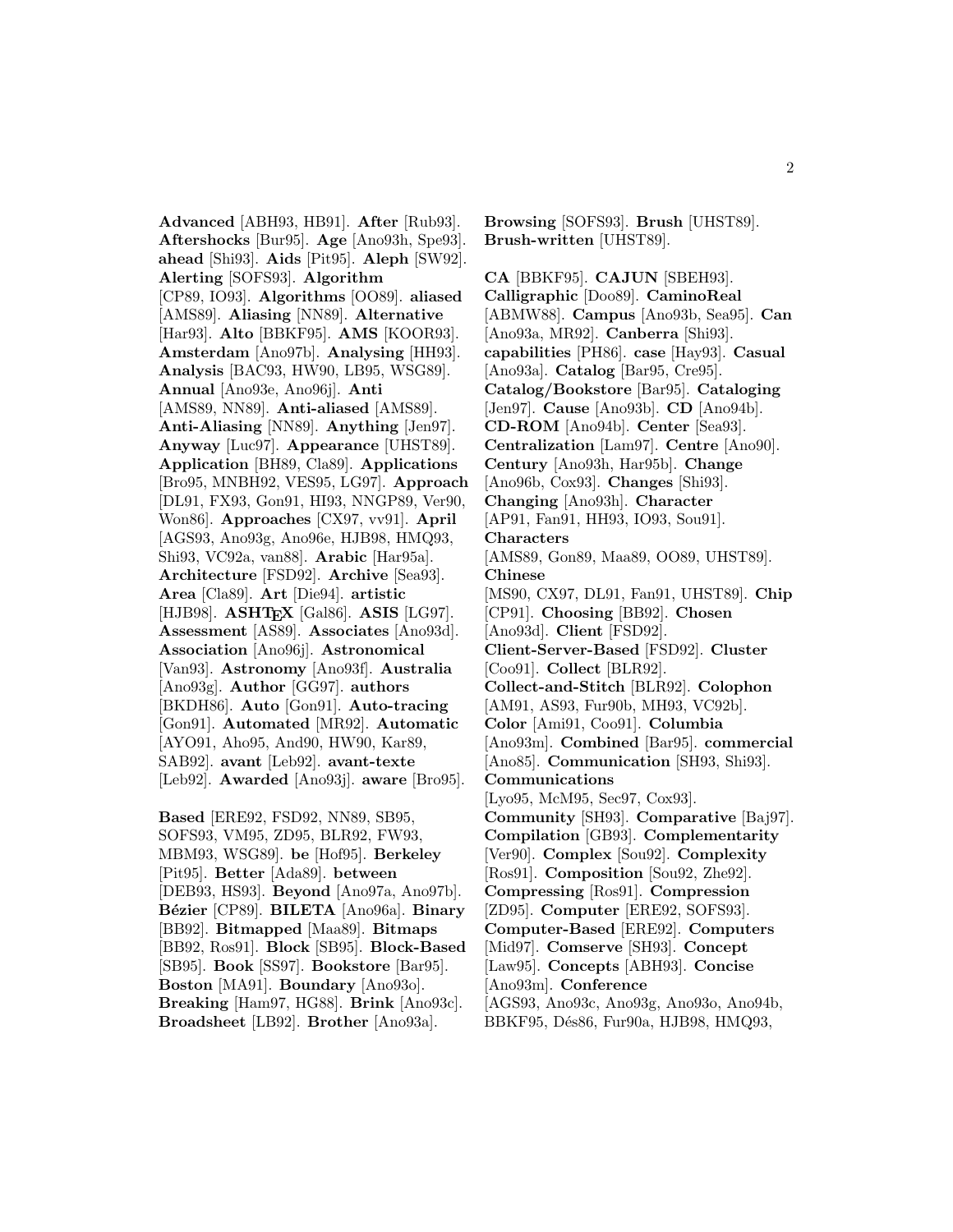SM96, VC92a, van88, Ano85, Ano86b, Ano86a, Ano87, Ano89, Ano90, Ano93e, Ano97b, Shi93, Ano96j, Ano97a]. **Conferences** [AH89]. **consensus** [Ano96l]. **Consequences** [BB92]. **Constraint** [Ada89, MBM93]. **Constraint-based** [MBM93]. **Constraints** [BH89, Erf93, HB91, Sen93, Ano86a]. **Construction** [MUP91]. **Containment** [CP89]. **Content** [Aho95, SAB92, TC92]. **Context** [BWB92, Bro95]. **Context-aware** [Bro95]. **Context-Dependent** [BWB92]. **Continuous** [Cla89]. **Continuous-tone** [Cla89]. **Contour** [Fah89]. **contributed** [LG97]. **Control** [Mac91, SB93]. **Conversion** [Duf89]. **Converting** [Aer95, Zhe91]. **Convolution** [Duf89]. **Cooperating** [Cha90]. **Cooperation** [Ver90]. **Coordinate** [Due93]. **Coordinate-independent** [Due93]. **copy** [BPKL88]. **Copyright** [GG97, Hof95, Oak93, Sam97, Sou95]. **Corporate** [Ano88, Ano85]. **Correction** [RFP92]. **Cost** [Key95, Lam93]. **Council** [Sec97]. **Coventry** [Ano96a]. **Craft** [MR92]. **Creating** [Bro95]. **Creation** [CJ90, RMF93]. **Cross** [Ano93o]. **Cross-Boundary** [Ano93o]. **CRT** [Nai91]. **Cuadra** [Ano93d]. **Cubics** [Gon91]. **Cultivation** [Ele95]. **Cultural** [Bus97]. **Current** [Die94]. **Curve** [IO93]. **Curves** [CP89]. **Customized** [CJ90].

**Darmstadt** [AGS93, HMQ93]. **Database** [ABH93, Ano93d, KLMN90, RH90]. **Databases** [Ano94b]. **Day** [Rub93]. **DC** [Oke93, Oke95]. **Dead** [Arn93a]. **Debate** [Lam97]. **December** [Ano86a, Oke93]. **Decentralization** [Lam97]. **Decipherability** [Tam91]. **Declarative** [NNGP89]. **Dedicated** [CP91]. **Defined** [Doo89]. **Delivery** [CJ90]. **demand** [McL93]. **Dependent** [BWB92]. **describe** [LT86]. **Description** [Due93, Sou91].

**Descriptive** [CJ90]. **Design** [Bar95, BH93, DL91, Fan91, KLLP90, Koh89, NNGP89]. **Designing** [Sou86]. **Detection** [AP91]. **Determination** [SAB92]. **Developing** [MNBH92]. **Dialogue** [Ano93o]. **Dictionary** [Aer95]. **Differences** [DEB93]. **Different** [vv91]. **Diffusion** [ZB93]. **Digital** [AA89, AH89, AGS93, Coo91, Lyo95, MA91, SB93, Ano96c, Ano96g, Ano96k, HJB98]. **Digitalisation** [Tam89]. **Digitization** [AP91, MS90]. **directives** [LT86]. **Disability** [Ano93l]. **Disciplinary** [EI95]. **Discrete** [CP89]. **Discrimination** [Dys93]. **Displacement** [AYO91]. **Display** [AMS89, Dys93, LB92]. **Distributed** [FSD92, dGH89]. **Distribution** [Ano94a, Van93]. **DMBS** [LG90]. **Do** [GG97, Mid97]. **Document** [Arn93b, BB90, BWB92, BBKF95, Bro95, FX93, FS88, Fur90a, HW90, HI93, HMQ93, Ker90, KLMN90, Lev93, Lev95, LB95, PR92, QNA90, Spi90, VC92a, ZD95, Zhe92, van88, BKDH86, CCH<sup>+</sup>86b, Fer86a, Pet86]. **Documentation** [Dés86, TC92]. **Documents** [BG90, BCO92, CJ90, EJM<sup>+</sup>90, Erf93, FW93, FL93, GB93, HS93, Kin95, KP93, KS95, LG90, Mun95, MH92, RA95, RV93, RH90, BPKL88, CFB86, LT86]. **Does** [But95]. **Domain** [WSG89]. **Domains** [KFA95]. **Dots** [Coo91]. **dpi** [Mac91]. **Draft** [Rod95]. **Driven** [Ada89]. **Dynamic** [AB89, Sta93a].

**e-MED** [Aer95]. **E-prints** [Kel95]. **EasyTEX** [CFB86]. **Ecole** [AH89]. **economics** [Ano86a, McL93]. **Economy** [Bra95]. **EDDS** [PH86]. **Edge** [AP91]. **edited** [Sec97]. **Editing** [AQ92, KB90, Ver90]. **Editor** [BLR92, MBM93, RFP92, WW95]. **Editors** [Cha90]. **Education** [Sol93]. **Efficient** [Fah89, HI93, Koh89]. **Electrical** [Sec97]. **Electronic** [Aer95, Ano85, Ano86b, Ano86a, Ano90, Ano93e, Ano93c, Ano93f, Ano93g,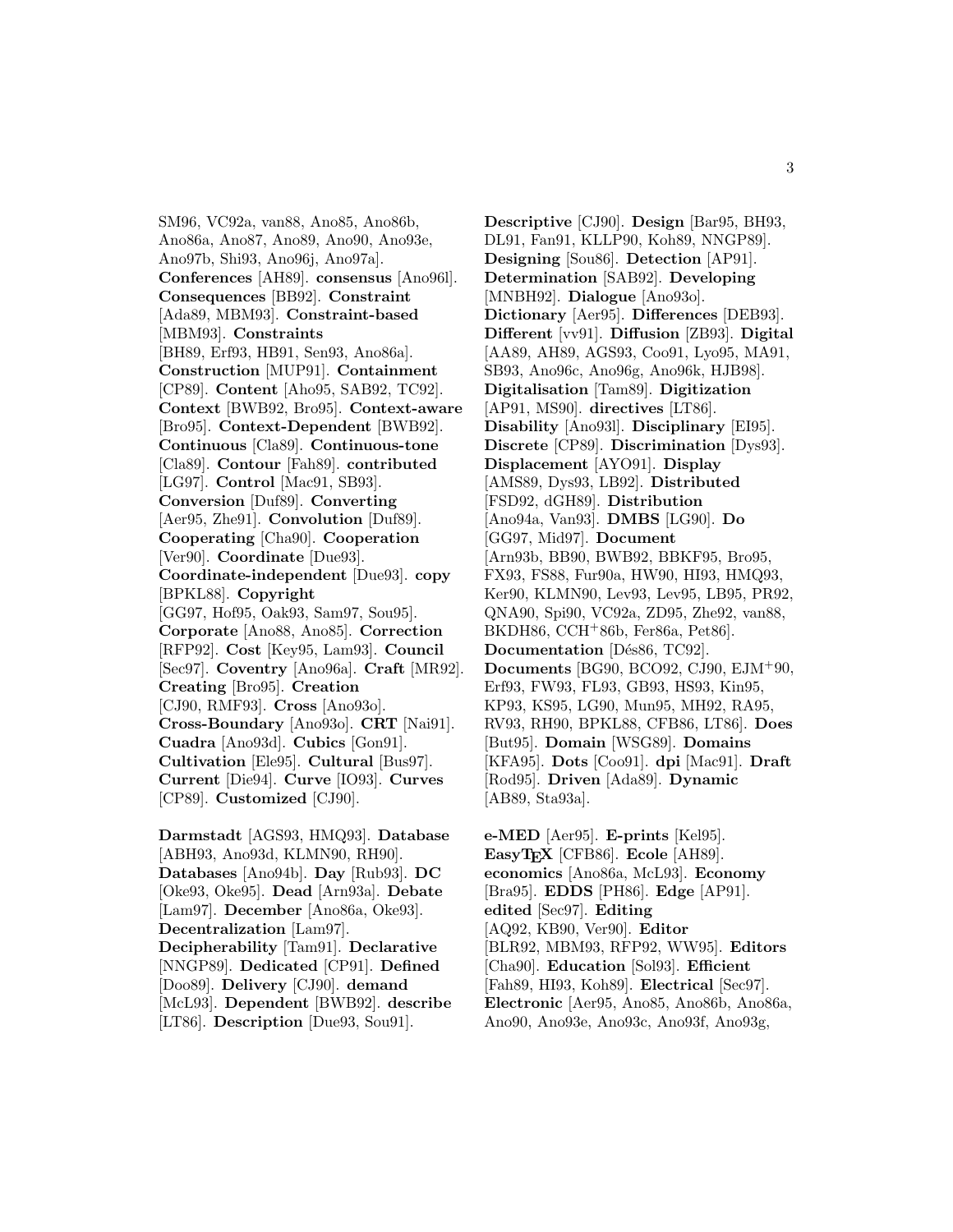Ano93h, Ano93k, Ano93m, Ano94b, Ano96a, Ano96e, Ano96d, Ano97a, Baj97, BEG90, BBKF95, But95, But94, CX97, CJ90, Day95, Die94, Ele95, Esp93, Fur90a, Glu97, Gue95, Hay93, HJB98, HMQ93, Jen97, KOOR93, Lam97, LB92, LG97, MGLD97, Oak93, Owe93, RMF93, Rou93, Rub93, Sea93, Sea95, Sec97, SM96, SWB97, SS97, SH93, SOFS93, Van93, VC92a, van88, Ano87, Ano88, Ano89, Ano96l, Ano97b, Cox93, McN93, Oke93, Spe93, Ano96k, Sea93]. **Elsevier** [Die94]. **Encoding** [Hoc93]. **Encyclopedia** [Ano93m]. **Engineering** [QNA90, Sec97]. **Engineers** [Sec97]. **English** [Aer95]. **Environment** [Ada89, KS95, Lev95, Zhe92, dGH89, App86, CCH<sup>+</sup>86a, CCH<sup>+</sup>86b, Pet86, QVB86]. **EP** [Ano87, Ano88, HJB98]. **EP89** [Ano89]. **EP90** [Ano90]. **EP92** [VC92a]. **Error** [ZB93]. **especially** [Mac91]. **European** [Dés86]. **Evaluation** [Baj97, MUP91]. **Evaluations** [Tam89]. **Evolutional** [Tam89]. **Evolving** [Ano93a]. **Ex** [Ano94b]. **Exact** [Duf89]. **Examines** [Ano93b]. **Example** [Due93, MGLD97]. **Executive** [Ano93i, Sou95]. **Exhibition** [Ano90]. **Experience** [Bil89, BEG90]. **Experiences** [FSD92, Pet86]. **Experiment** [KOOR93, Van93]. **Expert** [SM96]. **Extended** [Har95a]. **Extensibility** [Sta93b]. **Extensible** [EJM<sup>+</sup>90].

**Facet** [All95]. **factory** [Pet86]. **Fair** [Har95b, Law95, Sou95]. **Family** [Ano93b]. **FAQs** [VM95]. **Fast** [AMS89, Gon89, Gon91]. **February** [SM96]. Federal [VC92a, Ano93h]. **Fédérale** [AH89]. **Fifth** [HMQ93]. **Files** [LB95]. **Filled** [Gon89]. **Filling** [Fah89, Oke95]. **Filtering** [KS95]. **Finding** [Pit95]. **First** [Har95b]. **FirstSearch** [Ano93m]. **Fiscal** [Ano93j]. **fit** [LB92]. **Fitting** [IO93]. **Five** [Rou93, Sei95]. **Five-Year** [Rou93]. **Flexible** [BH89]. **flo** [WB90]. **Flowcharts**

[WB90]. **Font** [AYO91, Ada89, AS89, BH93, CP91, DL91, Due93, Her89, Kar89, Kla93, MB93, NN89, NNGP89, OO89, Ros91, Sta93b, ZI93, dGH89]. **Font-scaler** [Sta93b]. **Fonts** [And90, AB89, BB89, Har93, HP93, IO93, Koh89, Mac91, MS90, NN89, Sta93a, Tam89]. **Formats** [Sea95]. **Formatter** [MH92, WW95]. **Formatting** [Sou92, Van92, LT86]. **formulae** [CFB86, Luc86]. **Forum** [SGBOP93, Sec97]. **Foundation** [BB90]. **fourth** [Oke95]. **Framework** [Bro95, MNBH92]. **France** [Dés86, HJB98, SM96, van88]. **Frankenstein** [Ele95]. **Frequency** [WSG89]. **Full** [TR92]. **Full-Text** [TR92]. **funding** [McN93]. **Future** [Ano94a, Die94].

**Gaithersburg** [Fur90a]. **Galileo** [Bur95]. **Generation** [AYO91, Ada89, Aho95, And90, Gon89, MB93, OO89, Oke93, Won86]. **Geographic** [Glu97]. **Germany** [AGS93, HMQ93]. **Get** [But95]. **Glyphs** [Har95a]. **Good** [Mid97]. **Gopher** [Ano93l]. **Government** [Sou95]. **Grammar** [BB90, FW93, KP93]. **Grammar-based** [FW93]. **Grants** [Ano93j]. **Graphics** [BLR92, DL91]. **Gray** [AYO91]. **Gray-Scale** [AYO91]. **Grayscale** [Far91]. **Grayscale/Resolution** [Far91]. **Greyscale** [BB92]. **Grid** [BH89, HB91, WSG89]. **Grid-based** [WSG89]. **Gridfitting** [And90]. **GRIF** [QVB86, RFP92]. **Group** [Sou95].

**Halftone** [Coo91, MUP91]. **Halftoning** [Coo91, SB93]. **Handling** [ERE92]. **Hands** [BCR93]. **Hands-on** [BCR93]. **Hard** [BPKL88]. **Hebrew** [Tam89, Tam91]. **HEIRAlliance** [Ano93i]. **held** [Ano85, Ano86b, Ano86a, Ano87, Ano88, Ano89, HJB98, MA91, Sec97]. **Help** [Sam97]. **Helvetica** [DEB93]. **Heritage** [Bus97]. **Hexagonal** [WSG89]. **Hexagonal-** [WSG89]. **Hierarchy** [MH92]. **High**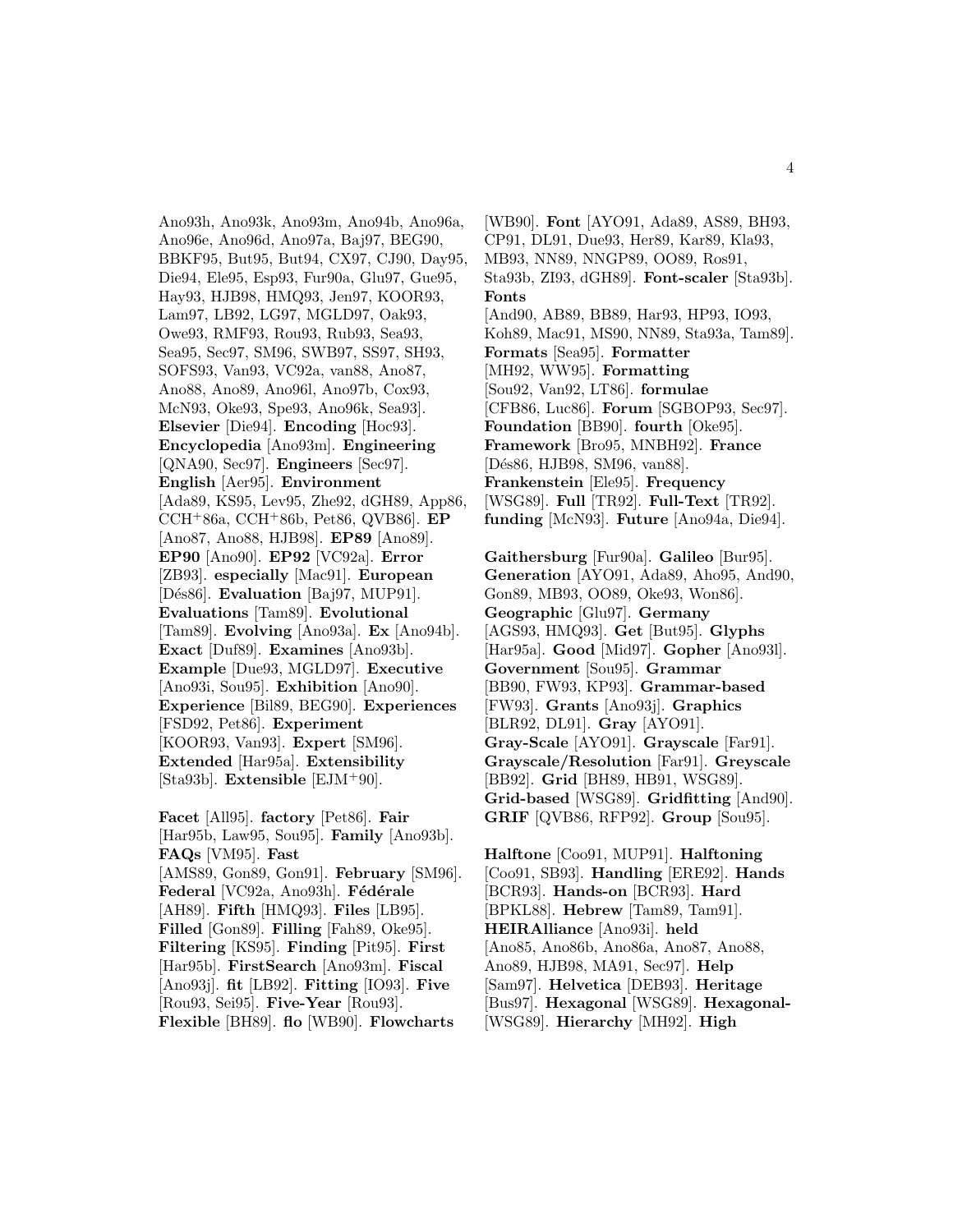[AMS89, AYO91, Cla89, PH86]. **High-Quality** [Cla89, AMS89]. **Highest** [MR92]. **Hinder** [Sam97]. **Hinting** [Kar89]. **Hints** [And90]. **HortBase** [MGLD97]. **Hotel** [Oke93, Oke95]. **HTML** [Sea95]. **Hypermedia** [KLLP90]. **Hypertext** [FSD92, HS93, Ver90]. **HyTime** [Erf93, FFE95]. **hz** [Zap93]. **hz-program** [Zap93].

**i.e** [Ano94b]. **ICSU** [SM96]. **Identity** [Lev95]. **IEEE** [SOFS93]. **If** [Jen97]. **II** [MA91]. **Image** [Cla89, Far91, SOFS93]. **Image-Based** [SOFS93]. **Images** [HI93, KB90, WSG89]. **Imaging** [AH89, AGS93, MA91, HJB98]. **Immunity** [BB89]. **impact** [Cox93]. **implementation** [Pet86]. **Implications** [LB95, SS97, LG97]. **imprint** [Ano96g]. **improved** [CCH<sup>+</sup>86a]. **Improving** [Dys93, Sen93]. **Incremental** [FX93, NNGP89]. **independent** [Cla89, Due93]. **industry** [Ano93e]. **Infinifont** [MB93]. **Information** [Ano93b, Ano94a, Baj97, Bra95, Bus97, Glu97, MGLD97, Ano96i, McL93]. **Initiative** [Hoc93]. **Innovation** [Key95, Ano96b]. **input** [CFB86]. **INRSTEX** [Fer86a]. **Institute** [VC92a]. **Institution** [Sec97]. **Integrating** [PH86]. **Integration** [LG90, Ano87]. **Intellectual** [Sou95, Spe93]. **Intelligent** [Fan91, Kar89, Sta93a]. **Intensity** [Zhe91]. **Interactive** [CJ90, KFA95, SGBOP93, App86, ABMW88, CFB86, Gal86, QVB86]. **Interest** [Sou95]. **Interface** [HS93]. **Interfaces** [BG90, KFA95]. **International** [AH89, AGS93, Ano94b, Ano96e, Ano96f, BBKF95, Fur90a, HJB98, HMQ93, VC92a, van88, Ano85, Ano86b, Ano87, Ano96l]. **Internet** [Ano94a, Ano96f, BCR93, CX97, GG97]. **Introduction** [Her89, O'D93].

**Investigation** [Maa89]. **invited** [BWB92, Leb92, Van92]. **ISI** [Ano96k]. **Issues** [Hof95, KLLP90, Ker90].

**Japanese** [AMS89]. **Job** [Ano93b]. **John** [Ano93l]. **Joint** [SM96]. **jointly** [HJB98]. **Journal** [KOOR93, Sei95, SBEH93, Sol93, SGBOP93]. **Journals** [Gue95, Kel95, LK95, Ano96e]. **June** [Ano87, Ano88, Ano89, Ano90, Ano94b, Dés86].

**Kanji** [AYO91, Due93, OO89, Ros91]. **Karlsruhe** [BKDH86]. **KEYNOTE** [Per95]. **know** [Ano96h]. **Knowledge** [KFA95]. **Knowledge-rich** [KFA95].

**Labyrinth** [EI95]. **Language** [Arn93b, Mun95, SAB92, SW92, WB90, Zhe92, CJ90, LT86]. **languages** [Fer86a]. **Laser** [Mac91]. **Lausanne** [AH89, VC92a]. **Law** [Lyo95]. **Lawmakers** [Hof95]. **Layout** [BB90, PR92]. **learned** [Ano96e]. **Learning** [NNGP89]. **Legibility** [BB89, Tam91]. **level** [BAC93]. **L'hypertexte** [Leb92]. **Librarians** [Ano93h]. **Libraries** [Ano96j, Fri97, Gue95, Mac97, McM95, Sea93]. **Library** [Ano93j, Ano96k, SOFS93, Ano93g, Ano96c, McN93]. **Limitations** [HB91]. **line** [HG88, Sea93]. **linearities** [Nai91]. **Linearization** [Nai91]. **Linguistic** [MBM93]. **Lita** [Ano93k]. **Literate** [Hof95]. **Literature** [Van93]. **Live** [Arn93a]. **Lively** [vv91]. **Logic** [BB90]. **Logical** [BAC93, HI93, RV93]. **London** [Ano85, Ano86b, Ano86a, Ano87, Ano88, Ano89, Ano90, Ano96e]. **Long** [Arn93a]. **Look** [Ano93a]. **Looking** [Mac91]. **Lossy** [ZD95]. **Low** [BAC93, Dys93, NN89, Ros91]. **Low-level** [BAC93]. **Lucida** [BB89]. **Luminance** [Nai91].

**Malo** [HJB98]. **Management** [dGH89]. **Managing** [Cha90, Cox93]. **Manipulated** [MUP91]. **Manipulation** [BBKF95, FL93, Fur90a, HMQ93, VC92a, van88].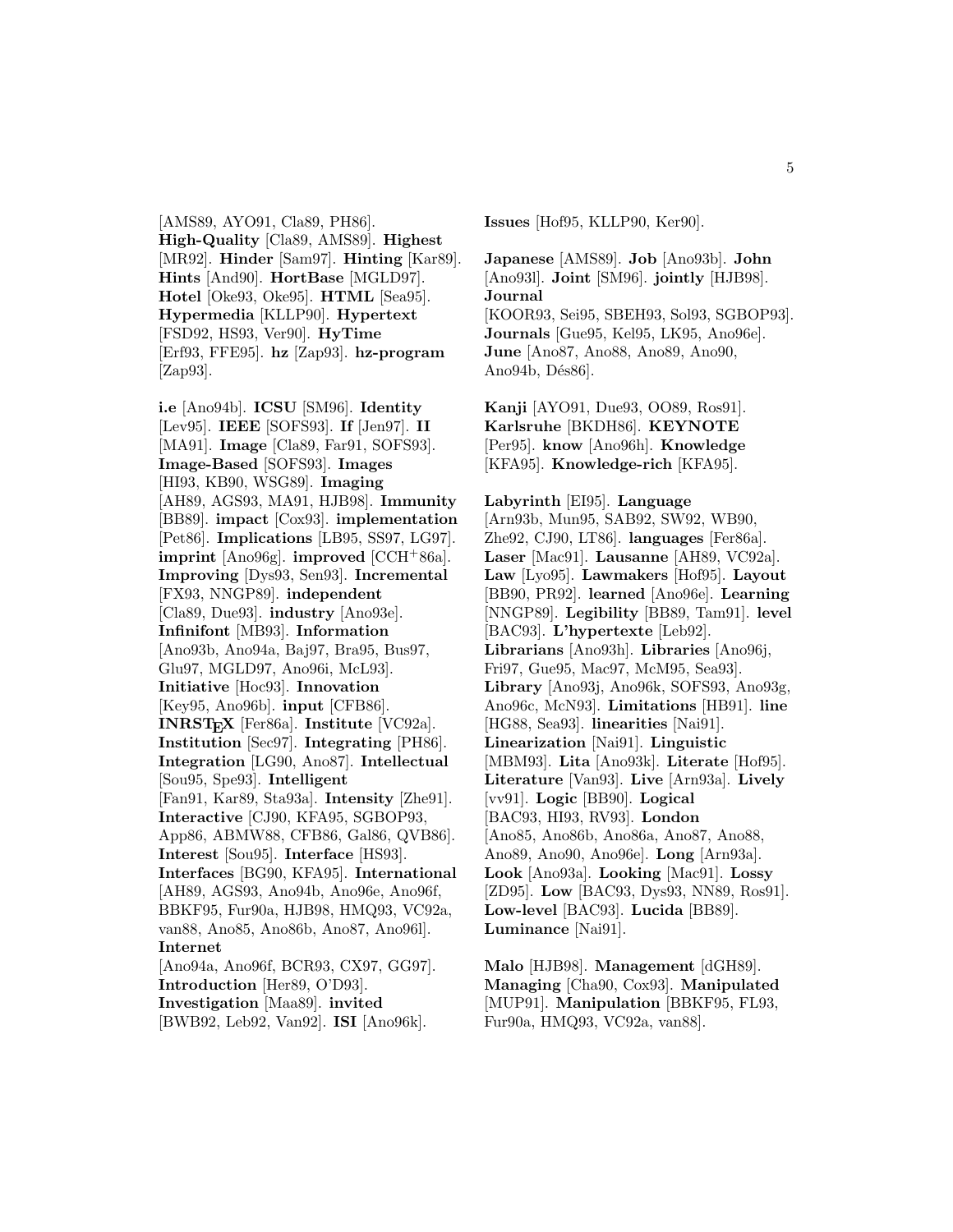**Manufacture** [Sou91]. **March** [Ano96a, HJB98]. **March/April** [HJB98]. **MarkItUp** [FX93]. **Markup** [CJ90, Roh86]. **marvellous** [Gal86]. **Maryland** [Fur90a]. **Master** [Har93]. **Matching** [HH93]. **mathematical** [ABMW88, Luc86]. **May** [LG97, Sec97]. **MED** [Aer95]. **Mediating** [HS93]. **Medieval** [EI95]. **meeting** [LG97, MA91]. **Merging** [RV93]. **METAFONT** [Har93, Sou86]. **Metaphor** [ERE92]. **Method** [Fah89, NN89, Ros91, TR92, UHST89, Zhe91]. **Methods** [LB95]. METAFONT**s** [Mac91]. **Micro** [Zap93]. **Micro-typography** [Zap93]. **Middle** [Koh89, Aer95]. **Middlesex** [Ano90]. **midyear** [LG97]. **Minneapolis** [LG97]. **Mixed** [HI93]. **MN** [LG97]. **model** [Pet86]. **Modelling** [Kin95, TC92]. **Models** [Aho95, RH90]. **Modern** [Tam91]. **Moiré** [Ami91]. **Monograph** [Arn93a]. **Multi** [Coo91, Zhe92]. **Multi-Cluster** [Coo91]. **Multi-Language** [Zhe92]. **Multilingual** [RFP92, Spi90, Fer86b]. **Multimedia** [CJ90, Erf93, Hof95, Kin95, Ano93e, SGBOP93]. **Multiple** [Har93, dGH89, Fer86a]. **Muse** [LK95]. **Music** [FL93, HG88].

**Namable** [Lev95]. **Names** [Lev95]. **Naming** [Lev95]. **Natural** [SAB92]. **Natural-Language** [SAB92]. **Navigation** [Pit95]. **Need** [Har95b, Hof95]. **Network** [RMF93]. **Networked** [Lev95]. **Networking** [Ano93j]. **networks** [Oke93]. **News** [AA89, LB92, SWB97]. **Newsletter** [Ano93k]. **Next** [But94]. **Nice** [van88]. **niche** [Ano96h]. **NII** [Sou95]. **Noise** [BB89]. **Non** [Nai91]. **Non-linearities** [Nai91]. **Normalizing** [UHST89]. **not-for-profit** [Oke93]. **notebook** [ABMW88]. **November** [Ano85, Oke95]. **NY** [Ano93e].

### **Object**

[BCO92, EJM<sup>+</sup>90, FFE95, RMF93, Sta93b].

**Object-orientation** [Sta93b]. **Object-Oriented** [BCO92, EJM<sup>+</sup>90]. **Objects** [Lyo95]. **OCLC** [Ano93m]. **Oct** [Ano97b, MA91]. **October** [AH89, Ano93e]. **ODA** [BPKL88, GG90]. **ODA-documents** [BPKL88]. **Offering** [Ano93m]. **On-line** [Sea93]. **One** [Sei95]. **Online** [Bar95, Cre95, SGBOP93]. **opportunities** [Oke93]. **Optical** [ZI93]. **Optimal** [HG88]. **organised** [Sec97]. **Organization** [Ele95]. **orientation** [Sta93b]. **Oriented** [BCO92, EJM<sup>+</sup>90]. **Outcomes** [Shi93]. **Outline** [And90, BH89, CP91, Gon89, Sta93a]. **Outlined** [CP89]. **Outlines** [HP93, vv91]. **overheads** [Esp93].

**Page** [GG90]. **Pagination** [BKKW95]. **Palo** [BBKF95]. **Pandora** [Bil89]. **Paper** [Ano93b, ERE92, Mid97, BWB92, Leb92, Van92]. **Papers** [MA91, LG97]. **Paradigm** [Ano93a]. **Paradigms** [Ano93a, FFE95]. **Parametric** [DL91, Gon91, MB93]. **Parametrization** [Har93]. **Paris** [SM96]. **part** [Sec97]. **Past** [Ano93a, O'D93]. **Patent** [Hof95]. **Pattern** [ZD95]. **Pattern-Based** [ZD95]. **patterns** [MUP91, Shi93]. **paying** [Oke95]. **Pays** [Bro97]. **PDF** [LB95, SB95]. **Peer** [Luc97]. **Pen** [Doo89]. **Performance** [DEB93]. **Performances** [HB91]. **periodicals** [Ano96i]. **permission** [SOFS93]. **Perseus** [Myl93]. **Perspective** [Die94, Lyo95, McN93]. **PHAROS** [CP91]. **Phenomenon** [Ami91]. **Physical** [RV93]. **pipeline** [Oke95]. **piper** [Oke95]. **pixel** [AP91]. **Pixels** [Mac91]. **Plan** [Rou93]. **Plane** [CP89]. **Planner** [GG90]. **Plans** [Ano93f]. **please** [BKDH86]. **Point** [CP89]. **Polygon** [Duf89]. **Polytechnique** [AH89]. **Possible** [Bar97, Kla93]. **PostScript** [Har93]. **Power** [MUP91]. **Practice** [BEG90]. **Preparation** [Ker90, BKDH86, CCH<sup>+</sup>86b, Fer86a]. **Preprints** [Ano94b, Kel95]. **Present**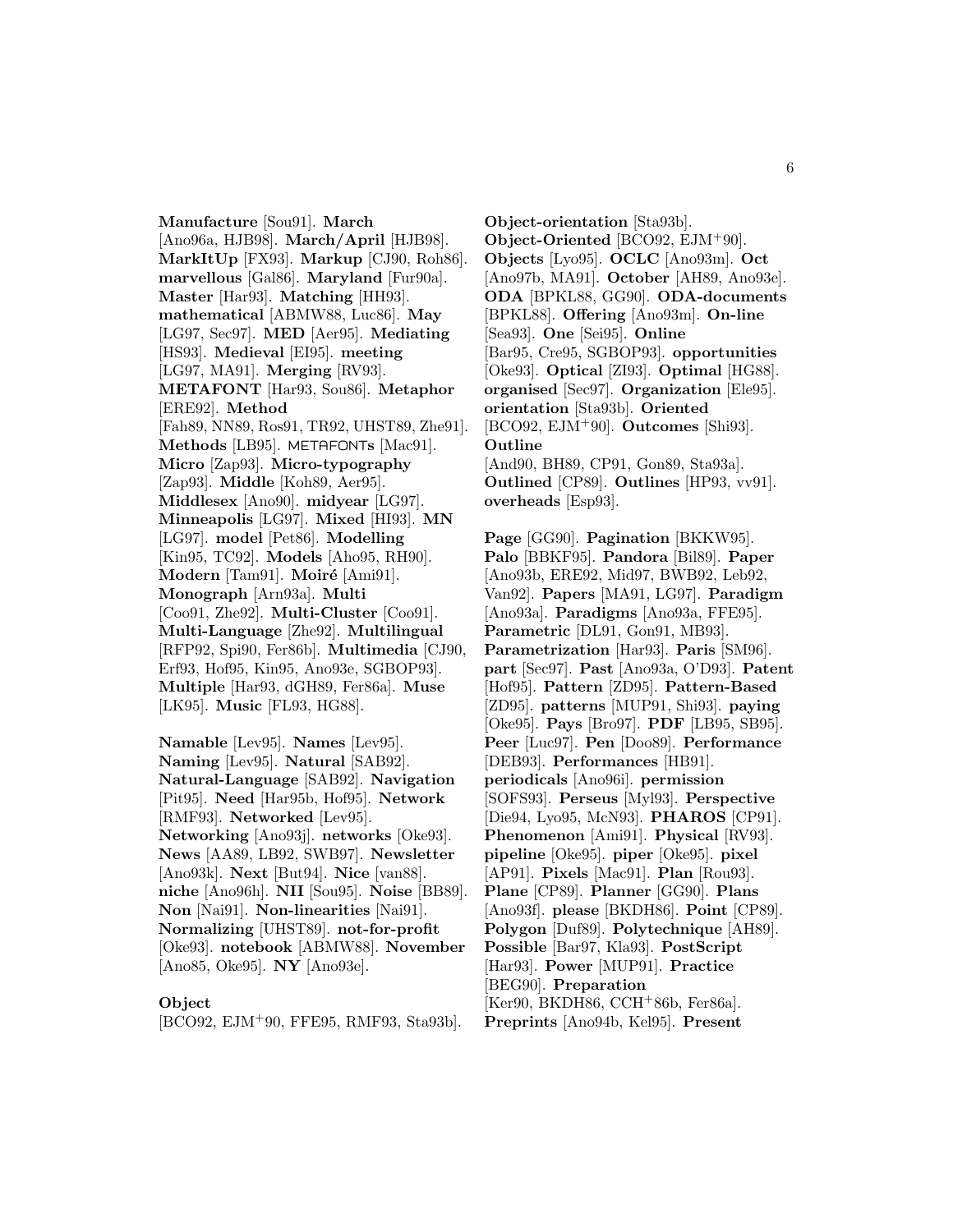[Ano93a, Ano94a, O'D93]. **Presentation** [Mun95, Sou92]. **Preserving** [Ano96g]. **Press** [Ano93n, SM96]. **Press/Unesco** [SM96]. **Presses** [Gue95]. **previewer** [Gal86]. **Pricing** [Day95, VM95]. **Printed** [Ano97a, Ano97b]. **Printer** [Mac91]. **Printing** [Cla89]. **prints** [Kel95]. **Problems** [AS89]. **Proceedings** [AH89, AGS93, BBKF95, Dés86, Fur90a, HMQ93, VC92a, van88, Ano85, Ano86b, Ano86a, Ano87, Ano88, Ano89, Ano90, HJB98, Oke93, Oke95, Sec97, SM96]. **process** [Pet86]. **Processing** [BWB92, HW90, Spi90, Zhe92, App86]. **Product** [Die94]. **Production** [Ano93d]. **Products** [Day95, Hay93]. **Professional** [GG90, MGLD97]. **Profiles** [ZI93]. **profit** [Oke93]. **program** [Zap93]. **Programme** [Sec97]. **Progress** [Cre95]. **Project** [Ano93d, Bar95, Cre95, McM95, Sei95, Ano93n, Ano96k, Bur95, LK95, Myl93, Pit95, SBEH93]. **Projection** [ZI93]. **Projects** [Ano93f]. **Properties** [Cha90]. **Property** [Sou95, Spe93]. **Proposal** [Rod95]. **Prospects** [ABH93, Ano86a]. **Provision** [McL93]. **Publication** [Law95]. **Publications** [KLLP90]. **Publisher** [Ano96h]. **Publishers** [McM95, Owe93, BKDH86]. **Publishing** [ABH93, Ano93c, Ano93f, Ano94b, Ano97a, Bra95, BBKF95, But95, But94, CX97, Esp93, Fur90a, GG90, HMQ93, Kel95, KOOR93, Lam97, Oak93, Per95, Rod95, Rou93, Sea95, SBEH93, SS97, VC92a, van88, Ano85, Ano86b, Ano86a, Ano87, Ano88, Ano89, Ano90, Ano93e, Ano93g, Ano96a, Ano96e, Ano96d, Ano96l, Ano97b, HJB98, LG97, Oke93, Sec97, SM96, BEG90]. **Pursuit** [MR92].

**Qualitative** [BAC93]. **Quality** [AYO91, AS89, Cla89, Far91, Mac91, MR92, AMS89]. **Quasi** [Doo89]. **Quasi-Calligraphic** [Doo89]. **Queries** [Arn93b].

**Raster**

[AH89, AGS93, HJB98, MA91, ZB93]. **Rasterization** [And90, Her89]. **Rasterizing** [HP93]. **Rational** [CP89]. **Readability** [Tam91]. **Reading** [DEB93]. **Recognition** [FX93, HI93, Sen93, Spi90, ZI93]. **Reconsidered** [BKKW95]. **Reconstruction** [BWB92, PR92]. **Recovering** [PR92]. **Recovery** [Key95]. **Red** [Ano93n, But94]. **Redux** [Ele95]. **Reference** [RMF93]. **Regions** [CP89]. **Regularisation** [Sta93a]. **Relationships** [SAB92]. **Release** [Ano93n]. **Releases** [Ano93i]. **remainder** [Zhe91]. **Renaissance** [Fri97, Mac97]. **Rendering** [CP91]. **Rendition** [Doo89, BPKL88]. **Report** [Ano93i, Cre95, Sou95]. **Reports** [Ano93c]. **Repositories** [FFE95]. **Representation** [BB90, Cla89, FL93, Kla93]. **Representing** [RMF93]. **reprinted** [SOFS93]. **Research** [But95]. **Resolution** [Cla89, Dys93, Far91, Koh89, NN89, Zhe91, PH86]. **Resolution-independent** [Cla89]. **Resource** [Ano93j]. **Resource-Sharing** [Ano93j]. **response** [Ano93g]. **Results** [LB95]. **Retrieval** [All95, TR92]. **Retrieving** [Ano96i, Luc86]. **Reuse** [Lev93]. **Review** [Luc97]. **Reviews** [SS97]. **Reward** [But95]. **rich** [KFA95]. **Riding** [Bur95]. **RIDT** [HJB98, MA91]. **RightPages** [SOFS93]. **rights** [Ano93e, Ano96b, Spe93, Sou95]. **Role** [CJ90]. **Roles** [Ano93h, MGLD97]. **ROM** [Ano94b]. **Rules** [Sou92]. **Running** [App86].

**Sage** [Ano93n, But94]. **Scale** [AYO91]. **scaler** [Sta93b]. **Scaling** [Kar89]. **Scan** [Duf89]. **ScEX** [FL93]. **Scheme** [ZD95]. **Scholarly** [Arn93a, Bra95, But95, McM95, Oke93, Owe93, Rod95, Ano93g, McL93, Shi93]. **Scholars** [MBM93, SS97, SH93]. **Scholarship** [But95, Ele95]. **School** [Per95]. **science** [Ano96d, Ano96l, SM96, Die94].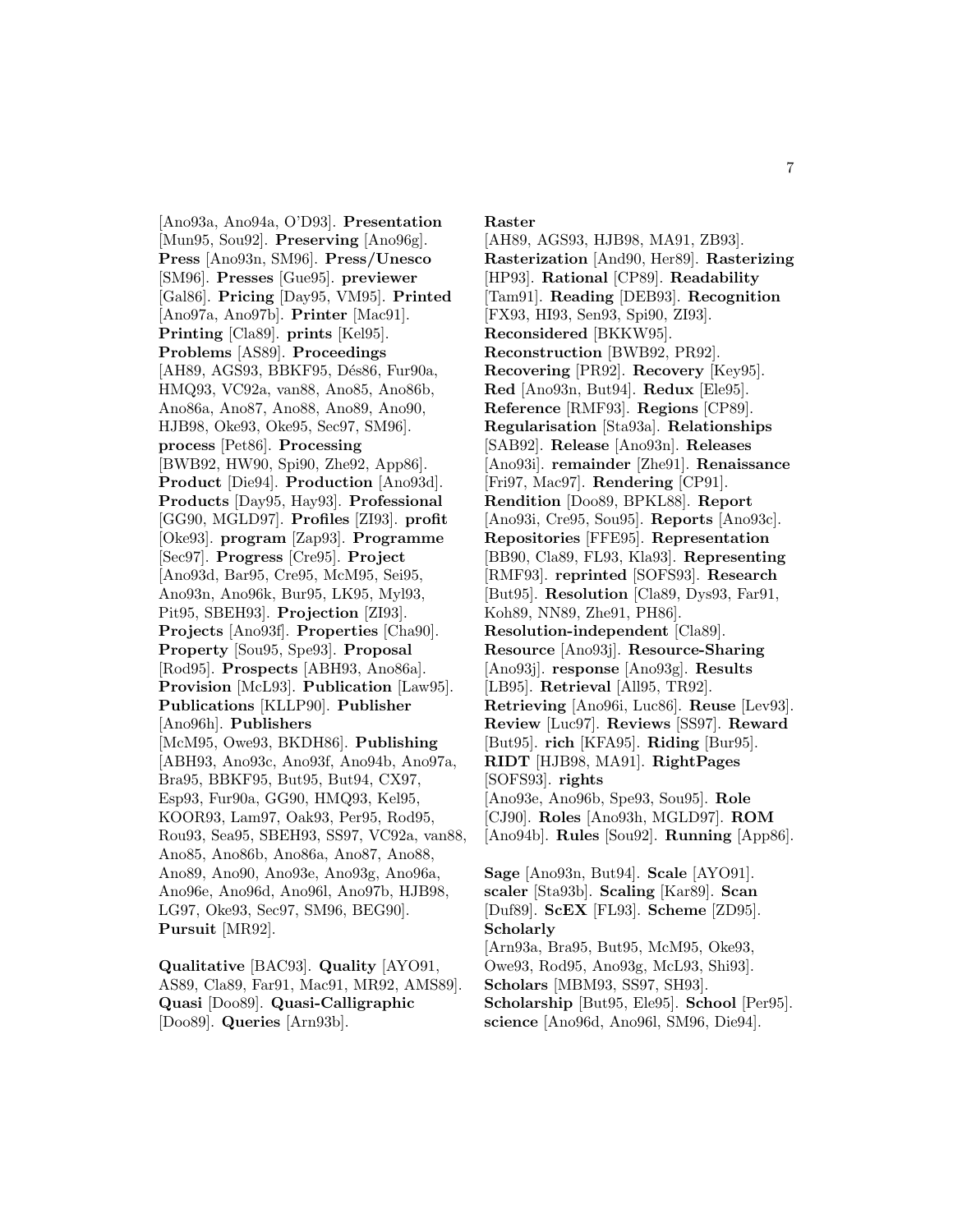**Sciences** [Kel95]. **Scientific** [Dés86, KOOR93, Rod95, Ano96i, CFB86]. **Scrimshaw** [Arn93b]. **Script** [Doo89]. **Second** [Ano93i, Dés86, MA91, Oke93]. **seminar** [Ano96e]. **Sensible** [Bar97]. **Separate** [GB93]. **Separation** [Ami91]. **September** [Ano86b, BBKF95, Fur90a, SOFS93]. **Server** [Bar95, EI95, FSD92]. **services** [Hay93]. **Session** [BCR93]. **Set** [Har95a]. **Setting** [Lam97]. **SGML** [Aho95, BWB92, Bus97, FFE95, Hoc93, LT86, MNBH92, VES95]. **SGML/HyTime** [FFE95]. **Shape** [Maa89, Noo91]. **Shapes** [HH93]. **Sharing** [Ano93j]. **Sheets** [ERE92, RA95]. **Silicon** [CP91]. **SilverPlatter** [Ano93d]. **SIMON** [FW93]. **Simple** [Koh89]. **Sixth** [BBKF95]. **Size** [UHST89]. **Societie** [MGLD97]. **Societies** [Sei95]. **Software** [Ano93d]. **Solutions** [KLLP90]. **Some** [Tam89, VM95, BB92]. **Spaces** [All95]. **Sparks** [Ano93o]. **Spatial** [ERE92, Glu97, Nai91, Zhe91]. **Special** [Ano96j]. **Specification** [Erf93]. **Specifying** [FS88]. **Spectra** [MUP91]. **Spline** [Fah89]. **Splines** [Kla93]. **Spreading** [Ano96k]. **Square** [WSG89]. **Square-** [WSG89]. **SSP** [Ano93o]. **St** [HJB98, Ano93h]. **St.** [Ano93l]. **Standardized** [Sea95]. **Standards** [Glu97, Hoc93, MR92, Pit95]. **Starting** [Sol93]. **State** [Die94]. **Statistics** [Sol93]. **STELAR** [Van93]. **Step** [But94]. **steps** [Pet86]. **Stick** [Bro95]. **Stick-e** [Bro95]. **Still** [Mid97]. **Stitch** [BLR92]. **Strasbourg** [D´es86]. **Strategies** [Ano93i, Mid97]. **Strategy** [Die94, Esp93]. **Strengths** [RH90]. **String** [HH93, RFP92]. **String-to-String** [RFP92]. **Stroke** [AYO91, Noo91]. **Structure** [FX93, HI93, NN89, PR92, RMF93]. **Structured** [AQ92, BCO92, FW93, FS88, FSD92, GB93,

HS93, KLMN90, KP93, KS95, LG90, Mun95, MH92, RFP92, RA95, SB95, Van92, Ver90].

**Structures** [BAC93, RV93]. **Studies** [EI95]. **study** [Hay93]. **Sub** [AP91]. **Sub-pixel** [AP91]. **Subdivision** [Zhe91]. **Subdivision-remainder** [Zhe91]. **Summary** [BCR93, Sou95, KOOR93]. **supply** [McL93]. **Support** [Ano93j]. **Supporting** [CP91]. **Swiss** [VC92a]. **Switzerland** [AH89, VC92a]. **Sydney** [Ano93g]. **Symbols** [Dys93]. **Symposium** [Dav95, O'D93, Oke93, Oke95]. **SYNDOC** [KS95]. **Synopsis** [Dav95]. **System** [But95, Cha90, EJM<sup>+</sup>90, FW93, FSD92, KLMN90, MB93, PR92, dGH89, BKDH86, Fer86a]. **Systems**

[AQ92, Ker90, Lev93, MGLD97, Sen93].

**Tables** [Van92]. **Tabular** [WW95]. **Tackling** [LK95]. **Tagging** [HW90]. **Task** [DEB93]. **Technical** [CX97, TC92]. **Techniques** [HH93, Sou91]. **Technologies** [dGH89]. **Technology** [Ano93j, VC92a]. **TEI** [Sea95]. **Telecommunications** [Ano93a]. **Temporal** [Erf93]. **Text** [ERE92, KB90, Owe93, Sea93, Sen93, Sou92, TR92, App86, Hoc93]. **texte** [Leb92]. **Texts** [Rub93, SAB92, Sea93]. **Textual** [RH90]. **Texture** [SB93]. **Their** [MS90]. **theme** [Sec97]. **theological** [Won86]. **thinking** [Lam93]. **third** [AGS93, Won86]. **Time** [O'D93]. **Times** [DEB93]. **Tokyo** [Ano94b]. **Tomorrow** [Rub93]. **tone** [Cla89]. **Toolkit** [BCO92]. **Topography** [MA91]. **tracing** [Gon91]. **Tradeoffs** [Far91, Ker90]. **Tradition** [Ham97]. **Traditional** [Har95a]. **Trajectory** [Doo89]. **Transformation** [AQ92, FW93, KP93]. **Transformations** [Arn93b, FS88]. **Trends** [AA89]. **Tulip** [But94]. **Turmoil** [Fri97, Mac97]. **Tutorial** [BCR93]. **Twenty** [Har95b]. **Twenty-First** [Har95b]. **Type** [AQ92, Sou91]. **Typecase** [Har95a]. **typeface** [Sou86]. **Typefaces** [Tam91]. **Typesetting** [MR92, SW92, WB90, Won86].

**Typographic** [RA95]. **Typographical**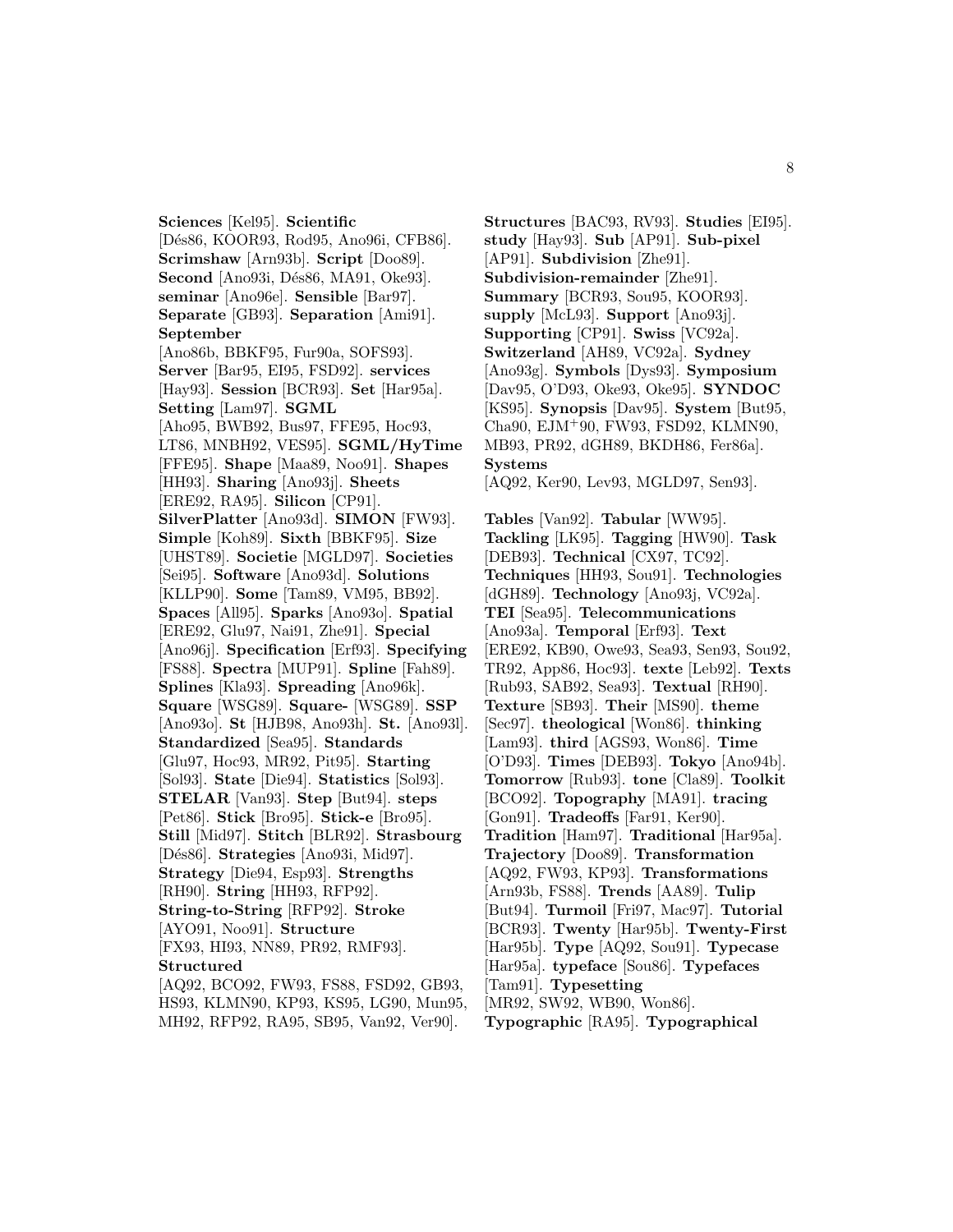[Sen93]. **Typography** [AA89, AH89, AGS93, BBKF95, Fur90a, HMQ93, MR92, VC92a, van88, HJB98, Zap93].

**U.S.** [Sou95]. **UK** [Ano86a, Ano90, Ano96a]. **Unesco** [SM96]. **Unfilled** [Gon89]. **Unicode** [BH93, Har95a]. **University** [Gue95, Lam97, Pet86, Ano93l, Sea93]. **USA** [BBKF95, Oke93]. **Usage** [VM95]. **Usage-Based** [VM95]. **Use** [Har95b, KP93, Law95, Sou95, SS97]. **User** [BG90, CCH<sup>+</sup>86a, Mid97]. **Users** [BB92]. **Using** [AYO91, Coo91, Due93, ABH93, Erf93, Sen93].

**Variable** [Kla93]. **VAT** [Ano96m]. **Verge** [Ano93c]. **Verheissung** [Won86]. **versatile** [BKDH86]. **Version** [Aer95, Ano93k]. **Versions** [Lev95]. **Versprechen** [Won86]. **very** [PH86]. **Virginia** [Sea93]. **Virtual** [Law95]. **Vision** [KOOR93, Sec97]. **visions** [Oke93]. **Vista** [Oke93, Oke95]. **VORTEX** [CCH<sup>+</sup>86b]. **vs** [Lam97].

**Wants** [Luc97]. **Washington** [Oke93, Oke95]. **Way** [Koh89, Shi93]. **Weaknesses** [RH90]. **Weaving** [RMF93]. **Web** [RMF93, EI95, VES95]. **Wembley** [Ano90]. **Where** [But95]. **Who** [Bro97, Luc97]. **Whom** [Bro97]. **Wide** [EI95]. **Width** [Kla93]. **Will** [Har95b, Sam97, Sec97]. **Word** [Ano97a, Ano96k, Ano97b]. **Work** [RMF93, Sec97]. **Working** [Sou95]. **World** [Ano96f, EI95, Jen97, Ano97b, Gal86, Ano97a]. **Writing** [ERE92]. **written** [UHST89].

**Xtable** [WW95].

**Year** [Ano93j, Rou93]. **Yeti** [BLR92]. **York** [Ano93e].

# **References**

## **Adams:1989:NTD**

[AA89] D. Adams and J. André. News trends in digital typography. In André and Hersch [AH89], pages 14–21. ISBN 0-521-37490-1. LCCN Z253.3 .R37 1989.

### **Andre:1989:DF**

[AB89] J. André and B. Borghi. Dynamic fonts. In André and Hersch [AH89], pages 198–204. ISBN 0- 521-37490-1. LCCN Z253.3 .R37 1989.

### **Aberer:1993:PPU**

[ABH93] K. Aberer, K. Boehm, and C. Hueser. The prospects of publishing using advanced database concepts. In Hüser et al. [HMQ93], pages 469–480. ISBN 0-471-95070-X. ISSN 0894-3982. LCCN ????

### **Arnon:1988:CIM**

[ABMW88] Dennis Arnon, Richard Beach, Kevin McIsaac, and Carl Waldspurger. CaminoReal: an interactive mathematical notebook. In van Vliet [van88], pages 1– 18. ISBN 0-521-36294-6. LCCN Z286.E43 I571 1988. US\$47.50.

### **Adams:1989:ABC**

[Ada89] D. Adams. abcdefg: A better constraint driven environment for font generation. In André and Hersch [AH89], pages 54– 70. ISBN 0-521-37490-1. LCCN Z253.3 .R37 1989.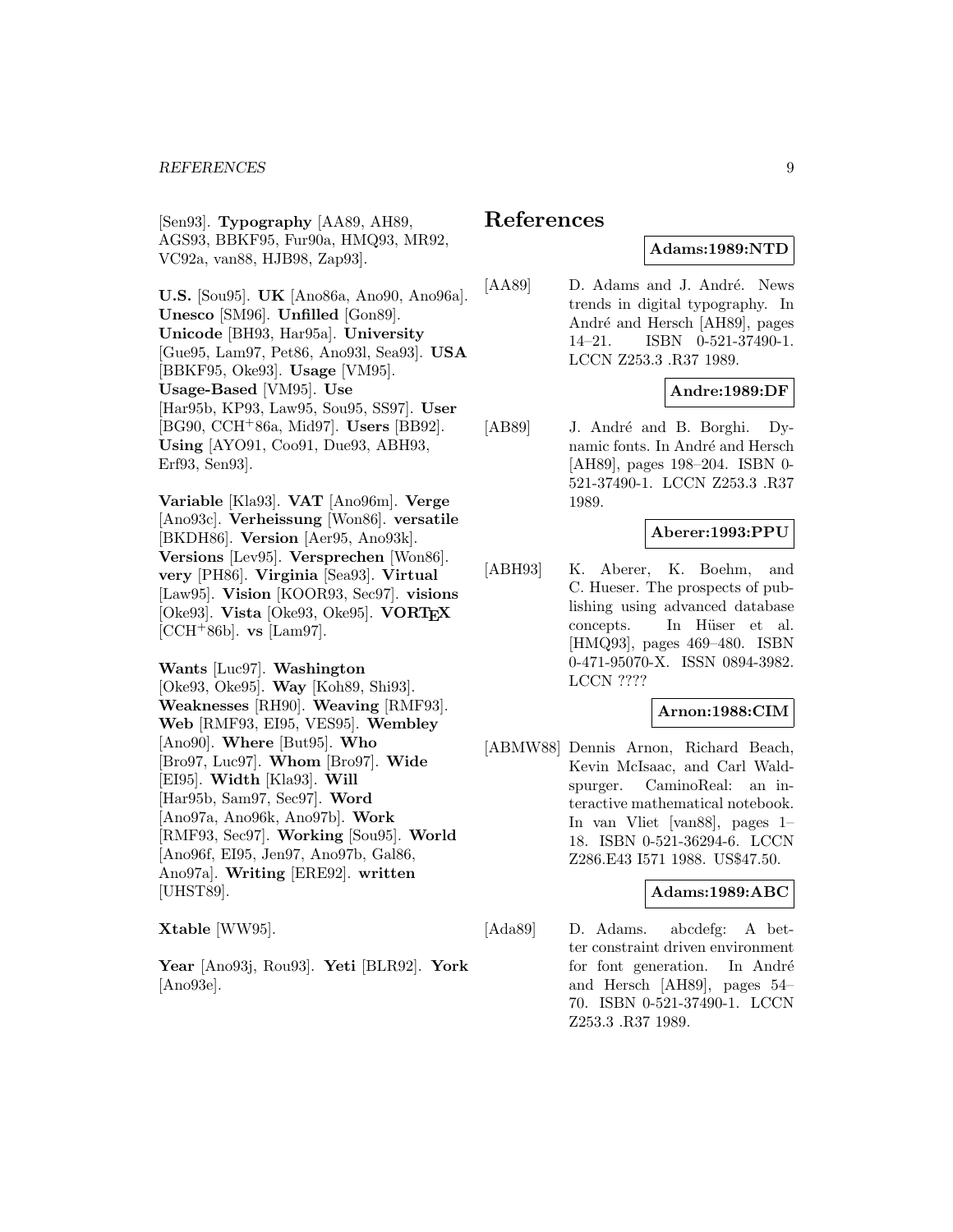### **Aertsen:1995:TEC**

[Aer95] H. Aertsen. Towards an e-MED: Converting the Middle English dictionary into an electronic version. In Okerson [Oke95], pages 125–134. ISBN 0-918006-25-2. LCCN Z286.E43 .F55 1995.

## **Andre:1993:PTI**

[AGS93] Jacques André, Jakob Gonczarowski, and Richard Southall, editors. Proceedings of the third International Conference on Raster Imaging and Digital Typography, 11–13 April 1994, Darmstadt, Germany, volume 6(3) of Electronic Publishing—Origination, Dissemination, and Design. John Wiley and Sons, New York, NY, USA; London, UK; Sydney, Australia, 1993. ISBN 0-471-94823-3. ISSN 0894-3982. LCCN Z250.7.

### **Andre:1989:RID**

[AH89] Jacques André and Roger D. Hersch, editors. Raster Imaging and Digital Typography: Proceedings of the International Conferences, Ecole Polytechnique Fédérale, Lausanne, Switzerland, October 1989. Cambridge University Press, Cambridge, UK, 1989. ISBN 0-521-37490-1. LCCN Z253.3 .R37 1989.

#### **Ahonen:1995:AGS**

[Aho95] H. Ahonen. Automatic generation of SGML content models. In Brown et al. [BBKF95], pages 195–206. ISSN 0894-3982.

# **Allen:1995:RFS**

[All95] R. B. Allen. Retrieval from facet spaces. In Brown et al. [BBKF95], pages 247–258. ISSN 0894-3982.

### **Andre:1991:C**

[AM91] Jacques André and Robert A. Morris. Colophon. In Morris and André [MA91], pages  $216$ – 217. ISBN 0-521-41764-3. LCCN Z253.3 .R39 1991.

### **Amidror:1991:MPC**

[Ami91] Isaac Amidror. The moiré phenomenon in color separation. In Morris and André [MA91], pages 98–120. ISBN 0-521-41764-3. LCCN Z253.3 .R39 1991.

# **Abe:1989:FDH**

[AMS89] S. Abe, M. Maekawa, and K. Shimuzu. Fast display of highquality anti-aliased Japanese characters. In André and Hersch [AH89], pages 134–143. ISBN 0- 521-37490-1. LCCN Z253.3 .R37 1989.

### **Andler:1990:AGG**

[And90] Sten F. Andler. Automatic generation of gridfitting hints for rasterization of outline fonts. In Furuta [Fur90a], pages 221–234. ISBN 0-521-40246-8. LCCN Z 286 E43 I58 1990.

### **Anonymous:1985:EPC**

[Ano85] Anonymous, editor. Electronic publishing: corporate & commercial publishing: proceedings of the international conference held in London, November 1985. Online Publications, London, UK,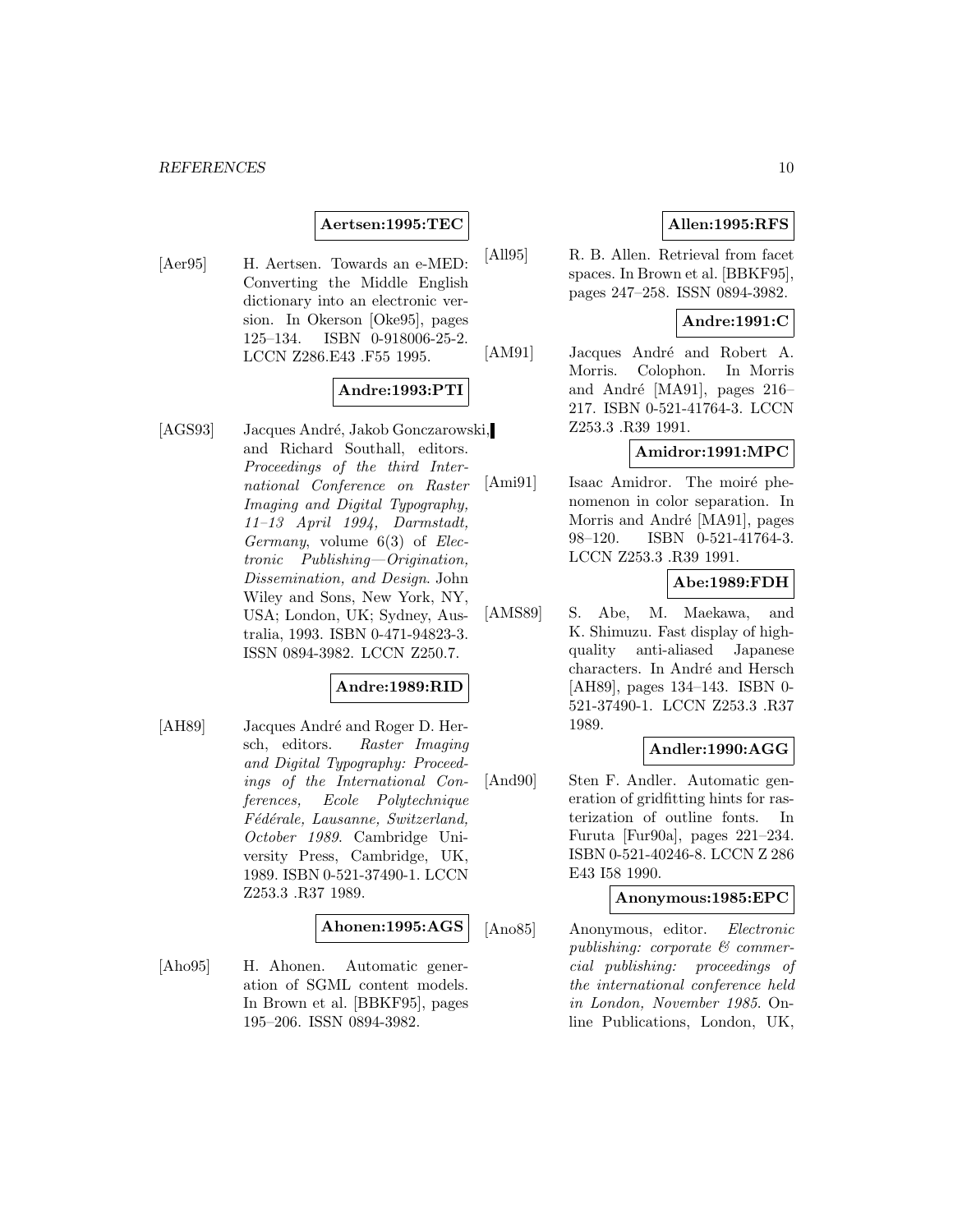1985. ISBN 0-86353-039-7. LCCN Z286.E43E436 1985. UK£55.00.

# **Anonymous:1986:EPU**

[Ano86a] Anonymous, editor. Electronic publishing & the UK: prospects, economics & constraints: proceedings of a conference held in London in December 1984. British Library, London, UK, 1986. ISBN 0-7123-3063-1.

### **Anonymous:1986:EPP**

[Ano86b] Anonymous, editor. Electronic publishing: proceedings of the international conference held in London, September 1986, volume 2 of Electronic media series. Online Publications, London, UK, 1986. ISBN 0-86353- 058-3. LCCN Z286.E43E439 1986.

#### **Anonymous:1987:EEP**

[Ano87] Anonymous, editor. EP: electronic publishing: towards integration: proceedings of the international conference held in London, June 1987, volume 9. Online Publications, London, UK, 1987. ISBN 0-86353-093-1. LCCN Z286.E43E474 1987.

#### **Anonymous:1988:CEP**

[Ano88] Anonymous, editor. Corporate electronic publishing: proceedings of EP held in London, June 1988. Online Publications, London, UK, 1988. ISBN 0-86353- 151-2. LCCN Z286.E43E6 1988.

**Anonymous:1989:EEP**

[Ano89] Anonymous, editor. EP89: electronic publishing '89: proceedings of the conference held in London, June 1989. Blenheim Online Ltd., London, UK, 1989. ISBN 0-86353-176-8. LCCN Z286.E43E433 1989.

### **Anonymous:1990:EPC**

[Ano90] Anonymous, editor. Electronic publishing conference proceedings: EP90, 19–21 June, 1990, Wembley Exhibition and Conference Centre, London, Middlesex, UK. Blenheim Online Ltd., London, UK, 1990. ISBN 0-86353-211-X. LCCN Z 286 E43 E6 1990.

## **Anonymous:1993:BCY**

[Ano93a] Anonymous. "brother, can you paradigm?: A casual look at past, present, and evolving telecommunications paradigms". In Electronic publishing and rights: 2nd Annual publishing industry conference on electronic publishing and multimedia  $-$  October 1993, New York, NY [Ano93e], pages 22–?? ISSN 0741-9058.

### **Anonymous:1993:CPE**

[Ano93b] Anonymous. Cause paper examines information job family on campus. In Electronic publishing and rights: 2nd Annual publishing industry conference on electronic publishing and multimedia — October 1993, New York, NY [Ano93e], pages 30–?? ISSN 0741-9058.

#### **Anonymous:1993:CRE**

[Ano93c] Anonymous. Conference reports: Electronic publishing "on the Verge of a Brink". In Electronic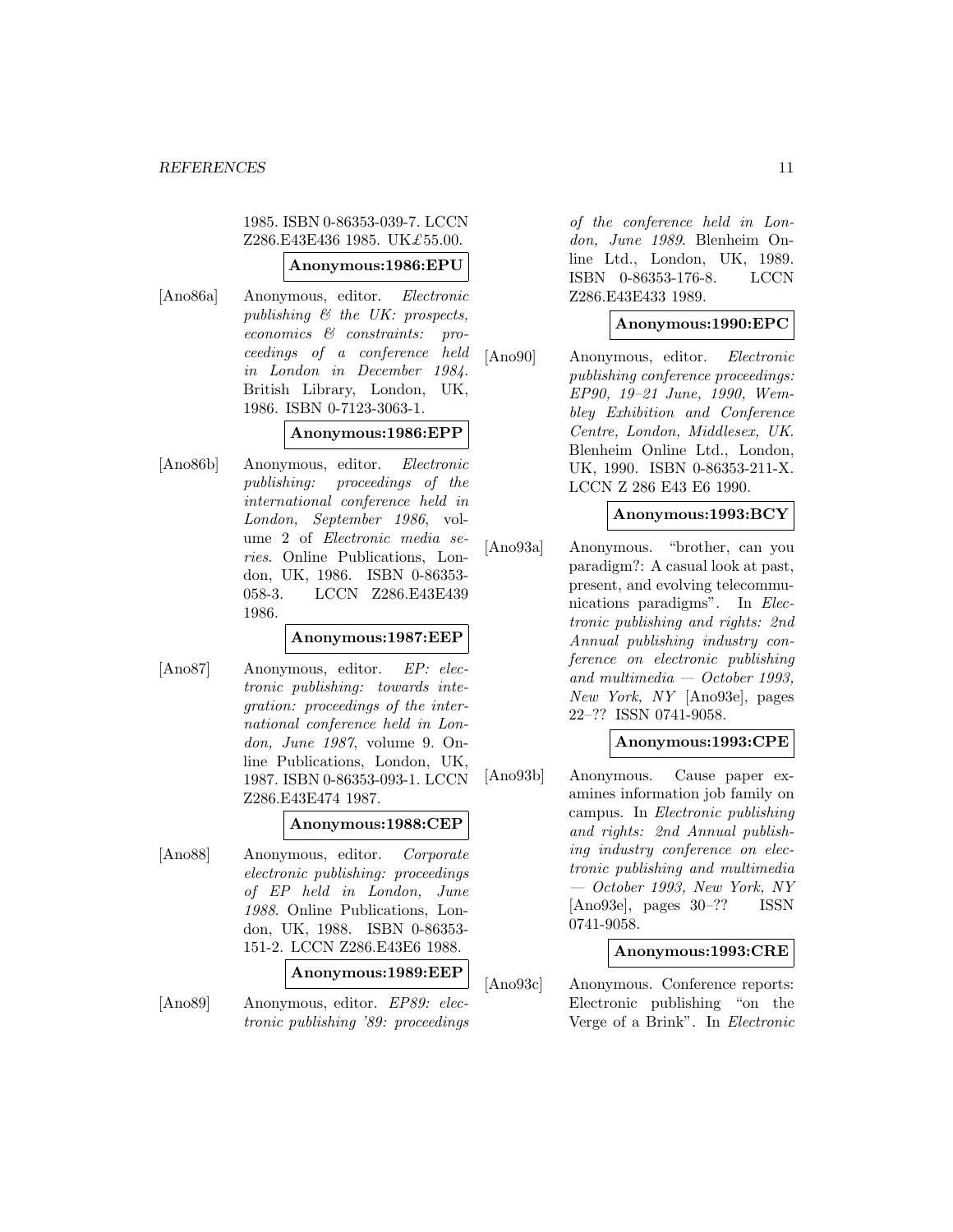publishing and rights: 2nd Annual publishing industry conference on electronic publishing and multimedia — October 1993, New York, NY [Ano93e], pages 12–14. ISSN 0741-9058.

# **Anonymous:1993:CAS**

[Ano93d] Anonymous. Cuadra Associates software chosen by SilverPlatter for new database production project. In Electronic publishing and rights: 2nd Annual publishing industry conference on electronic publishing and multimedia — October 1993, New York, NY [Ano93e], pages 31–?? ISSN 0741-9058.

### **Anonymous:1993:API**

[Ano93e] Anonymous, editor. Electronic publishing and rights: 2nd Annual publishing industry conference on electronic publishing and multimedia — October 1993, New York, NY, number 108 in Library Hi Tech News. Pierian Press, Ann Arbor, MI, USA, December 1993. ISSN 0741-9058.

### **Anonymous:1993:EPA**

[Ano93f] Anonymous. Electronic publishing in astronomy; projects and plans of the AAS. In Okerson [Oke93], pages 133–144. ISBN 0-918006-61-9. LCCN Z286.E43 S36 1993.

#### **Anonymous:1993:ESP**

[Ano93g] Anonymous, editor. Electronic scholarly publishing: the library response: Conference — April 1993, Sydney, Australia, volume

42(2) of Australian Library Journal. Australian Library and Information Association, Sydney, NSW, Australia, 1993. ISSN 0004-9670.

## **Anonymous:1993:FLS**

[Ano93h] Anonymous. Federal librarians in the 21 st century: Changing roles in the electronic age. In Electronic publishing and rights: 2nd Annual publishing industry conference on electronic publishing and  $multimedia - October 1993, New$ York, NY [Ano93e], pages 16-?? ISSN 0741-9058.

### **Anonymous:1993:HRS**

[Ano93i] Anonymous. HEIRAlliance releases second executive strategies report. In Electronic publishing and rights: 2nd Annual publishing industry conference on electronic publishing and multimedia — October 1993, New York, NY [Ano93e], pages 19–?? ISSN 0741-9058.

#### **Anonymous:1993:LTG**

[Ano93j] Anonymous. Library technology grants awarded to support networking and resource-sharing activities for fiscal year 1993. In Electronic publishing and rights: 2nd Annual publishing industry conference on electronic publishing and multimedia — October 1993, New York, NY [Ano93e], pages 1–?? ISSN 0741-9058.

#### **Anonymous:1993:LNE**

[Ano93k] Anonymous. Lita Newsletter in electronic version. In Electronic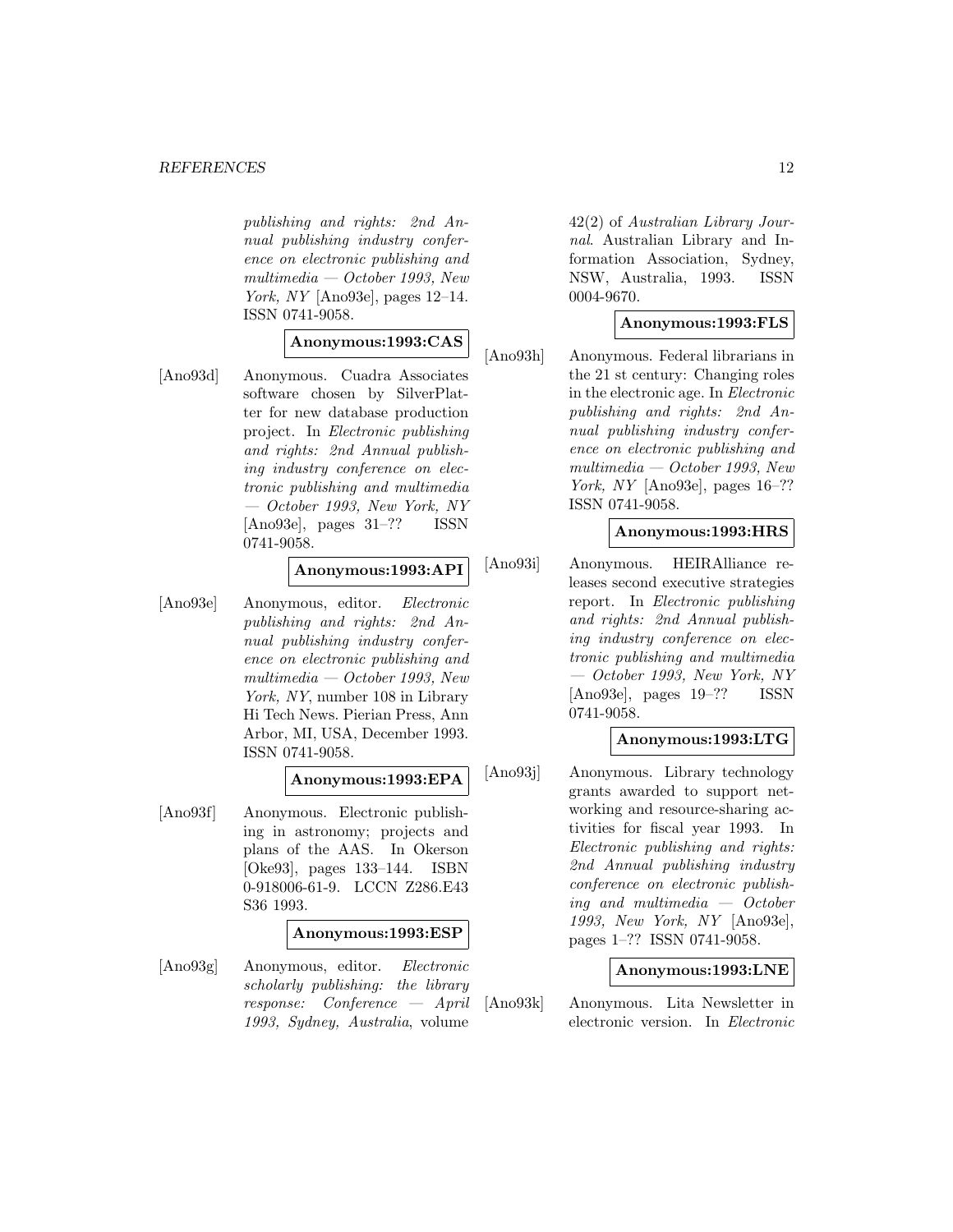#### *REFERENCES* 13

publishing and rights: 2nd Annual publishing industry conference on electronic publishing and multimedia — October 1993, New York, NY [Ano93e], pages 31–?? ISSN 0741-9058.

### **Anonymous:1993:NDG**

[Ano93l] Anonymous. New disability gopher at St. John's University. In Electronic publishing and rights: 2nd Annual publishing industry conference on electronic publishing and multimedia — October 1993, New York, NY [Ano93e], pages 27–?? ISSN 0741-9058.

### **Anonymous:1993:ONO**

[Ano93m] Anonymous. OCLC now offering Concise Columbia Electronic Encyclopedia on FirstSearch. In Electronic publishing and rights: 2nd Annual publishing industry conference on electronic publishing and multimedia — October 1993, New York, NY [Ano93e], pages 30–?? ISSN 0741-9058.

#### **Anonymous:1993:PRR**

- [Ano93n] Anonymous. Press release on Red Sage Project. In Okerson [Oke93], pages 119–122. ISBN 0-918006- 61-9. LCCN Z286.E43 S36 1993. **Anonymous:1993:SCS**
- [Ano93o] Anonymous. SSP conference sparks cross-boundary dialogue. In Electronic publishing and rights: 2nd Annual publishing industry conference on electronic publishing and multimedia — October 1993, New York, NY [Ano93e], pages 14–?? ISSN 0741-9058.

#### **Anonymous:1994:IDT**

[Ano94a] Anonymous. Information distribution through Internet: Its present and future. In Preprints / Electronic Publishing Conference. The 6th International Conference on Electronic Conference  $(i.e., Publishing, Ex The Inter$ national Conference on CD-ROM Databases], June 17, 1994, Tokyo [Ano94b], pages 26–40. ISBN 4- 89700-005-X. LCCN ????

#### **Anonymous:1994:PEP**

[Ano94b] Anonymous, editor. Preprints / Electronic Publishing Conference. The 6th International Conference on Electronic Conference  $[i.e., Phulshing, Ex The In$ ternational Conference on CD-ROM Databases], June 17, 1994, Tokyo, Electronic Publishing Conference -preprints-. USACO Corporation, Tokyo, Japan, 1994. ISBN 4-89700-005-X. LCCN ????

#### **Anonymous:1996:BEP**

[Ano96a] Anonymous, editor. BILETA '96: Electronic publishing, March 1996, Coventry, UK. British and Irish Legal Education Technology Association, CTI Law Technology Centre, University of Warwick, Coventry, UK, 1996.

#### **Anonymous:1996:CIR**

[Ano96b] Anonymous. Change and innovation in rights. In Shaw and Moore [SM96], pages 245–?? ISBN 0- 930357-37-X. ISSN 0953-1513. LCCN ????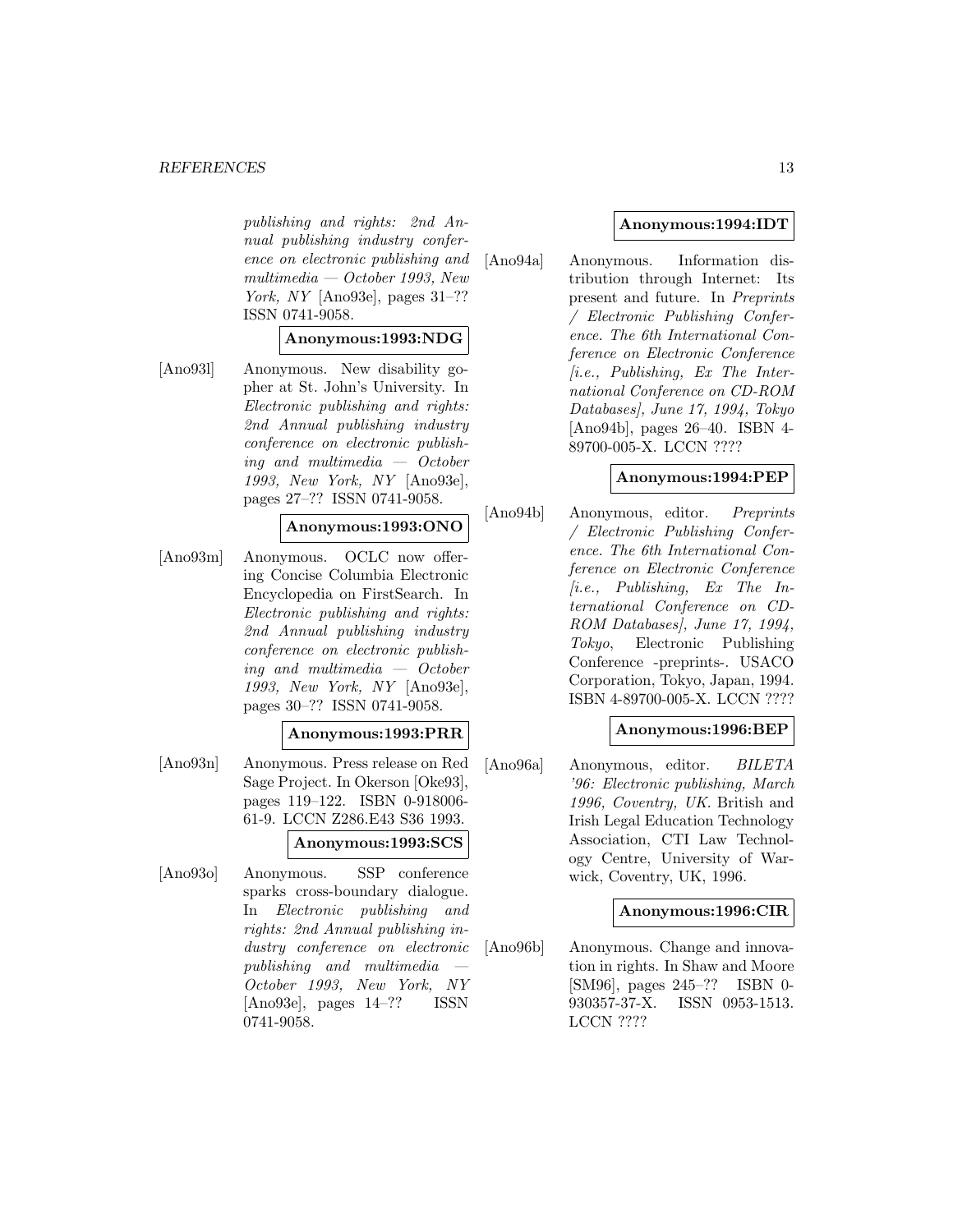#### *REFERENCES* 14

#### **Anonymous:1996:DL**

[Ano96c] Anonymous. The digital library. In Shaw and Moore [SM96], pages 225–?? ISBN 0-930357-37-X. ISSN 0953-1513. LCCN ????

#### **Anonymous:1996:EPS**

[Ano96d] Anonymous. Electronic publishing in science. In Shaw and Moore [SM96], pages 233–?? ISBN 0- 930357-37-X. ISSN 0953-1513. LCCN ????

#### **Anonymous:1996:EPI**

[Ano96e] Anonymous, editor. Electronic publishing: International learned journals seminar; 12th — April 1996, London, volume 9(4). Association of Learned and Professional Society Publishers, Hatfield, Herts, UK, 1996. ISSN 0953-1513.

#### **Anonymous:1996:IWI**

[Ano96f] Anonymous. Internet World International 96. In Shaw and Moore [SM96], pages 237–?? ISBN 0-930357-37-X. ISSN 0953- 1513. LCCN ????

#### **Anonymous:1996:PDI**

[Ano96g] Anonymous. Preserving the digital imprint. In Shaw and Moore [SM96], pages 215–?? ISBN 0- 930357-37-X. ISSN 0953-1513. LCCN ????

# **Anonymous:1996:PKY**

[Ano96h] Anonymous. Publisher, know your niche! In Shaw and Moore [SM96], pages 203–?? ISBN 0- 930357-37-X. ISSN 0953-1513. LCCN ????

### **Anonymous:1996:RIS**

[Ano96i] Anonymous. Retrieving information from scientific periodicals. In Shaw and Moore [SM96], pages 219–?? ISBN 0-930357-37-X. ISSN 0953-1513. LCCN ????

#### **Anonymous:1996:SLA**

[Ano96j] Anonymous. Special Libraries Association 86th Annual Conference. In Shaw and Moore [SM96], pages 242–?? ISBN 0-930357-37- X. ISSN 0953-1513. LCCN ????

#### **Anonymous:1996:SDW**

[Ano96k] Anonymous. Spreading the digital word: ISI's Electronic Library Project. In Shaw and Moore [SM96], pages 211–?? ISBN 0- 930357-37-X. ISSN 0953-1513. LCCN ????

#### **Anonymous:1996:TIC**

[Ano96l] Anonymous. Towards an international consensus on electronic publishing in science. In Shaw and Moore [SM96], pages 207–?? ISBN 0-930357-37-X. ISSN 0953- 1513. LCCN ????

### **Anonymous:1996:V**

[Ano96m] Anonymous. VAT 1996. In Shaw and Moore [SM96], pages 243–?? ISBN 0-930357-37-X. ISSN 0953- 1513. LCCN ????

#### **Anonymous:1997:BPWa**

[Ano97a] Anonymous. Beyond the printed word: The World Electronic Publishing Conference. In Beyond the printed word: the world electronic publishing conference: 5th — 1997 Oct: Amsterdam [Ano97b], pages 22–33.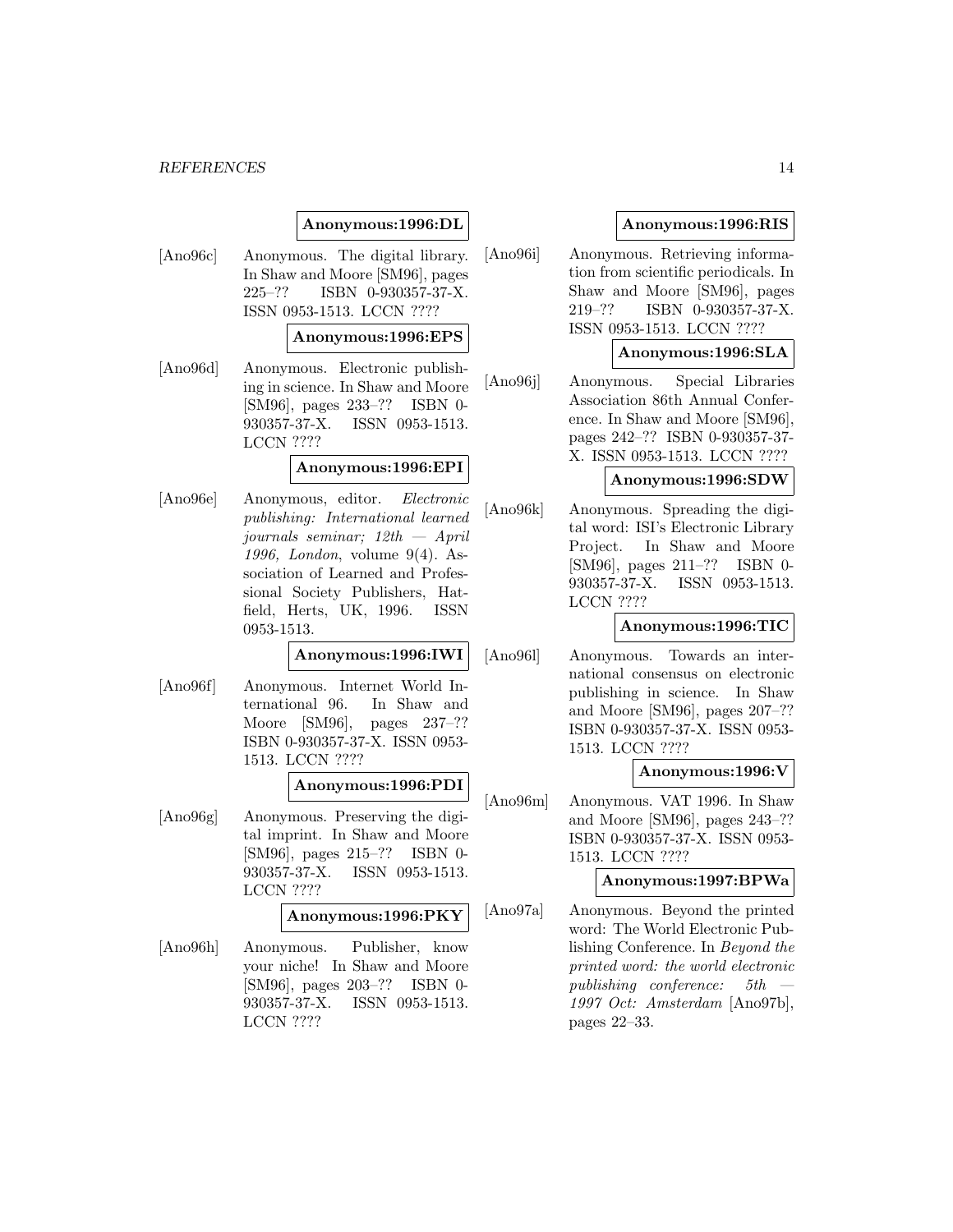### **Anonymous:1997:BPWb**

[Ano97b] Anonymous, editor. Beyond the printed word: the world electronic publishing conference: 5th  $-$  1997 Oct: Amsterdam. IFRA, ????, 1997.

### **Avrahami:1991:SPE**

[AP91] Gideon Avrahami and Vaughn Pratt. Sub-pixel edge detection in character digitization. In Morris and André [MA91], pages  $54-$ 64. ISBN 0-521-41764-3. LCCN Z253.3 .R39 1991.

### **Appelt:1986:RTI**

[App86] W. Appelt. Running TEX in an interactive text processing environment. In Désarménien [D´es86], pages 1–8. ISBN 3- 540-16807-9, 0-387-16807-9 (paperback). LCCN T 385 E97 1989.

#### **Akpotsui:1992:TTS**

[AQ92] Extase Akpotsui and Vincent Quint. Type transformation in structured editing systems. In Vanoirbeek and Coray [VC92a], pages 27–41. ISBN 0-521-43277- 4. LCCN Z 286 E43 I58 1992. UK $\pounds 35$ . Prepared with LAT<sub>EX</sub>, and Microsoft Word converted to LAT<sub>E</sub>X.

### **Arnold:1993:SMD**

[Arn93a] K. Arnold. The scholarly monograph is dead; long live the scholarly monograph. In Okerson [Oke93], pages 73–80. ISBN 0- 918006-61-9. LCCN Z286.E43 S36 1993.

### **Arnon:1993:SLD**

[Arn93b] D. S. Arnon. Scrimshaw: A language for document queries and transformations. In Hüser et al. [HMQ93], pages 385–396. ISBN 0-471-95070-X. ISSN 0894-3982. LCCN ????

### **Adams:1989:PFQ**

[AS89] D. Adams and R. Southall. Problems of font quality assessment. In André and Hersch [AH89], pages 213–222. ISBN 0-521- 37490-1. LCCN Z253.3 .R37 1989.

#### **Andre:1993:C**

[AS93] J. Andre and R. Southall. Colophon. In André et al. [AGS93], pages 307–308. ISBN 0-471-94823-3. ISSN 0894-3982. LCCN Z250.7.

### **Abe:1990:HQG**

[AYO91] Hiroshi Abe, Yoshimichi Yamamoto, and Yoshio Ohno. High quality gray-scale Kanji font generation using automatic stroke displacement. In Morris and André [MA91], pages 147–155. ISBN 0-521-41764-3. LCCN Z253.3 .R39 1991.

# **Belaid:1993:QAL**

[BAC93] A. Belaid, J. C. Anigbogu, and Y. Chenevoy. Qualitative analysis of low-level logical structures. In Hüser et al. [HMQ93], pages 435– 446. ISBN 0-471-95070-X. ISSN 0894-3982. LCCN ????

### **Bajjaly:1997:AEI**

[Baj97] S. T. Bajjaly. Access to electronic information: A comparative eval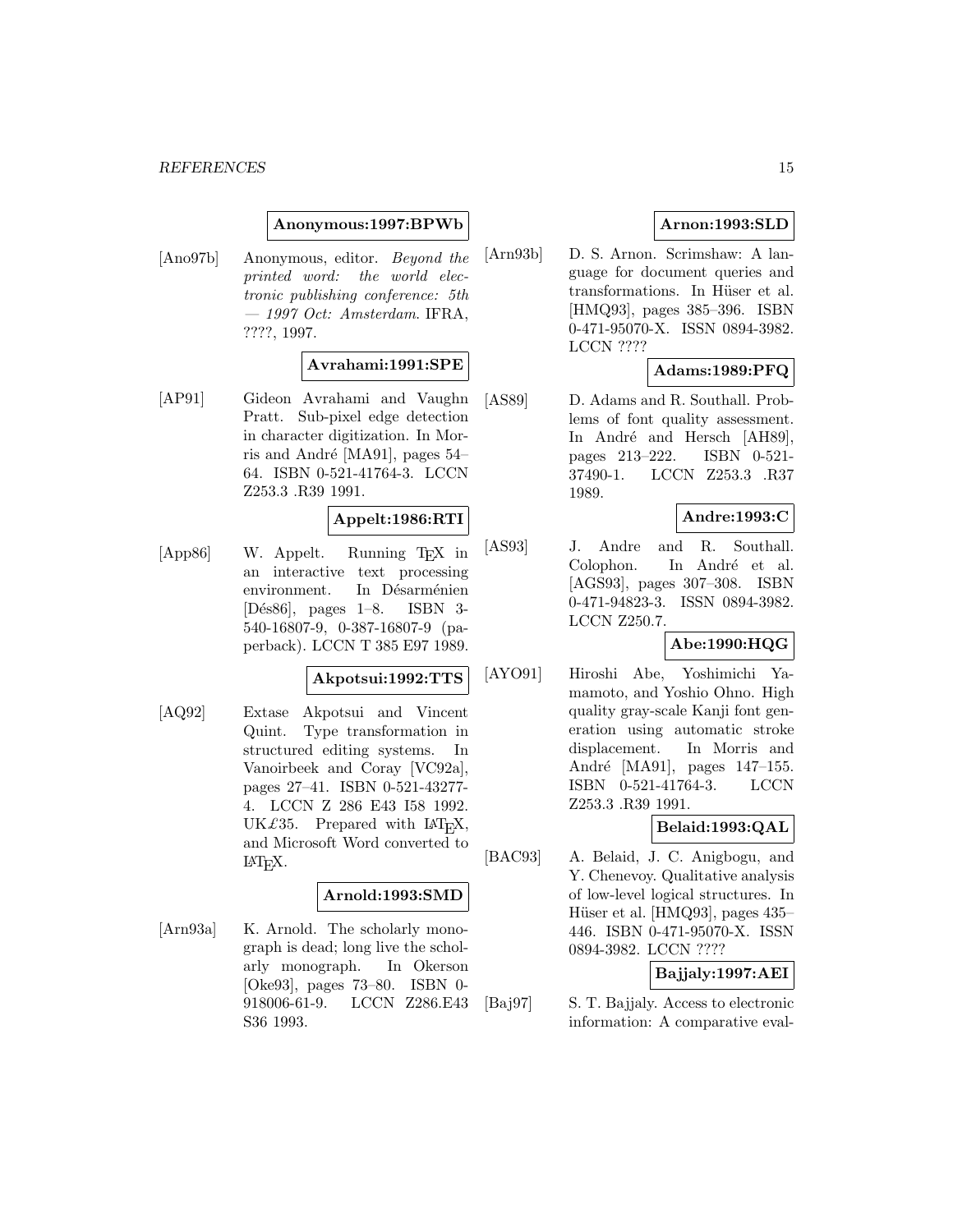uation. In Logan and Gluck [LG97], pages 107–112. ISBN 1- 57387-036-6. LCCN Z286.E43L64 1997.

### **Barton:1995:CAO**

[Bar95] B. H. Barton. The combined AAUP online catalog/bookstore project: Server design. In Okerson [Oke95], pages 87–88. ISBN 0-918006-25-2. LCCN Z286.E43 .F55 1995.

### **Barron:1997:PS**

[Bar97] D. Barron. Possible, but sensible? In Secker [Sec97], pages 15– 22. ISBN 0-85296-691-1. LCCN ????

# **Bowden:1989:NIL**

[BB89] P. R. Bowden and D. F. Brailsford. On the noise immunity and legibility of Lucida fonts. In André and Hersch [AH89], pages 205–212. ISBN 0-521-37490-1. LCCN Z253.3 .R37 1989.

### **Brown:1990:LGF**

[BB90] Allen L. Brown, Jr. and Howard A. Blair. A logic grammar foundation for document representation and document layout. In Furuta [Fur90a], pages 47–64. ISBN 0- 521-40246-8. LCCN Z 286 E43 I58 1990.

### **Black:1992:CBG**

[BB92] Alison Black and Andrew Boag. Choosing binary or greyscale bitmaps: some consequences for users. In Vanoirbeek and Coray [VC92a], pages 247–260. ISBN 0- 521-43277-4. LCCN Z 286 E43 I58 1992. UK $\pounds$ 35. Prepared with

LaTEX, and Microsoft Word converted to LAT<sub>E</sub>X.

### **Brown:1995:PSI**

[BBKF95] Allen Brown, Anne Brüggemann-Klein, and An Feng, editors. Proceedings of the Sixth International Conference on Electronic Publishing, Document Manipulation and Typography, 24–26 September, 1996, Palo Alto, CA, USA, volume 8(2) of Electronic Publishing—Origination, Dissemination, and Design. John Wiley and Sons, New York, NY, USA; London, UK; Sydney, Australia, 1995. ISSN 0894-3982.

# **Brown:1992:OOT**

[BCO92] Heather Brown, Fred Cole, and Elizabeth Oxborrow. An objectoriented toolkit for structured documents. In Vanoirbeek and Coray [VC92a], pages 95–111. ISBN 0-521-43277-4. LCCN Z 286 E43 I58 1992. UK£35. Prepared with LAT<sub>E</sub>X, and Microsoft Word converted to LAT<sub>E</sub>X.

### **Burton:1993:HIT**

[BCR93] D. R. Burton, K. W. Curnow, and D. L. Rodgers. Hands-on Internet tutorial session; A summary. In Okerson [Oke93], pages 15– 18. ISBN 0-918006-61-9. LCCN Z286.E43 S36 1993.

### **Brailsford:1990:EPP**

[BEG90] David F. Brailsford, David R. Evans, and Geeti Granger. Electronic Publishing—practice and experience. In Furuta [Fur90a], pages 169–182. ISBN 0-521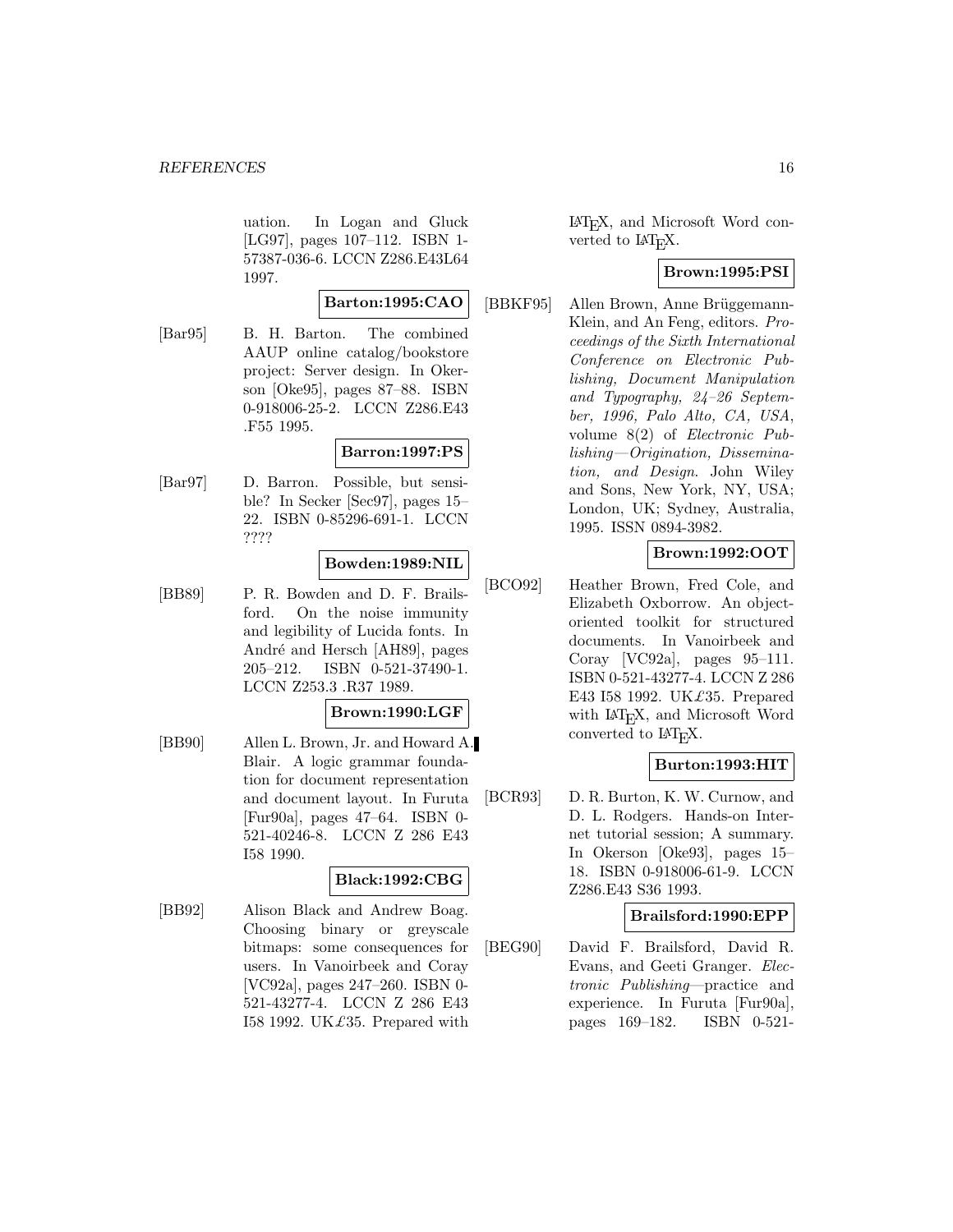40246-8. LCCN Z 286 E43 I58 1990.

# **Bier:1990:DUI**

[BG90] Eric A. Bier and Aaron Goodisman. Documents as user interfaces. In Furuta [Fur90a], pages 249–262. ISBN 0-521-40246-8. LCCN Z 286 E43 I58 1990.

### **Betrisey:1989:FAO**

[BH89] C. Bétrisey and R. D. Hersch. Flexible application of outline grid constraints. In André and Hersch [AH89], pages 242– 250. ISBN 0-521-37490-1. LCCN Z253.3 .R37 1989.

### **Bigelow:1993:DUF**

[BH93] C. Bigelow and K. Holmes. The design of a Unicode font. In André et al. [AGS93], pages 289– 306. ISBN 0-471-94823-3. ISSN 0894-3982. LCCN Z250.7.

#### **Billawala:1989:PEM**

[Bil89] N. Billawala. Pandora: An experience with METAFONT. In André and Hersch [AH89], pages 34– 53. ISBN 0-521-37490-1. LCCN Z253.3 .R37 1989.

### **Bruggemann-Klein:1986:HPA**

[BKDH86] A. Bruggemann-Klein, P. Dolland, and A. Heinz. How to please authors and publishers: a versatile document preparation system at Karlsruhe. In Désarménien [D´es86], pages 9–31. ISBN 3- 540-16807-9, 0-387-16807-9 (paperback). LCCN T 385 E97 1989.

### **Bruggemann-Klein:1995:PR**

[BKKW95] A. Brüggemann-Klein, R. Klein, and S. Wohlfeil. Pagination reconsidered. In Brown et al. [BBKF95], pages 139–152. ISSN 0894-3982.

# **Brotsky:1992:YGE**

[BLR92] Daniel Brotsky, David M. Levy, and Dan Rabin. Yeti: a graphics editor based on "collect-andstitch". In Vanoirbeek and Coray [VC92a], pages 211–221. ISBN 0- 521-43277-4. LCCN Z 286 E43 I58 1992. UK $\pounds$ 35. Prepared with LaTEX, and Microsoft Word converted to  $\text{LATF}X$ .

### **Behrmann-Poitiers:1988:HCR**

[BPKL88] J. Behrmann-Poitiers, H. Keil, and H. Loebl. Hard copy rendition of ODA-documents. In van Vliet [van88], pages 71–82. ISBN 0-521-36294-6. LCCN Z286.E43 I571 1988. US\$47.50.

### **Braman:1995:SPI**

[Bra95] S. Braman. Scholarly publishing in the information economy. In Okerson [Oke95], pages 39– 50. ISBN 0-918006-25-2. LCCN Z286.E43 .F55 1995.

### **Brown:1995:SDF**

[Bro95] P. J. Brown. The Stick-e document: A framework for creating context-aware applications. In Brown et al. [BBKF95], pages 259–272. ISSN 0894-3982.

# **Brown:1997:WPW**

[Bro97] D. Brown. Who pays what to whom. In Secker [Sec97],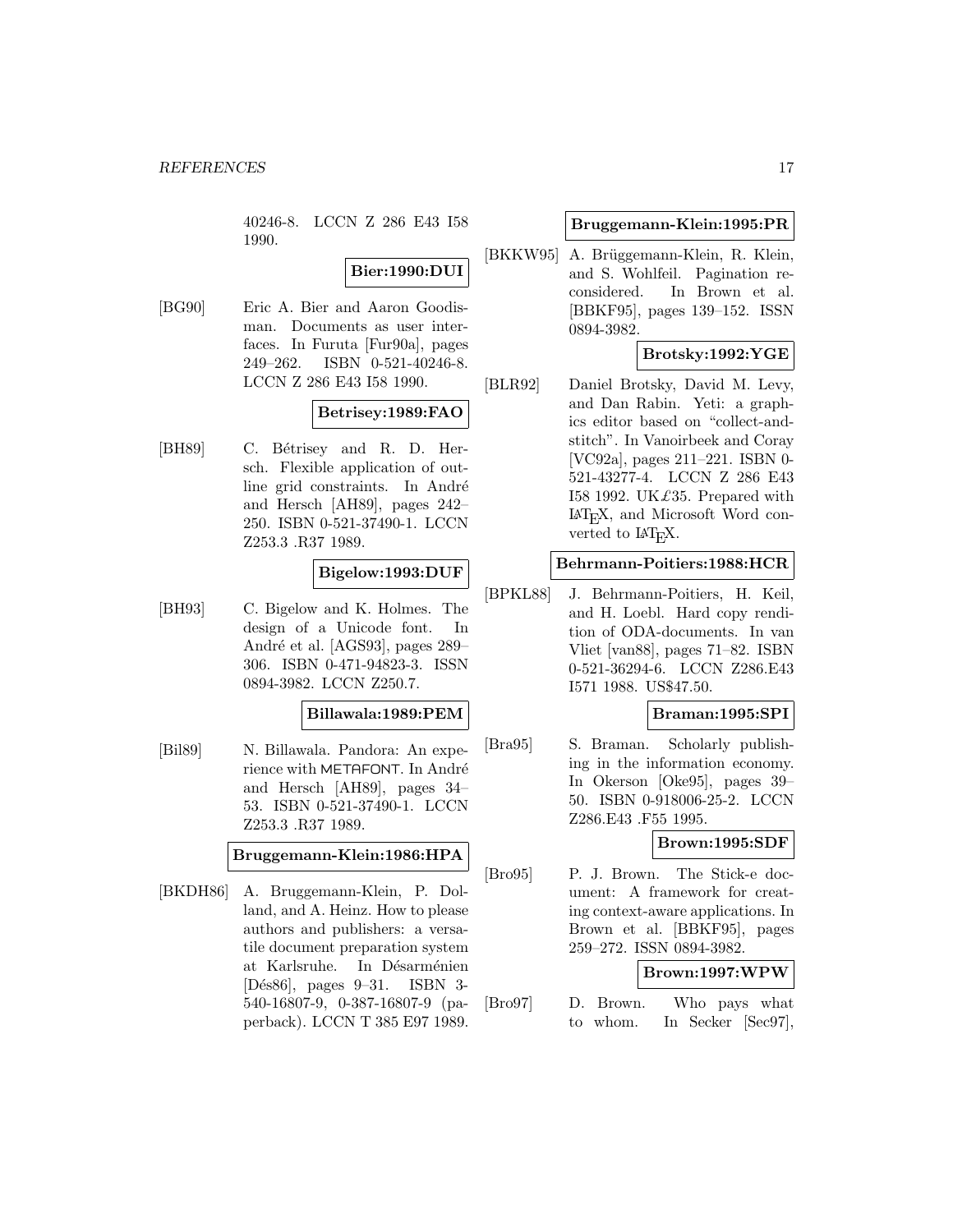pages 41–50. ISBN 0-85296-691- 1. LCCN ????

# **Burr:1995:RAG**

[Bur95] E. Burr. Riding the aftershocks: The Galileo Project. In Okerson [Oke95], pages 119–124. ISBN 0-918006-25-2. LCCN Z286.E43 .F55 1995.

# **Busch:1997:SCH**

[Bus97] J. A. Busch. SGML for cultural heritage information. In Logan and Gluck [LG97], pages 9– 26. ISBN 1-57387-036-6. LCCN Z286.E43L64 1997.

### **Butter:1994:NSE**

[But94] K. Butter. The next step in electronic publishing: Red Sage and Tulip. In Anonymous [Ano94b], pages 1–15. ISBN 4-89700-005-X. LCCN ????

### **Butler:1995:RRS**

[But95] J. Butler. Research into the reward system of scholarship; where does scholarly electronic publishing get you? In Okerson [Oke95], pages 167–178. ISBN 0-918006- 25-2. LCCN Z286.E43 .F55 1995.

### **Brown:1992:RCD**

[BWB92] Allen L. Brown, Jr., Toshiro Wakayama, and Howard A. Blair. A reconstruction of contextdependent document processing in SGML (invited paper). In Vanoirbeek and Coray [VC92a], pages 1–25. ISBN 0-521-43277- 4. LCCN Z 286 E43 I58 1992. UK $\pounds 35$ . Prepared with LAT<sub>E</sub>X, and Microsoft Word converted to  $\text{LAT}$ <sub>EX</sub>.

# **Chen:1986:IUE**

[CCH<sup>+</sup>86a] P. Chen, J. Coker, M. A. Harrison, J. W. McCarrell, and S. Procter. An improved user environment for TEX. In Désarménien [Dés86], pages 32– 44. ISBN 3-540-16807-9, 0-387- 16807-9 (paperback). LCCN T 385 E97 1989.

# **Chen:1986:VDP**

[CCH<sup>+</sup>86b] P. Chen, J. Coker, M. A. Harrison, J. W. McCarrell, and S. Procter. The VORT<sub>F</sub>X document preparation environment. In Désarménien [Dés86], pages 45–54. ISBN 3-540-16807-9, 0- 387-16807-9 (paperback). LCCN T 385 E97 1989.

### **Crisanti:1986:ETI**

[CFB86] E. Crisanti, A. Formigoni, and P. La Bruna. EasyT<sub>F</sub>X: Towards interactive formulae input for scientific documents input with TEX. In Désarménien [D´es86], pages 55–64. ISBN 3- 540-16807-9, 0-387-16807-9 (paperback). LCCN T 385 E97 1989.

### **Chamberlin:1990:MPS**

[Cha90] Donald D. Chamberlin. Managing properties in a system of cooperating editors. In Furuta [Fur90a], pages 31–46. ISBN 0- 521-40246-8. LCCN Z 286 E43 I58 1990.

### **Cruz:1990:RDM**

[CJ90] Gil C. Cruz and Thomas H. Judd. The role of a descriptive markup language in the creation of interactive multimedia documents for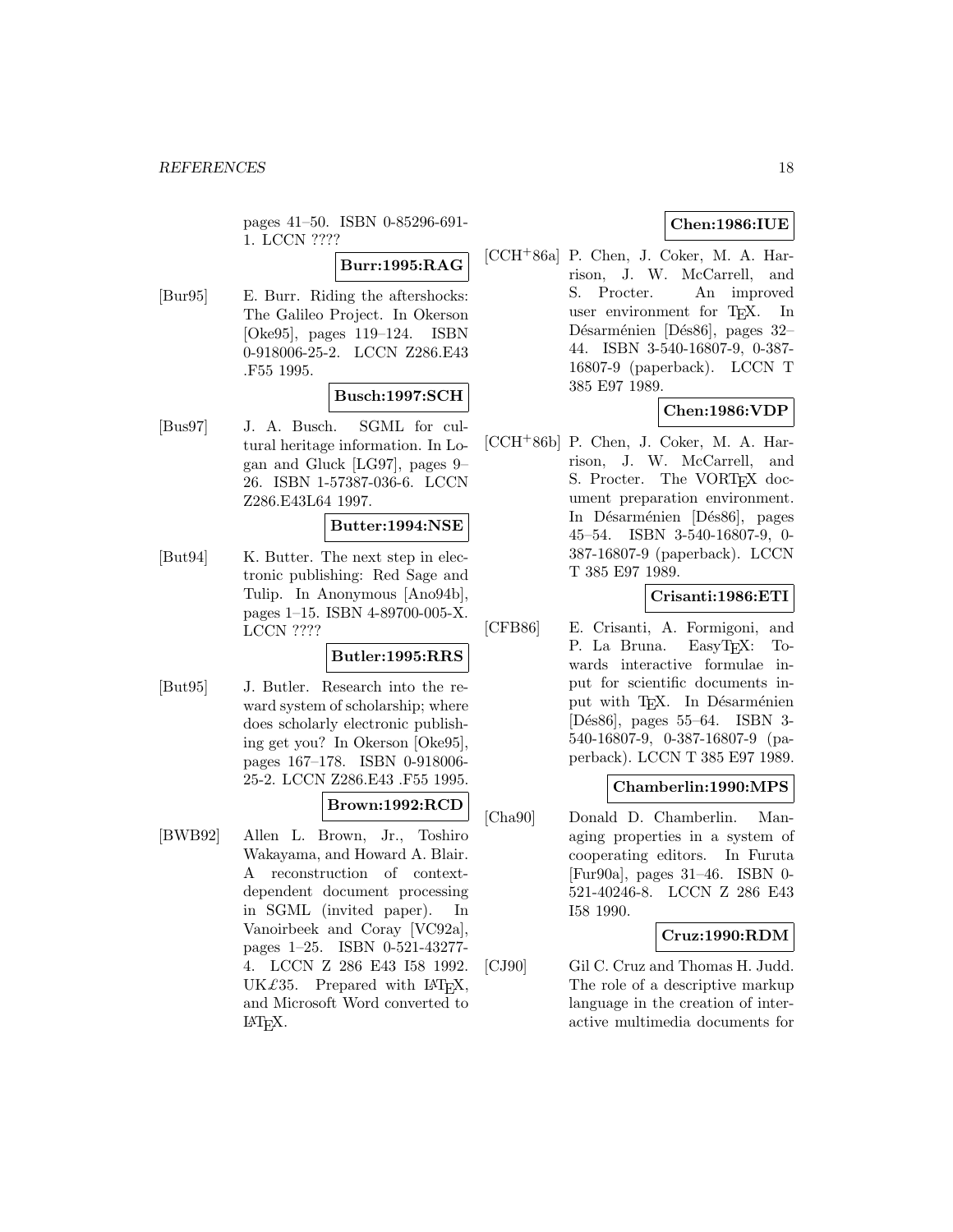customized electronic delivery. In Furuta [Fur90a], pages 277–290. ISBN 0-521-40246-8. LCCN Z 286 E43 I58 1990.

### **Clauer:1989:RIA**

[Cla89] A. A. Clauer. A resolutionindependent, area continuoustone image representation and its application for high-quality printing. In André and Hersch [AH89], pages 271–286. ISBN 0- 521-37490-1. LCCN Z253.3 .R37 1989.

### **Cook:1991:CDH**

[Coo91] Craig C. Cook. Color digital halftoning using multi-cluster halftone dots. In Morris and André [MA91], pages 120–127. ISBN 0-521-41764-3. LCCN Z253.3 .R39 1991.

#### **Cox:1993:IEC**

[Cox93] J. Cox. The impact of electronic communications: Managing change. In Anonymous [Ano93g], pages 104–107. ISSN 0004-9670.

### **Corthout:1989:PCA**

[CP89] M. Corthout and E.-J. Pol. A point containment algorithm for regions in the discrete plane outlined by rational Bézier curves. In André and Hersch [AH89], pages 169–180. ISBN 0-521-37490-1. LCCN Z253.3 .R37 1989.

#### **Corthout:1991:SOF**

[CP91] Marc Corthout and Evert J. Pol. Supporting outline font rendering in dedicated silicon: the PHAROS chip. In Morris

and André [MA91], pages  $177-$ 189. ISBN 0-521-41764-3. LCCN Z253.3 .R39 1991.

### **Creesy:1995:AOC**

[Cre95] C. Creesy. The AAUP online catalog project: A progress report. In Okerson [Oke95], pages 89– 92. ISBN 0-918006-25-2. LCCN Z286.E43 .F55 1995.

## **Chen:1997:CEP**

[CX97] H. Chen and H. Xu. Chinese electronic publishing on the Internet: Technical approaches. In Logan and Gluck [LG97], pages 55– 66. ISBN 1-57387-036-6. LCCN Z286.E43L64 1997.

### **Davis:1995:SS**

[Dav95] J. Davis. A synopsis of the symposium. In Okerson [Oke95], pages 1–14. ISBN 0-918006-25-2. LCCN Z286.E43 .F55 1995.

#### **Day:1995:PEP**

[Day95] C. Day. Pricing electronic products. In Okerson [Oke95], pages 51–56. ISBN 0-918006-25-2. LCCN Z286.E43 .F55 1995.

### **DeLange:1993:PDB**

[DEB93] R. W. De Lange, H. L. Esterhuizen, and D. Beatty. Performance differences between Times and Helvetica in a reading task. In André et al. [AGS93], pages 241–248. ISBN 0-471-94823-3. ISSN 0894-3982. LCCN Z250.7.

### **Desarmenien:1986:TSD**

[Dés86] Jacques Désarménien, editor. TEX for Scientific Documentation. Second European Conference. Strasbourg, France, June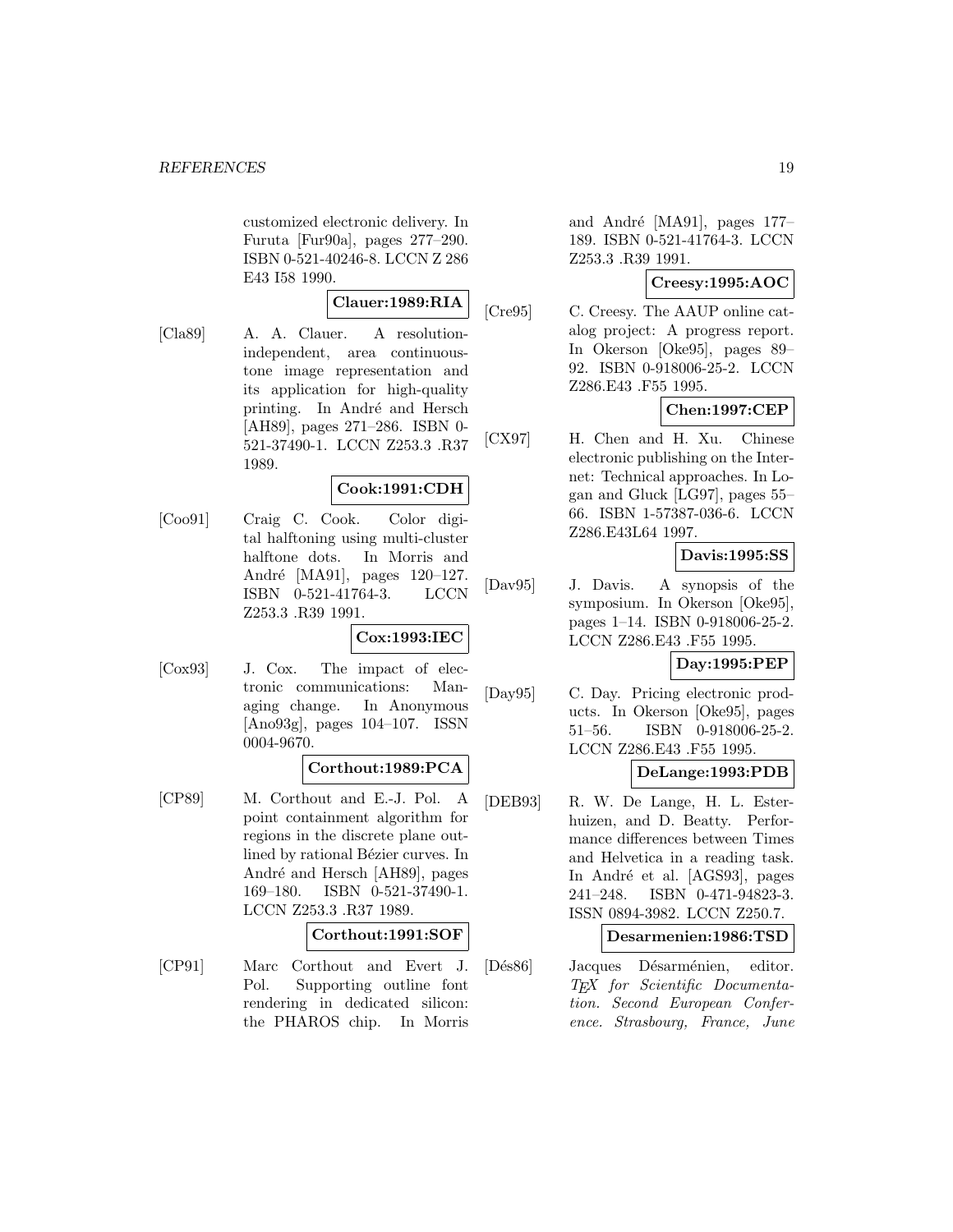19–21, 1986. Proceedings, number 236 in Lecture Notes in Computer Science. Springer-Verlag, Berlin, Germany / Heidelberg, Germany / London, UK / etc., 1986. ISBN 3-540-16807-9, 0-387- 16807-9 (paperback). LCCN T 385 E97 1989.

### **deBry:1989:MMF**

[dGH89] R. deBry, A. W. Griffee, and J. P. Hofmeister. Management of multiple font technologies in a distributed system environment. In André and Hersch [AH89], pages 223–231. ISBN 0-521-37490-1. LCCN Z253.3 .R37 1989.

## **Dietz:1994:ESE**

[Die94] R. D. J. Dietz. Elsevier Science electronic product strategy: Current state of the art and future perspective. In Anonymous [Ano94b], pages 17–24. ISBN 4- 89700-005-X. LCCN ????

# **Dong:1991:PGA**

[DL91] Yunmei Dong and Kaide Li. A parametric graphics approach to Chinese font design. In Morris and André [MA91], pages 156– 165. ISBN 0-521-41764-3. LCCN Z253.3 .R39 1991.

### **Dooijes:1989:RQC**

[Doo89] E. H. Dooijes. Rendition of quasicalligraphic script defined by pen trajectory. In André and Hersch [AH89], pages 251–260. ISBN 0- 521-37490-1. LCCN Z253.3 .R37 1989.

### **Duerst:1993:CFD**

[Due93] M. J. Duerst. Coordinateindependent font description using Kanji as an example. In André et al. [AGS93], pages 133– 144. ISBN 0-471-94823-3. ISSN 0894-3982. LCCN Z250.7.

### **Duff:1989:PSC**

[Duf89] T. Duff. Polygon scan conversion by exact convolution. In André and Hersch [AH89], pages 154– 168. ISBN 0-521-37490-1. LCCN Z253.3 .R37 1989.

### **Dyson:1993:IDS**

[Dys93] M. C. Dyson. Improving discrimination of symbols for display at low resolution. In André et al. [AGS93], pages 231–240. ISBN 0-471-94823-3. ISSN 0894-3982. LCCN Z250.7.

### **Everhart:1995:LWW**

[EI95] D. Everhart and M. Irvine. The Labyrinth: A World Wide Web disciplinary server for medieval studies. In Okerson [Oke95], pages 33–38. ISBN 0-918006-25- 2. LCCN Z286.E43 .F55 1995.

# **English:1990:EOO**

[EJM<sup>+</sup>90] Paul M. English, Ethan Jacobson, Robert A. Morris, Kimbo B. Mundy, Stephen D. Pelletier, Thomas A. Polucci, and H. David Scarbro. An extensible, objectoriented system for active documents. In Furuta [Fur90a], pages 263–276. ISBN 0-521-40246-8. LCCN Z 286 E43 I58 1990.

### **Eleey:1995:FRO**

[Ele95] M. Eleey. Frankenstein redux: Organization and cultivation of electronic scholarship. In Okerson [Oke95], pages 27–32. ISBN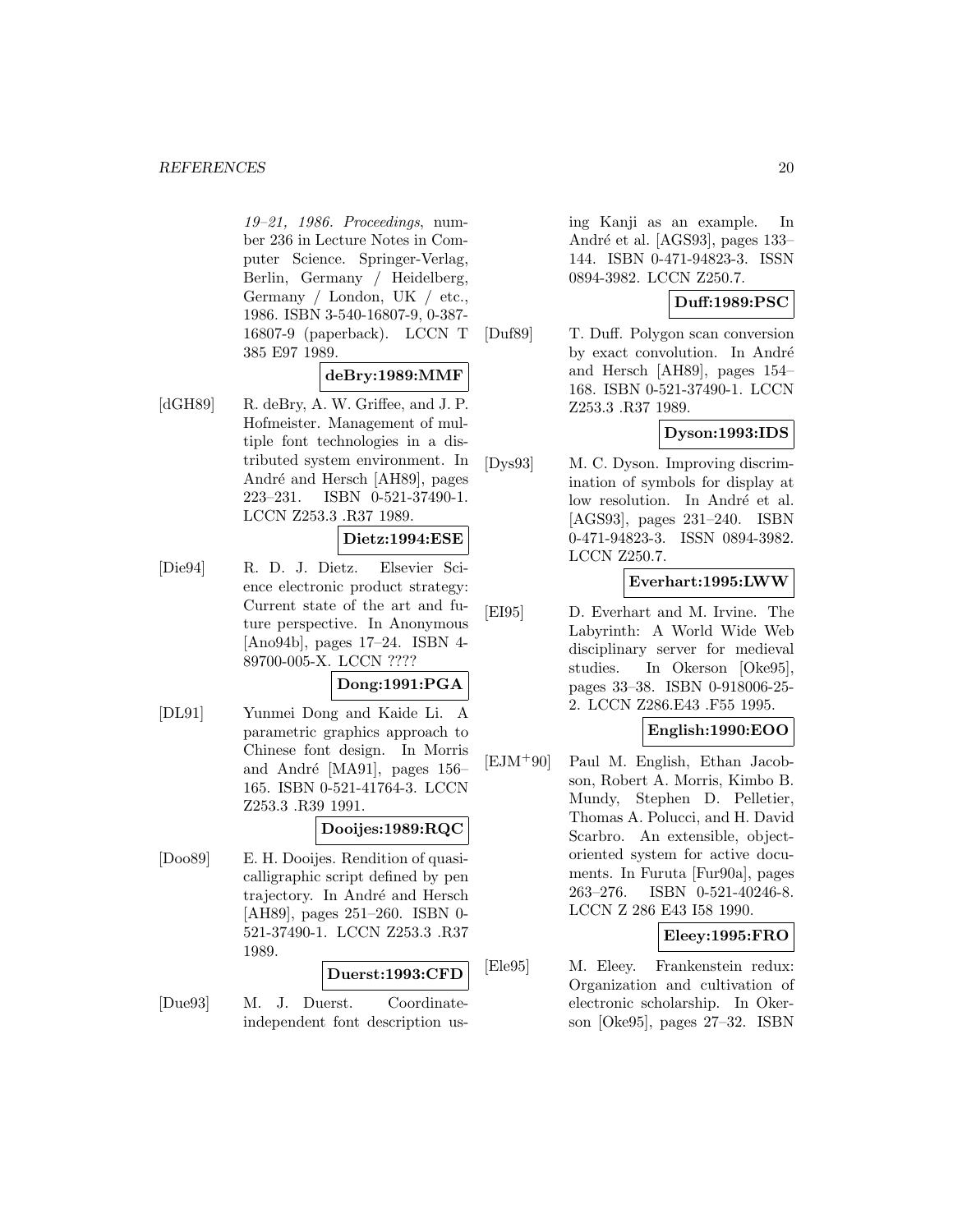0-918006-25-2. LCCN Z286.E43 .F55 1995.

# **Eklundh:1992:WSP**

[ERE92] Kerstin S. Eklundh, Staffan Romberger, and Per Englund. Writing on sheets of paper: a spatial metaphor for computer-based text handling. In Vanoirbeek and Coray [VC92a], pages 143–151. ISBN 0-521-43277-4. LCCN Z 286 E43 I58 1992. UK£35. Prepared with LAT<sub>E</sub>X, and Microsoft Word converted to  $\text{LAT}_\text{F}X$ .

### **Erfle:1993:STC**

[Erf93] R. Erfle. Specification of temporal constraints in multimedia documents using HyTime. In Hüser et al. [HMQ93], pages 397–412. ISBN 0-471-95070-X. ISSN 0894- 3982. LCCN ????

### **Esposito:1993:TSE**

[Esp93] J. J. Esposito. Towards a strategy for electronic publishing (overheads). In Okerson [Oke93], pages 107–118. ISBN 0-918006-61-9. LCCN Z286.E43 S36 1993.

# **Fahlander:1989:SCM**

[Fah89] O. Fahlander. A spline contour method with efficient filling. In André and Hersch [AH89], pages 83–96. ISBN 0-521-37490- 1. LCCN Z253.3 .R37 1989.

# **Fan:1991:TIC**

[Fan91] Jianping Fan. Towards intelligent Chinese character design. In Morris and André [MA91], pages 166– 176. ISBN 0-521-41764-3. LCCN Z253.3 .R39 1991.

# **Farrell:1991:GRT**

[Far91] Joyce E. Farrell. Grayscale/ resolution tradeoffs in image quality. In Morris and André [MA91], pages 65–80. ISBN 0-521-41764- 3. LCCN Z253.3 .R39 1991.

# **Ferguson:1986:IDP**

[Fer86a] M. J. Ferguson. INRSTEX: a document preparation system for multiple languages. In Désarménien [Dés86], pages 74– 88. ISBN 3-540-16807-9, 0-387- 16807-9 (paperback). LCCN T 385 E97 1989.

### **Ferguson:1986:MT**

[Fer86b] M. J. Ferguson. A multilingual T<sub>E</sub>X. In Désarménien [D´es86], pages 65–73. ISBN 3- 540-16807-9, 0-387-16807-9 (paperback). LCCN T 385 E97 1989.

### **Francois:1995:SHR**

[FFE95] P. François, P. Futtersack, and C. Espert. SGML/HyTime repositories and object paradigms. In Brown et al. [BBKF95], pages 63– 80. ISSN 0894-3982.

### **Filgueiras:1993:RMM**

[FL93] M. Filgueiras and J. P. Leal. Representation and manipulation of music documents in ScEX. In Hüser et al. [HMQ93], pages 507– 518. ISBN 0-471-95070-X. ISSN 0894-3982. LCCN ????

### **Friend:1997:LTR**

[Fri97] F. Friend. Libraries: Turmoil and renaissance. In Secker [Sec97], pages 59–64. ISBN 0-85296-691- 1. LCCN ????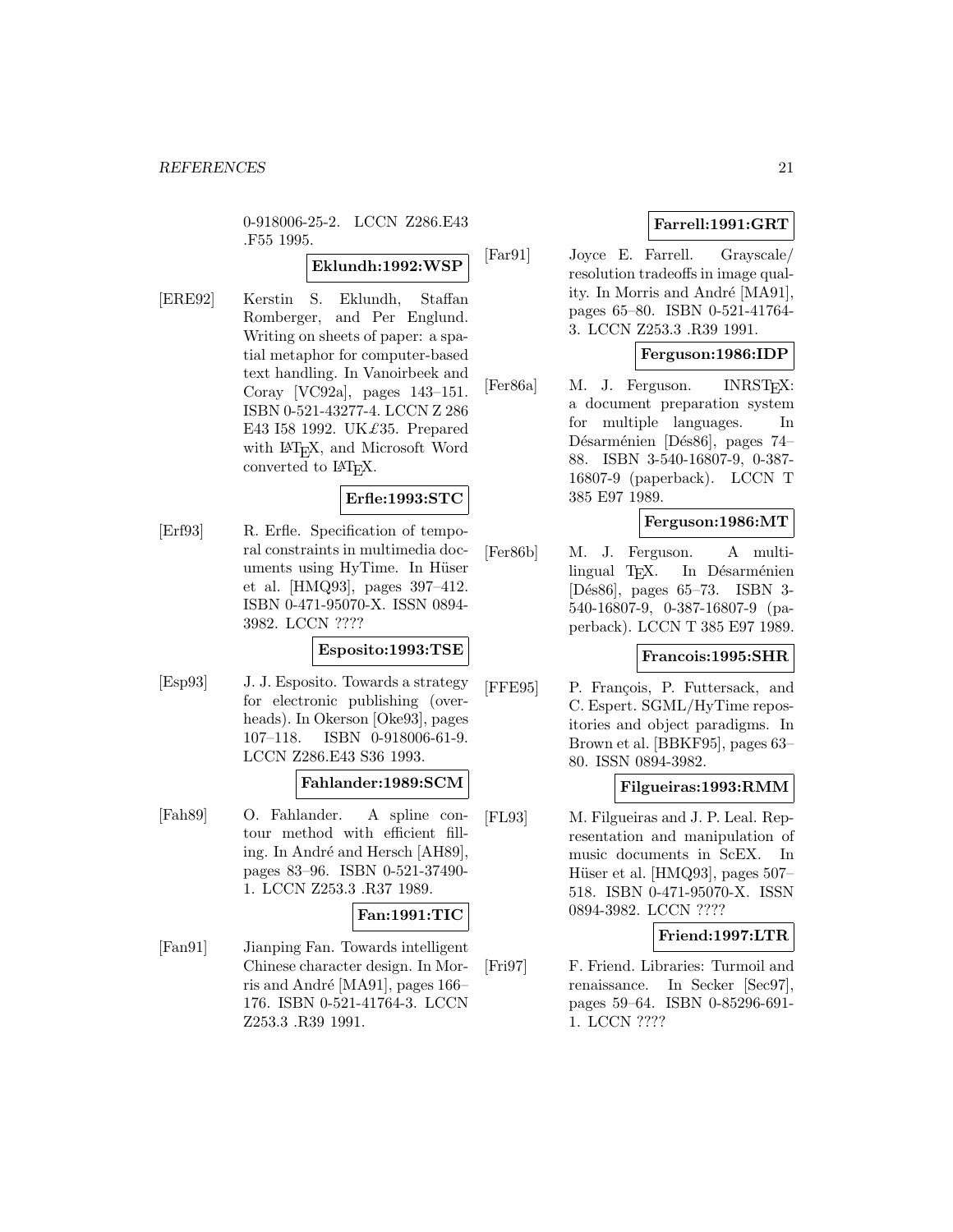# **Furuta:1988:SSD**

[FS88] Richard Furuta and P. D. Stotts. Specifying structured document transformations. In van Vliet [van88], pages 109–120. ISBN 0-521-36294-6. LCCN Z286.E43 I571 1988. US\$47.50.

### **Furuta:1992:ECS**

[FSD92] Richard Furuta, P. David Stotts, and Gregory D. Drew. Experiences with a client-server-based architecture for a distributed structured hypertext system. In Vanoirbeek and Coray [VC92a], pages 113–125. ISBN 0-521- 43277-4. LCCN Z 286 E43 I58 1992. UK£35. Prepared with LaTEX, and Microsoft Word converted to L<sup>AT</sup><sub>E</sub>X.

# **Furuta:1990:PIC**

[Fur90a] R. Furuta, editor. Proceedings of the International Conference on Electronic Publishing, Document Manipulation & Typography, Gaithersburg, Maryland, September 1990. Cambridge University Press, Cambridge, UK, 1990. ISBN 0-521-40246-8. LCCN Z 286 E43 I58 1990.

### **Furuta:1990:C**

[Fur90b] Richard Furuta. Colophon. In Furuta [Fur90a], pages 291–293. ISBN 0-521-40246-8. LCCN Z 286 E43 I58 1990.

# **Feng:1993:SGT**

[FW93] A. Feng and T. Wakayama. SI-MON: A grammar-based transformation system for structured documents. In Hüser et al.

[HMQ93], pages 361–372. ISBN 0-471-95070-X. ISSN 0894-3982. LCCN ????

## **Fankhauser:1993:MIA**

[FX93] P. Fankhauser and Y. Xu. Mark-ItUp! an incremental approach to document structure recognition. In Hüser et al. [HMQ93], pages 447–456. ISBN 0-471-95070-X. ISSN 0894-3982. LCCN ????

## **Gallot:1986:AIP**

[Gal86] L. Gallot. ASHT<sub>EX</sub>: An interactive previewer for TEX or the marvellous world of ASHT<sub>EX</sub>. In Désarménien [Dés86], pages 89– 97. ISBN 3-540-16807-9, 0-387- 16807-9 (paperback). LCCN T 385 E97 1989.

### **Groves:1993:SCS**

[GB93] M. J. Groves and D. F. Brailsford. Separate compilation of structured documents. In Hüser et al. [HMQ93], pages 315–326. ISBN 0-471-95070-X. ISSN 0894- 3982. LCCN ????

### **Guardalben:1990:OPP**

[GG90] Giovanni Guardalben and Mosé Giacomello. An ODA page planner for professional publishing. In Furuta [Fur90a], pages 79–92. ISBN 0-521-40246-8. LCCN Z 286 E43 I58 1990.

### **Gregory:1997:CIW**

[GG97] V. L. Gregory and W. S. Gregory. Copyright on the Internet: What's an author to do? In Logan and Gluck [LG97], pages 131– 141. ISBN 1-57387-036-6. LCCN Z286.E43L64 1997.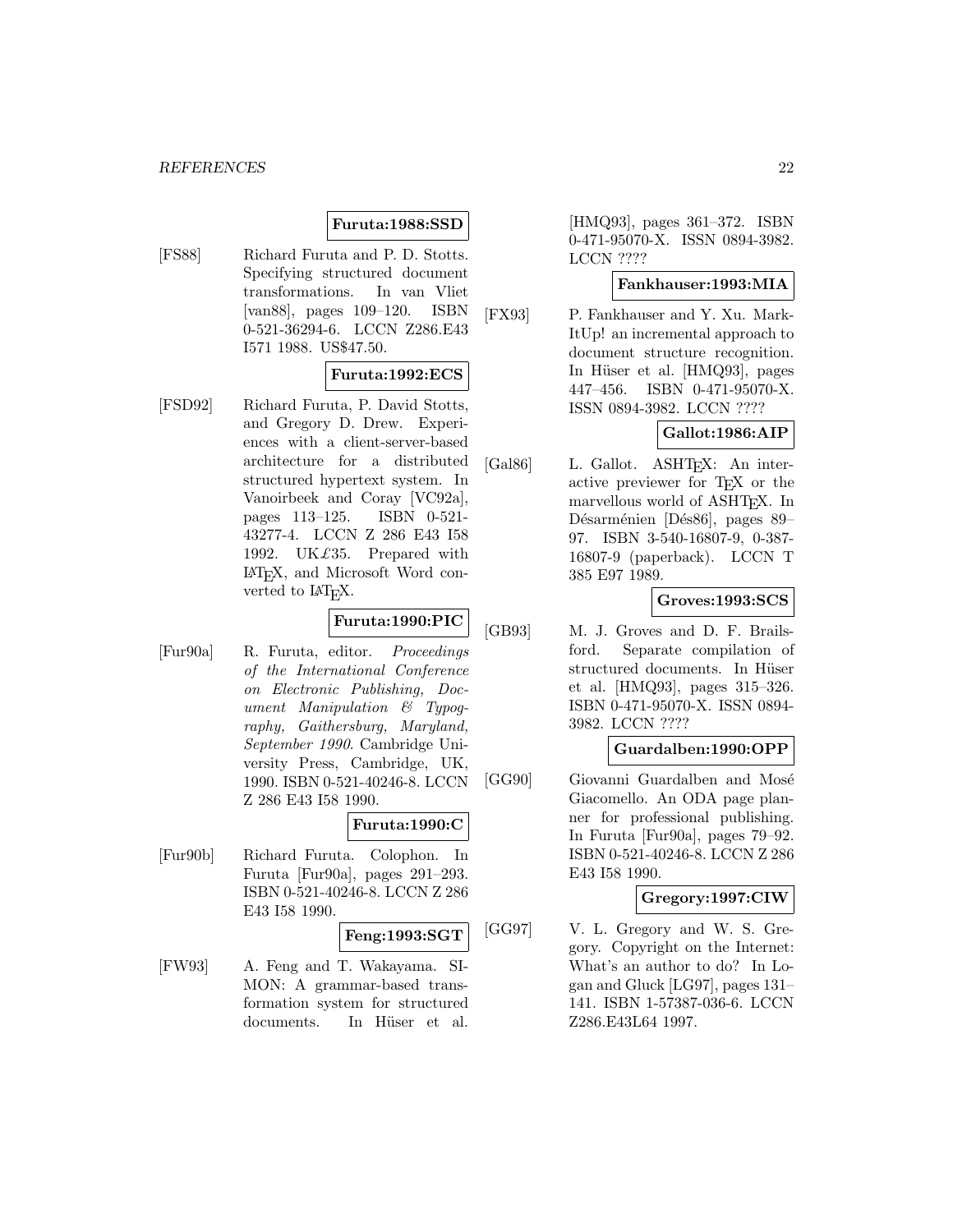### **Gluck:1997:SEA**

[Glu97] M. Gluck. Standards for electronic access to geographic and spatial information. In Logan and Gluck [LG97], pages 27– 40. ISBN 1-57387-036-6. LCCN Z286.E43L64 1997.

### **Gonczarowski:1989:FGU**

[Gon89] J. Gonczarowski. Fast generation of unfilled and filled outline characters. In André and Hersch [AH89], pages 97–110. ISBN 0- 521-37490-1. LCCN Z253.3 .R37 1989.

#### **Gonczarowski:1991:FAA**

[Gon91] Jakob Gonczarowski. A fast approach to auto-tracing (with parametric cubics). In Morris and André [MA91], pages 1–15. ISBN 0-521-41764-3. LCCN Z253.3 .R39 1991.

#### **Guedon:1995:EJL**

[Gue95] J.-C. Guedon. Electronic journals, libraries, and university presses. In Okerson [Oke95], pages 67–76. ISBN 0-918006-25- 2. LCCN Z286.E43 .F55 1995.

### **Hammond:1997:BT**

[Ham97] R. Hammond. Breaking with tradition. In Secker [Sec97], pages 9– 14. ISBN 0-85296-691-1. LCCN ????

#### **Haralambous:1993:PPF**

[Har93] Y. Haralambous. Parametrization of PostScript fonts through METAFONT: an alternative to Adobe Multiple Master fonts. In

André et al. [AGS93], pages 145– 158. ISBN 0-471-94823-3. ISSN 0894-3982. LCCN Z250.7.

### **Haralambous:1995:TAT**

[Har95a] Y. Haralambous. The traditional Arabic typecase extended to the Unicode set of glyphs. In Brown et al. [BBKF95], pages 111–124. ISSN 0894-3982.

## **Harper:1995:WWN**

[Har95b] G. Harper. Will we need fair use in the Twenty-First Century? In Okerson [Oke95], pages 195– 212. ISBN 0-918006-25-2. LCCN Z286.E43 .F55 1995.

#### **Hayes:1993:ESP**

[Hay93] H. Hayes. Electronic services and products: A case study. In Anonymous [Ano93g], pages 89– 93. ISSN 0004-9670.

### **Hersch:1991:AGC**

[HB91] Roger D. Hersch and Claude Bétrisey. Advanced grid constraints: Performances and limitations. In Morris and André [MA91], pages 190–204. ISBN 0- 521-41764-3. LCCN Z253.3 .R39 1991.

#### **Hersch:1989:IFR**

[Her89] R. Hersch. Introduction to font rasterization. In André and Hersch [AH89], pages 1–13. ISBN 0- 521-37490-1. LCCN Z253.3 .R37 1989.

# **Hegazy:1988:OLB**

[HG88] Wael A. Hegazy and John S. Gourlay. Optimal line breaking in music. In van Vliet [van88],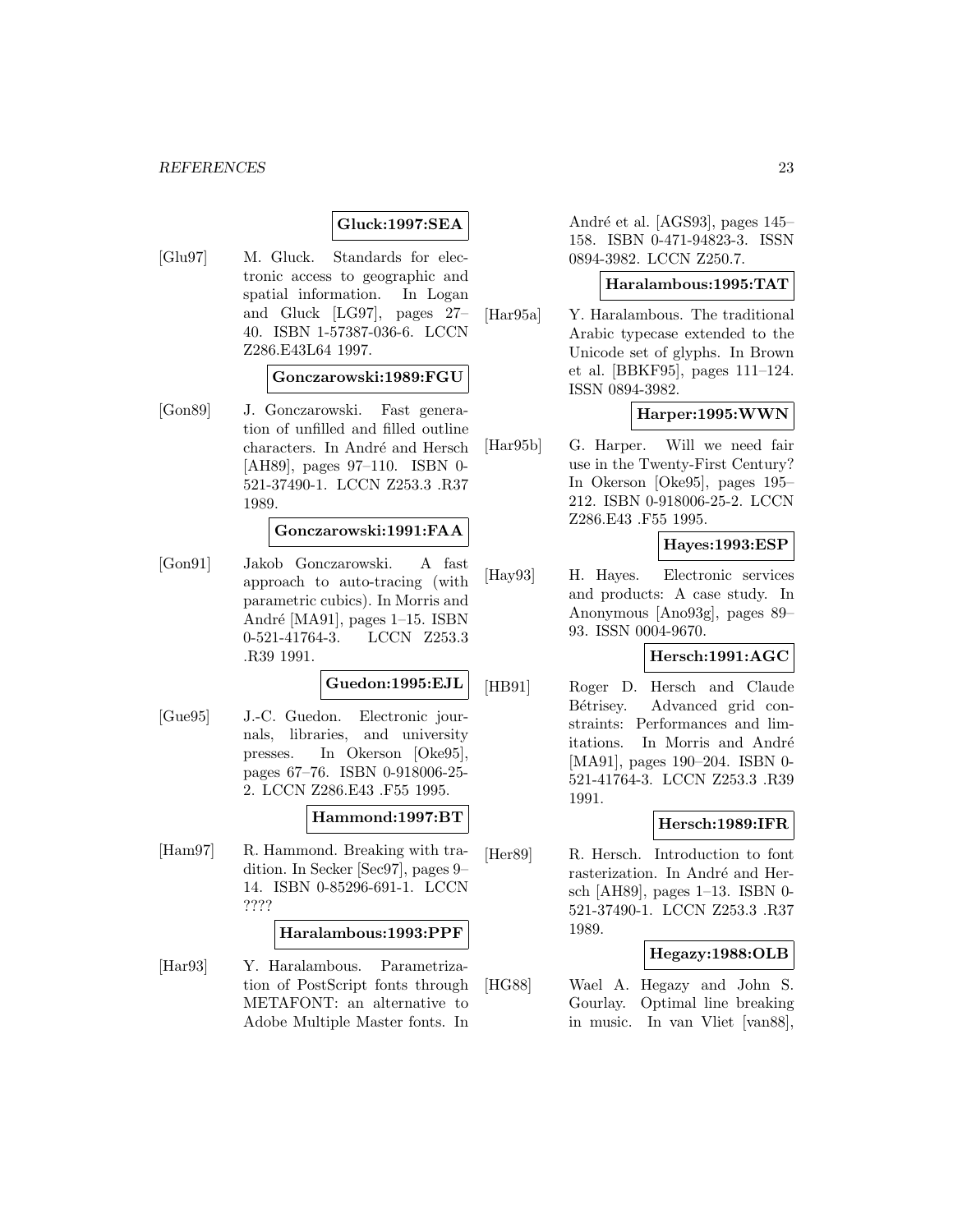pages 157–169. ISBN 0-521- 36294-6. LCCN Z286.E43 I571 1988. US\$47.50.

**Herz:1993:ACS**

[HH93] J. Herz and R. D. Hersch. Analysing character shapes by string matching techniques. In André et al. [AGS93], pages 261– 272. ISBN 0-471-94823-3. ISSN 0894-3982. LCCN Z250.7.

# **Hu:1993:MAT**

[HI93] T. Hu and R. Ingold. A mixed approach toward an efficient logical structure recognition from document images. In Hüser et al. [HMQ93], pages 457–468. ISBN 0-471-95070-X. ISSN 0894-3982. LCCN ????

# **Hersch:1998:EPA**

[HJB98] Roger Hersch, André Jacques, and Heather Brown, editors. Electronic publishing, artistic imaging, and digital typography: 7th International Conference on Electronic Publishing, EP '98 held jointly with the 4th International Conference on Raster Imaging and Digital Typography, RIDT '98, St. Malo, France, March/April 1998: proceedings, volume 1375 of Lecture Notes in Computer Science. Springer-Verlag, Berlin, Germany / Heidelberg, Germany / London, UK / etc., 1998. ISBN ???? ISSN 0302- 4743. LCCN ????

### **Huser:1993:PFI**

[HMQ93] Christoph Hüser, Wiebke Möhr, and Vincent Quint, editors. Proceedings of the Fifth International

Conference on Electronic Publishing, Document Manipulation and Typography, 13–15 April, 1994, Darmstadt, Germany, volume 6(4) of Electronic Publishing—Origination, Dissemination, and Design. John Wiley and Sons, New York, NY, USA; London, UK; Sydney, Australia, 1993. ISBN 0-471-95070-X. ISSN 0894-3982. LCCN ????

# **Hockey:1993:ESS**

[Hoc93] S. Hockey. Encoding standards: SGML and the Text Encoding Initiative: What and why? In Okerson [Oke93], pages 59– 64. ISBN 0-918006-61-9. LCCN Z286.E43 S36 1993.

### **Hofstetter:1995:MPC**

[Hof95] F. T. Hofstetter. Multimedia patent and copyright issues: The need for lawmakers to be multimedia literate. In Okerson [Oke95], pages 183–188. ISBN 0-918006-25-2. LCCN Z286.E43 .F55 1995.

# **Hussain:1993:ROF**

[HP93] F. Hussain and M. L. V. Pitteway. Rasterizing the outlines of fonts. In André et al. [AGS93], pages 171–182. ISBN 0-471-94823-3. ISSN 0894-3982. LCCN Z250.7.

### **Hayashi:1993:MIB**

[HS93] K. Hayashi and A. Sekijima. Mediating interface between hypertext and structured documents. In Hüser et al. [HMQ93], pages 423–434. ISBN 0-471-95070-X. ISSN 0894-3982. LCCN ????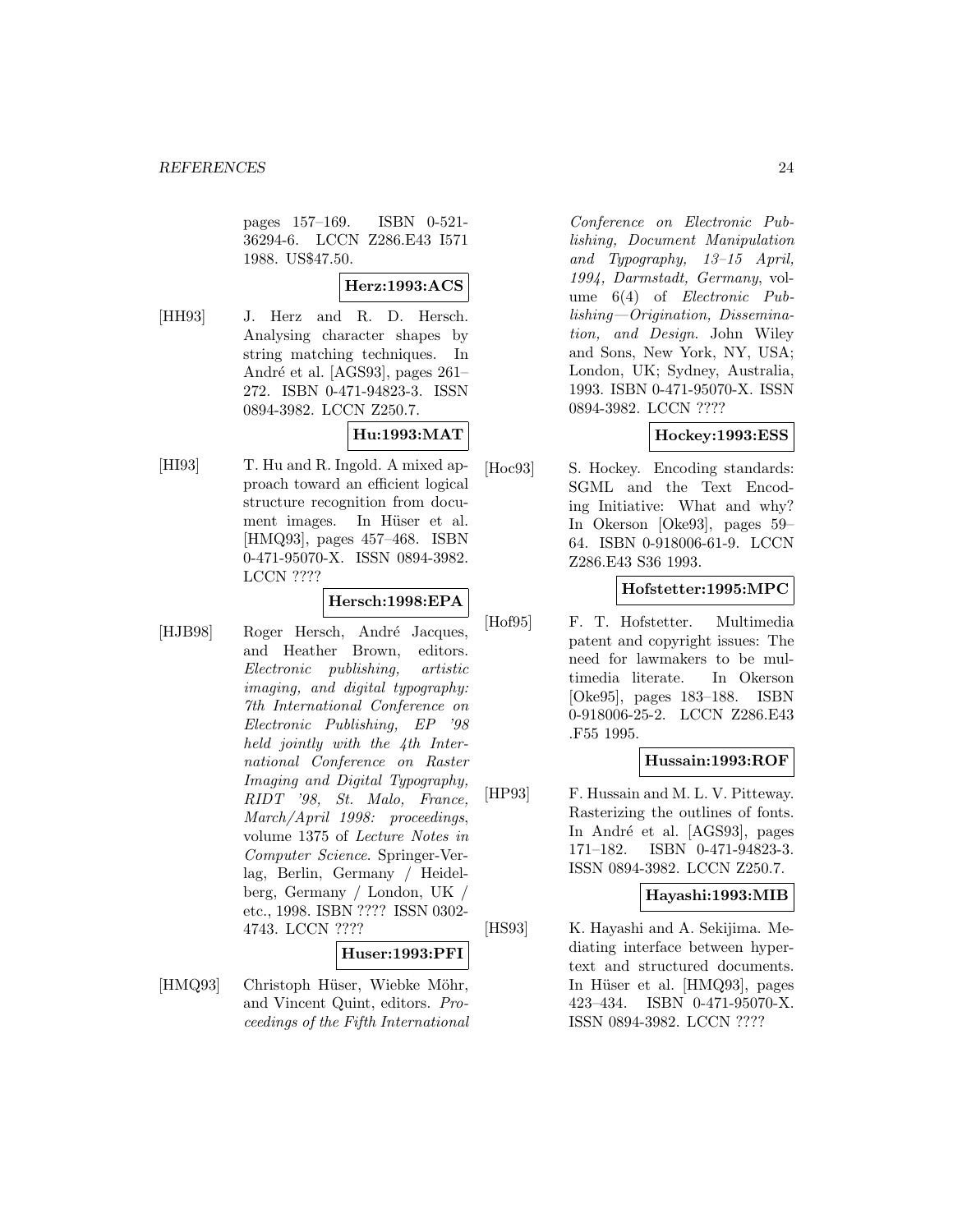# **Handley:1990:AAD**

[HW90] John Handley and Stuart Wood. ADAPT: Automatic document analysis processing and tagging. In Furuta [Fur90a], pages 183– 192. ISBN 0-521-40246-8. LCCN Z 286 E43 I58 1990.

### **Itoh:1993:CFA**

[IO93] K. Itoh and Y. Ohno. A curve fitting algorithm for character fonts. In André et al. [AGS93], pages 195–206. ISBN 0-471-94823-3. ISSN 0894-3982. LCCN Z250.7.

# **Jeng:1997:WIA**

[Jen97] Ling Hwey Jeng. What, if anything, is cataloging in an electronic world? In Logan and Gluck [LG97], pages 41– 54. ISBN 1-57387-036-6. LCCN Z286.E43L64 1997.

# **Karow:1989:AHI**

[Kar89] P. Karow. Automatic hinting for intelligent font scaling. In André and Hersch [AH89], pages 232– 241. ISBN 0-521-37490-1. LCCN Z253.3 .R37 1989.

### **Kopec:1990:EIT**

[KB90] Gary E. Kopec and Steven C. Bagley. Editing images of text. In Furuta [Fur90a], pages 207–220. ISBN 0-521-40246-8. LCCN Z 286 E43 I58 1990.

# **Kelly:1995:PEP**

[Kel95] B. Kelly. Publishing E-prints, preprints, and journals in the sciences. In Okerson [Oke95], pages 113–118. ISBN 0-918006-25-2. LCCN Z286.E43 .F55 1995.

# **Kernighan:1990:ITD**

[Ker90] Brian W. Kernighan. Issues and tradeoffs in document preparation systems. In Furuta [Fur90a], pages 1–16. ISBN 0-521-40246-8. LCCN Z 286 E43 I58 1990.

# **Keyhani:1995:ICR**

[Key95] A. Keyhani. Innovation in cost recovery. In Okerson [Oke95], pages 57–66. ISBN 0-918006-25- 2. LCCN Z286.E43 .F55 1995.

#### **Kumar:1995:IIK**

[KFA95] V. Kumar, R. Furuta, and R. B. Allen. Interactive interfaces for knowledge-rich domains. In Brown et al. [BBKF95], pages 235–246. ISSN 0894-3982.

### **King:1995:MMD**

[Kin95] P. R. King. Modelling multimedia documents. In Brown et al. [BBKF95], pages 95–110. ISSN 0894-3982.

## **Klassen:1993:VWS**

[Kla93] R. V. Klassen. Variable width splines: a possible font representation? In André et al. [AGS93], pages 183–194. ISBN 0-471-94823-3. ISSN 0894-3982. LCCN Z250.7.

### **Kahn:1990:DHP**

[KLLP90] Paul Kahn, Julie Launhardt, Krysztof Lenk, and Ronnie Peter. Design of hypermedia publications: Issues and solutions. In Furuta [Fur90a], pages 107–124. ISBN 0-521-40246-8. LCCN Z 286 E43 I58 1990.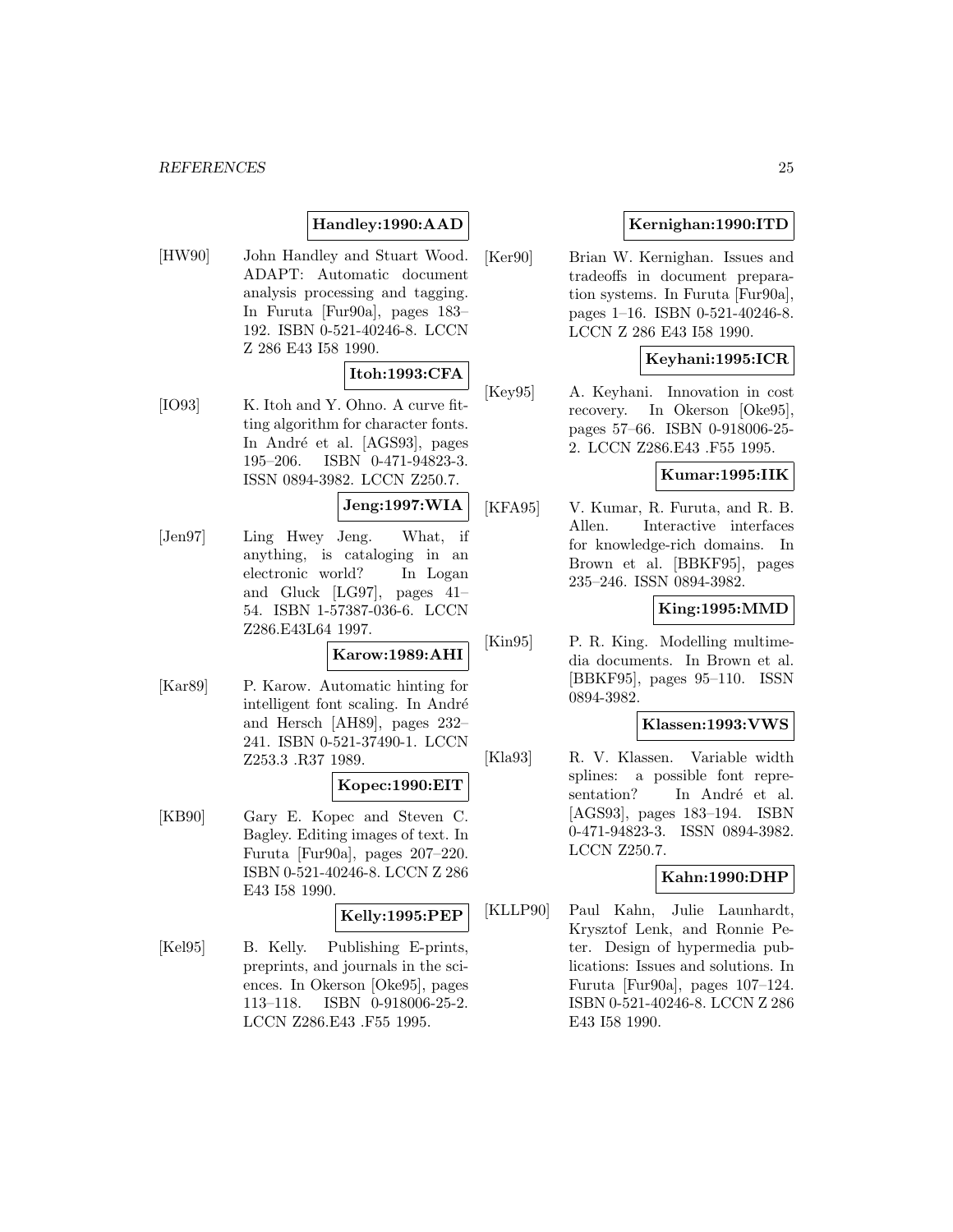### **Kilpelainen:1990:SDD**

[KLMN90] Pekka Kilpeläinen, Greger Lindén, [Lam93] Heikki Mannila, and Erja Nikunen. A structured document database system. In Furuta [Fur90a], pages 139–151. ISBN 0-521-40246-8. LCCN Z 286 E43 I58 1990.

### **Kohen:1989:SEW**

[Koh89] E. Kohen. A simple and efficient way to design middle resolution fonts. In André and Hersch [AH89], pages 22–33. ISBN 0- 521-37490-1. LCCN Z253.3 .R37 1989.

#### **Koenig:1993:AEP**

[KOOR93] J. A. Koenig, D. B. Orr, E. Ozil, and D. Rodgers. The AMS electronic publishing experiment: A new vision of the scientific journal (a summary). In Okerson [Oke93], pages 89–90. ISBN 0- 918006-61-9. LCCN Z286.E43 S36 1993.

### **Kuikka:1993:TSD**

[KP93] E. Kuikka and M. Penttonen. Transformation of structured documents with the use of grammar. In Hüser et al. [HMQ93], pages 373–384. ISBN 0-471- 95070-X. ISSN 0894-3982. LCCN ????

### **Kuikka:1995:FSD**

[KS95] E. Kuikka and A. Salminen. Filtering structured documents in the SYNDOC environment. In Brown et al. [BBKF95], pages 181–194. ISSN 0894-3982.

### **Lamberton:1993:CT**

D. Lamberton. The cost of thinking. In Anonymous [Ano93g], pages 98–100. ISSN 0004-9670.

#### **Lamarca:1997:EPU**

[Lam97] M. M. Lamarca. Electronic publishing in a university setting: The centralization vs. decentralization debate. In Logan and Gluck [LG97], pages 81– 94. ISBN 1-57387-036-6. LCCN Z286.E43L64 1997.

### **Lawrence:1995:VPF**

[Law95] J. Lawrence. Virtual publication and the fair use concept. In Okerson [Oke95], pages 219–228. ISBN 0-918006-25-2. LCCN Z286.E43 .F55 1995.

#### **Lie:1992:EBA**

[LB92] Hakon Lie and Walter Bender. The electronic broadsheet: all the news that fit the display. In Vanoirbeek and Coray [VC92a], pages 199–209. ISBN 0-521- 43277-4. LCCN Z 286 E43 I58 1992. UK $£35$ . Prepared with LaTEX, and Microsoft Word converted to L<sup>AT</sup><sub>E</sub>X.

### **Lovegrove:1995:DAP**

[LB95] W. S. Lovegrove and D. F. Brailsford. Document analysis of PDF files: Methods, results and implications. In Brown et al. [BBKF95], pages 207–220. ISSN 0894-3982.

### **Lebrave:1992:LAT**

[Leb92] Jean-Louis Lebrave. L'hypertexte et l'avant-texte (invited pa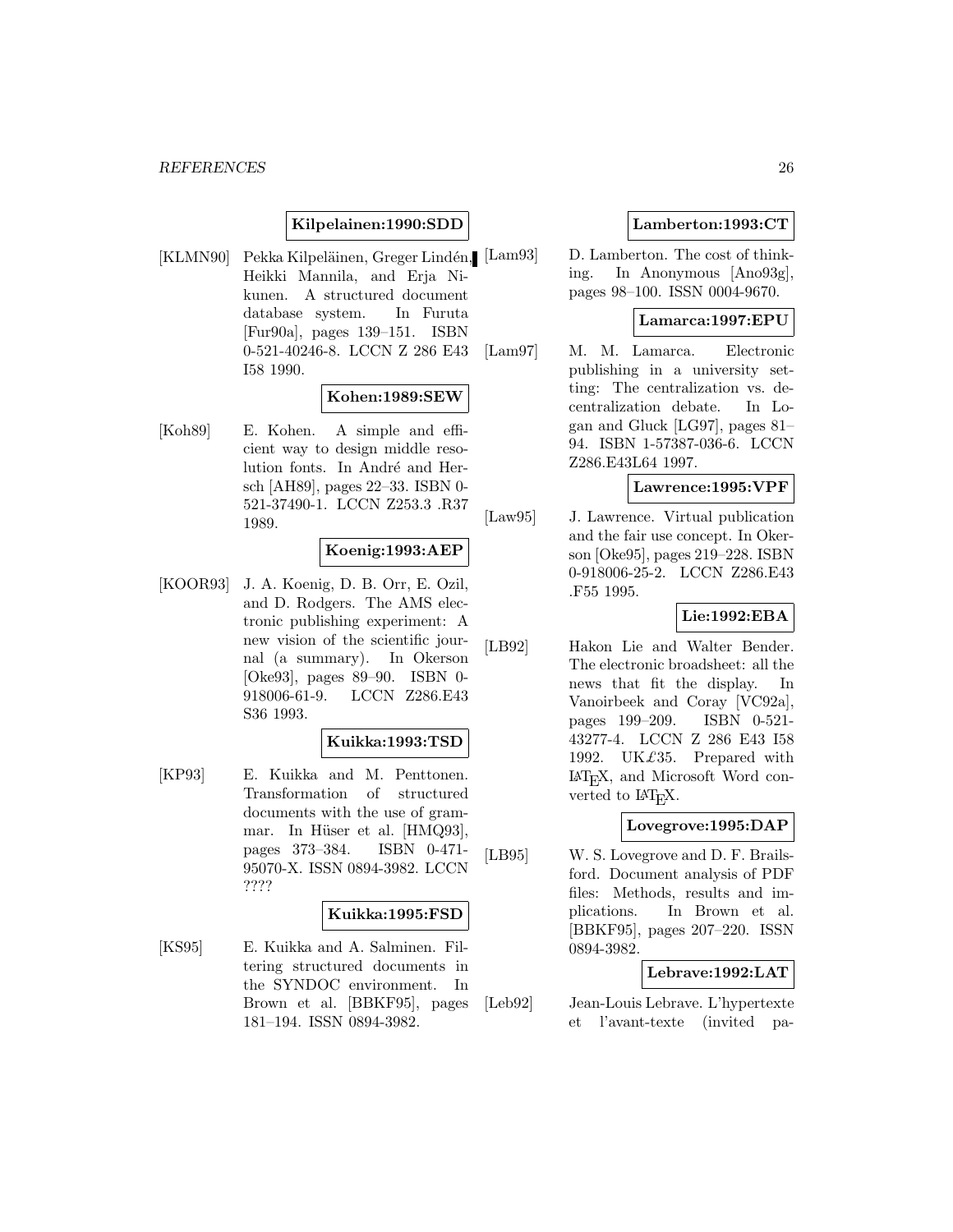per). In Vanoirbeek and Coray [VC92a], pages 233–246. ISBN 0- 521-43277-4. LCCN Z 286 E43 I58 1992. UK $\pounds$ 35. Prepared with LaTEX, and Microsoft Word converted to L<sup>AT</sup>EX.

# **Levy:1993:DRD**

[Lev93] D. M. Levy. Document reuse and document systems. In Hüser et al. [HMQ93], pages 339–348. ISBN 0-471-95070-X. ISSN 0894-3982. LCCN ????

### **Levy:1995:NNN**

[Lev95] D. Levy. Naming the namable: Names, versions, and document identity in a networked environment. In Okerson [Oke95], pages 153–160. ISBN 0-918006-25-2. LCCN Z286.E43 .F55 1995.

**Lima:1990:ISD**

[LG90] José Valdeni De Lima and Henri Galy. The integration of structured documents into DMBS. In Furuta [Fur90a], pages 153–168. ISBN 0-521-40246-8. LCCN Z 286 E43 I58 1990.

# **Logan:1997:EPA**

[LG97] Elisabeth Logan and Myke Gluck, editors. Electronic publishing: applications and implications: contributed papers to the ASIS midyear meeting, Minneapolis, MN, May 1995. Information Today, Medford, NJ, USA, 1997. ISBN 1-57387-036-6. LCCN Z286.E43L64 1997.

### **Lewis:1995:PMT**

[LK95] S. Lewis and T. Kelley. Project Muse: Tackling 40 journals. In

Okerson [Oke95], pages 103–112. ISBN 0-918006-25-2. LCCN Z286.E43 .F55 1995.

# **LeVan:1986:LDF**

[LT86] H. Le Van and E. Terreni. A language to describe formatting directives for SGML documents. In Désarménien [Dés86], pages 98– 119. ISBN 3-540-16807-9, 0-387- 16807-9 (paperback). LCCN T 385 E97 1989.

# **Lucarella:1986:RMF**

[Luc86] D. Lucarella. Retrieving mathematical formulae. In Désarménien [D´es86], pages 120–130. ISBN 3-540-16807-9, 0-387-16807-9 (paperback). LCCN T 385 E97 1989.

### **Luckhurst:1997:WWP**

[Luc97] G. Luckhurst. Who wants peer review anyway? In Secker [Sec97], pages 23–34. ISBN 0-85296-691- 1. LCCN ????

### **Lyons:1995:ADO**

[Lyo95] P. A. Lyons. Access to digital objects: A communications law perspective. In Okerson [Oke95], pages 213–218. ISBN 0-918006- 25-2. LCCN Z286.E43 .F55 1995.

# **Morris:1991:RID**

[MA91] Robert A. Morris and Jacques André, editors. Raster Imaging and Digital Topography II: Papers from the second RIDT meeting, held in Boston, Oct. 14–16, 1991. Cambridge University Press, Cambridge, UK, 1991. ISBN 0-521-41764-3. LCCN Z253.3 .R39 1991.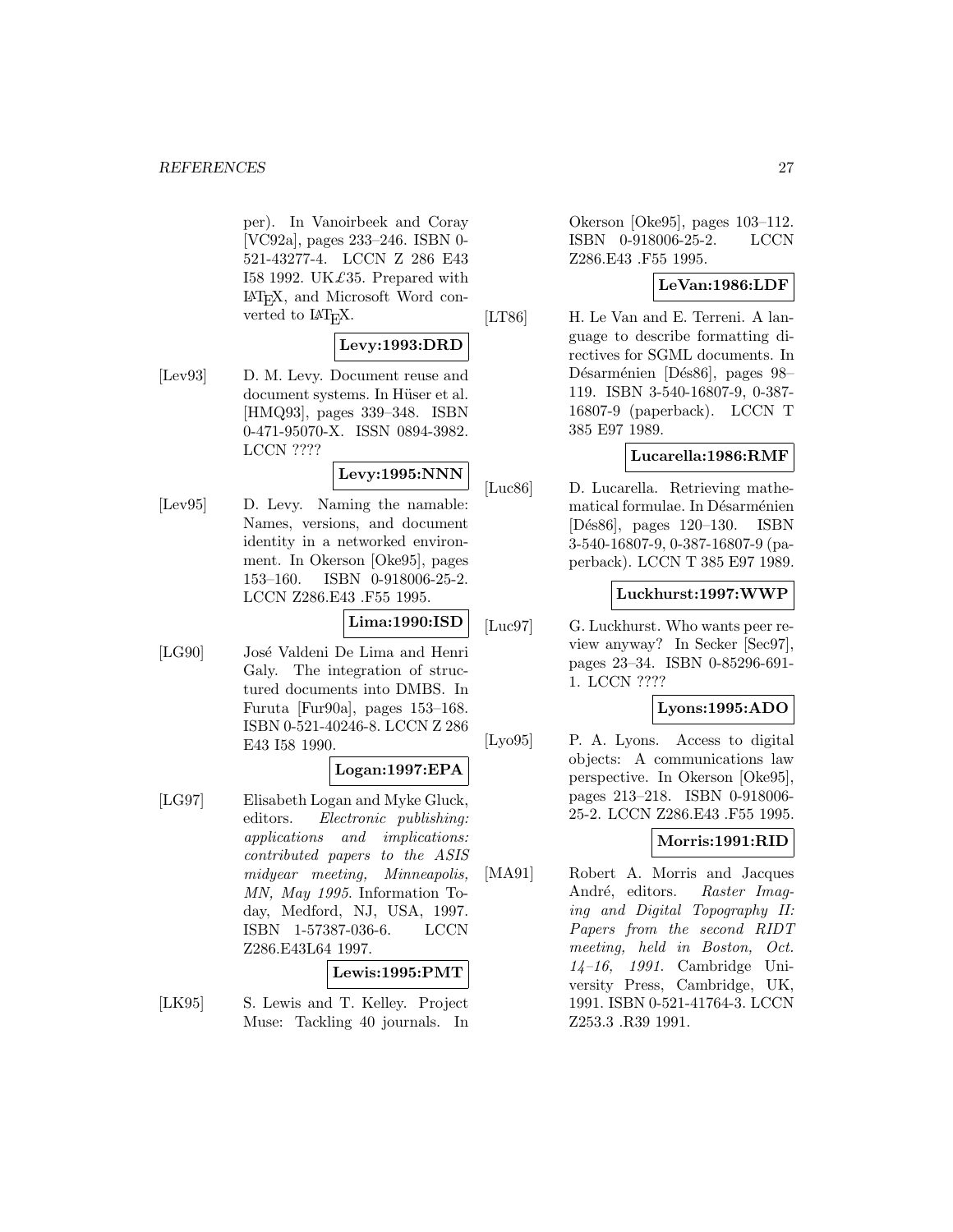#### *REFERENCES* 28

# **Maag:1989:SIB**

[Maa89] B. Maag. Shape investigation with bitmapped characters. In André and Hersch [AH89], pages 180–187. ISBN 0-521-37490-1. LCCN Z253.3 .R37 1989.

## **MacKay:1991:LPQ**

[Mac91] Pierre A. MacKay. Looking at the pixels: Quality control for 300 dpi laser printer fonts, especially METAFONTs. In Morris and André [MA91], pages 205– 215. ISBN 0-521-41764-3. LCCN Z253.3 .R39 1991.

#### **MacLachlan:1997:LTR**

[Mac97] L. MacLachlan. Libraries: Turmoil and renaissance. In Secker [Sec97], pages 35–40. ISBN 0- 85296-691-1. LCCN ????

#### **McQueen:1993:IPF**

[MB93] C. D. McQueen and R. G. Beausoleil. Infinifont: a parametric font generation system. In André et al. [AGS93], pages 117–132. ISBN 0-471-94823-3. ISSN 0894- 3982. LCCN Z250.7.

#### **Morris:1993:CEL**

[MBM93] R. A. Morris, E. M. Blachman, and C. Meyer. A constraint-based editor for linguistic scholars. In Hüser et al. [HMQ93], pages  $349-$ 360. ISBN 0-471-95070-X. ISSN 0894-3982. LCCN ????

### **McLean:1993:PSI**

[McL93] N. McLean. Provision of scholarly information: The economics of supply and demand. In Anonymous [Ano93g], pages 94– 97. ISSN 0004-9670.

## **McMillan:1995:SCP**

[McM95] G. McMillan. Scholarly communications project: Publishers and libraries. In Okerson [Oke95], pages 135–146. ISBN 0-918006- 25-2. LCCN Z286.E43 .F55 1995.

## **McNicol:1993:APF**

[McN93] D. McNicol. An administrator's perspective on funding the electronic library. In Anonymous [Ano93g], pages 108–111. ISSN 0004-9670.

### **Matylonek:1997:HEP**

[MGLD97] J. C. Matylonek, J. L. Green, E. Liss, and A. Duncan. Hort-Base: An example of professional societies' roles in electronic information systems. In Logan and Gluck [LG97], pages 95– 106. ISBN 1-57387-036-6. LCCN Z286.E43L64 1997.

### **Murata:1992:FHS**

[MH92] Makoto Murata and Koichi Hayashi. Formatter hierarchy for structured documents. In Vanoirbeek and Coray [VC92a], pages 77–94. ISBN 0-521-43277- 4. LCCN Z 286 E43 I58 1992. UK $\pounds$ 35. Prepared with LAT<sub>E</sub>X, and Microsoft Word converted to <sup>L</sup>aTEX.

### **Moehr:1993:C**

[MH93] W. Moehr and C. Hueser. Colophon. In Hüser et al. [HMQ93], pages 519–520. ISBN 0-471-95070-X. ISSN 0894-3982. LCCN ????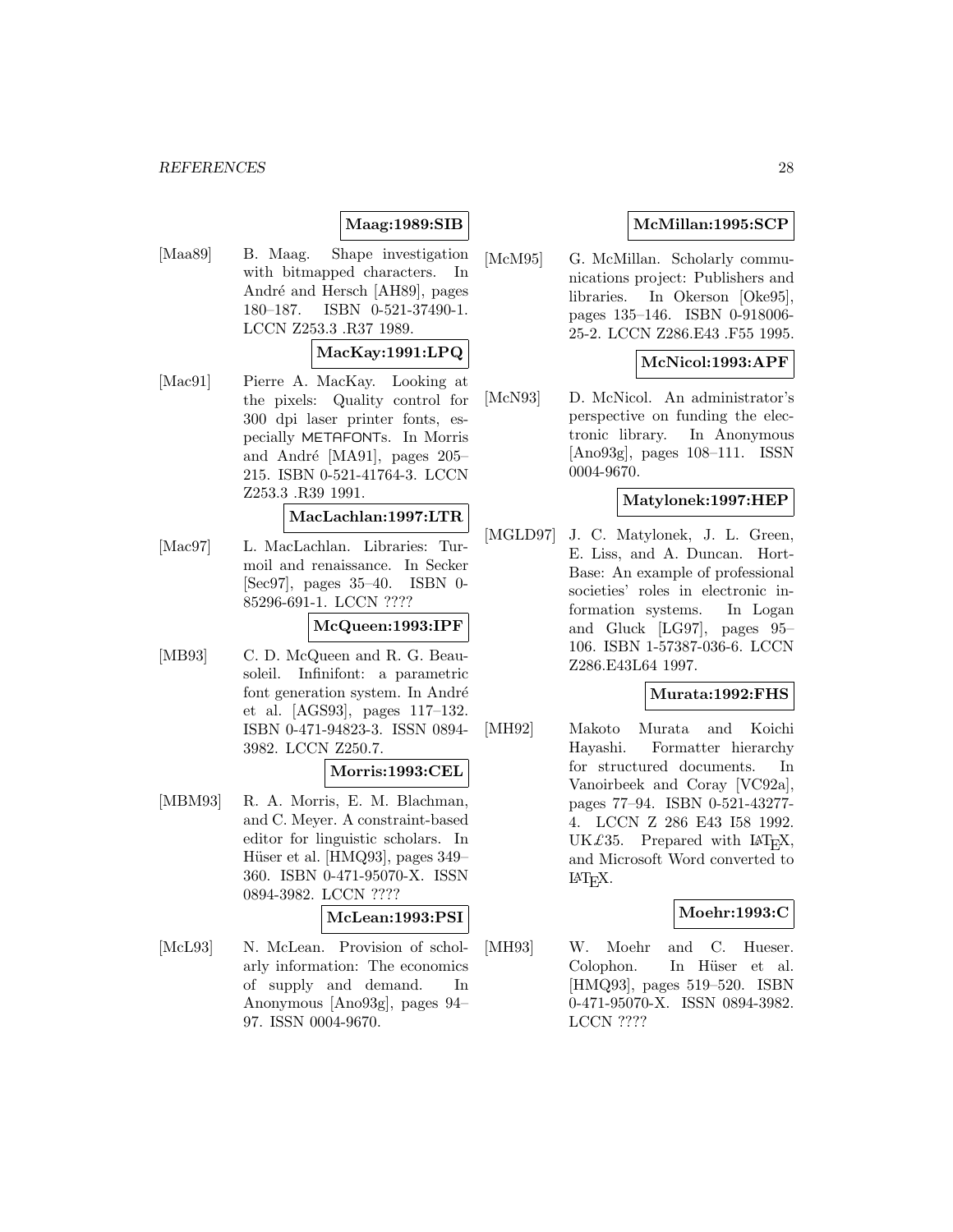#### **Midwinter:1997:SUW**

[Mid97] J. Midwinter. Strategies for the user — what are computers good for? or why do we still have paper? In Secker [Sec97], pages 65– 74. ISBN 0-85296-691-1. LCCN ????

#### **Macleod:1992:FDS**

[MNBH92] Ian A. Macleod, Brent Nordin, David T. Barnard, and Doug Hamilton. A framework for developing SGML applications. In Vanoirbeek and Coray [VC92a], pages 53–63. ISBN 0-521-43277- 4. LCCN Z 286 E43 I58 1992. UK $\pounds$ 35. Prepared with LAT<sub>E</sub>X, and Microsoft Word converted to  $\text{LAT}$ <sub>EX</sub>.

#### **Mittelbach:1992:PQH**

[MR92] Frank Mittelbach and Chris Rowley. The pursuit of quality: How can automated typesetting achieve the highest standards of craft typography? In Vanoirbeek and Coray [VC92a], pages 261– 273. ISBN 0-521-43277-4. LCCN Z 286 E43 I58 1992. UK£35. Prepared with LAT<sub>E</sub>X, and Microsoft Word converted to LAT<sub>E</sub>X.

## **Moon:1990:CFT**

[MS90] Y. S. Moon and T. Y. Shin. Chinese fonts and their digitization. In Furuta [Fur90a], pages 235– 248. ISBN 0-521-40246-8. LCCN Z 286 E43 I58 1990.

#### **Munson:1995:NPL**

[Mun95] E. V. Munson. A new presentation language for structured documents. In Brown et al.

[BBKF95], pages 125–138. ISSN 0894-3982.

#### **Mitsa:1991:CEH**

[MUP91] Theophano Mitsa, Robert Ulichney, and Kevin J. Parker. The construction and evaluation of halftone patterns with manipulated power spectra. In Morris and André [MA91], pages  $90-$ 97. ISBN 0-521-41764-3. LCCN Z253.3 .R39 1991.

#### **Mylonas:1993:PP**

[Myl93] E. Mylonas. The Perseus Project. In Okerson [Oke93], pages 81– 88. ISBN 0-918006-61-9. LCCN Z286.E43 S36 1993.

### **Naiman:1991:CSN**

[Nai91] Avi C. Naiman. CRT spatial non-linearities and luminance linearization. In Morris and André [MA91], pages 43–53. ISBN 0- 521-41764-3. LCCN Z253.3 .R39 1991.

#### **Nanard:1989:AAM**

[NN89] M. Nanard and J. Nanard. An anti-aliasing method for low resolution fonts based on font structure. In André and Hersch [AH89], pages 111–122. ISBN 0- 521-37490-1. LCCN Z253.3 .R37 1989.

#### **Nanard:1989:DAF**

[NNGP89] M. Nanard, J. Nanard, M. Gandara, and N. Porte. Declarative approach for font design by incremental learning. In André and Hersch [AH89], pages 71– 82. ISBN 0-521-37490-1. LCCN Z253.3 .R37 1989.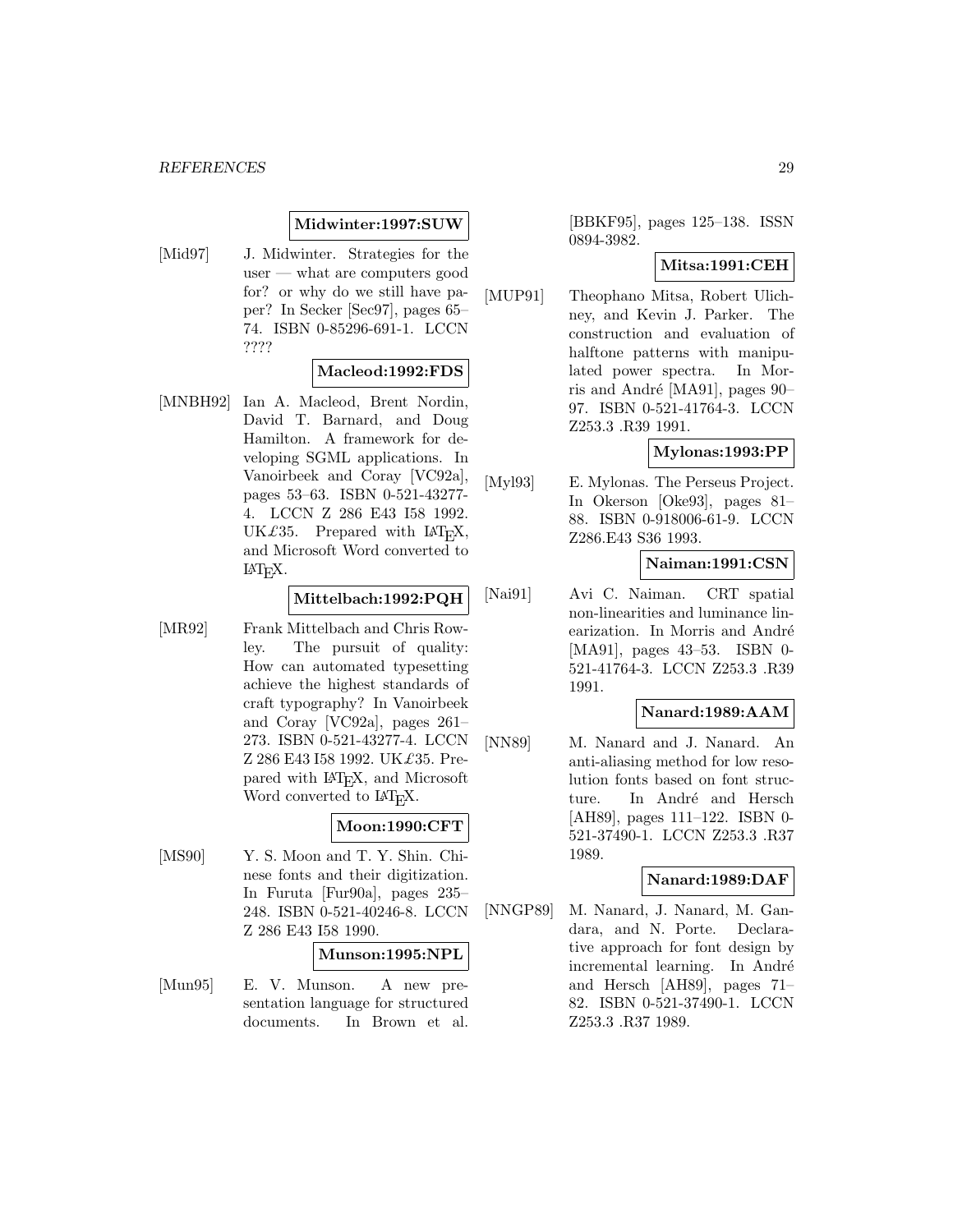## **Noordzij:1991:SS**

[Noo91] Gerrit Noordzij. The shape of the stroke. In Morris and André [MA91], pages 34–42. ISBN 0- 521-41764-3. LCCN Z253.3 .R39 1991.

#### **Oakley:1993:CEP**

[Oak93] R. L. Oakley. Copyright and electronic publishing. In Okerson [Oke93], pages 91–100. ISBN 0-918006-61-9. LCCN Z286.E43 S36 1993.

#### **ODonnell:1993:TPT**

[O'D93] J. J. O'Donnell. Time present and time past; an introduction to the symposium. In Okerson [Oke93], pages 1–4. ISBN 0-918006-61-9. LCCN Z286.E43 S36 1993.

### **Okerson:1993:SPE**

- [Oke93] Anne Okerson, editor. Scholarly publishing on the electronic networks: the new generation: visions and opportunities in notfor-profit publishing: proceedings of the second symposium, December 5–8, 1992, the Washington Vista Hotel, Washington, DC, USA. Office of Scientific and Academic Publishing, Association of Research Libraries, Washington, DC, USA, 1993. ISBN 0-918006- 61-9. LCCN Z286.E43 S36 1993. **Okerson:1995:FPP**
- [Oke95] Anne Okerson, editor. Filling the pipeline and paying the piper: proceedings of the fourth symposium, November 5–7, 1994, the Washington Vista Hotel, Washington, DC. Association of Research Libraries, Washington, DC

20036, USA, 1995. ISBN 0- 918006-25-2. LCCN Z286.E43 .F55 1995.

### **Ou:1989:FGA**

[OO89] C. Ou and Y. Ohno. Font generation algorithms for Kanji characters. In André and Hersch [AH89], pages 123–133. ISBN 0- 521-37490-1. LCCN Z253.3 .R37 1989.

### **Owens:1993:ETS**

[Owe93] E. Owens. Electronic text and scholarly publishers: How and why? In Okerson [Oke93], pages 65–72. ISBN 0-918006-61- 9. LCCN Z286.E43 S36 1993.

# **Perelman:1995:KSA**

[Per95] L. J. Perelman. KEYNOTE: Is school out? is academic publishing out? In Okerson [Oke95], pages 15–26. ISBN 0-918006-25- 2. LCCN Z286.E43 .F55 1995.

#### **Petersen:1986:TDF**

[Pet86] H. W. Petersen. The T<sub>E</sub>X document factory in a university environment: process model, implementation steps, experiences. In Désarménien [Dés86], pages 136– 144. ISBN 3-540-16807-9, 0-387- 16807-9 (paperback). LCCN T 385 E97 1989.

### **Penny:1986:ITE**

[PH86] P. Penny and J. L. Henriot. Integrating TEX in an EDDS with very high resolution capabilities. In Désarménien [Dés86], pages 131–135. ISBN 3-540-16807-9, 0- 387-16807-9 (paperback). LCCN T 385 E97 1989.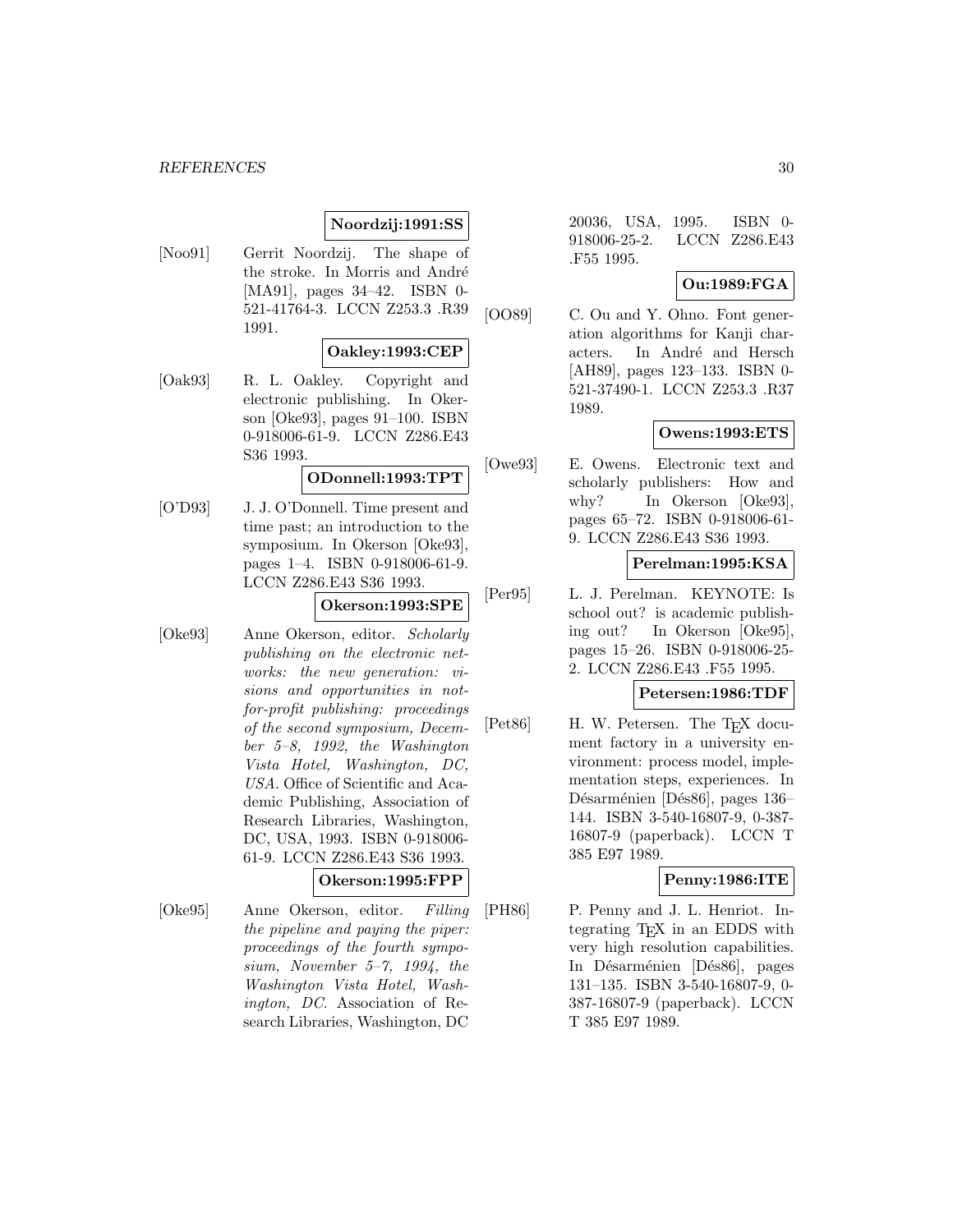#### *REFERENCES* 31

# **Pitti:1995:BFA**

[Pit95] D. V. Pitti. The Berkeley Finding Aids Project; standards in navigation. In Okerson [Oke95], pages 161–166. ISBN 0-918006- 25-2. LCCN Z286.E43 .F55 1995.

#### **Porter:1992:DRS**

[PR92] Gilbert B. Porter, III and Emil V. Rainero. Document reconstruction: A system for recovering document structure from layout. In Vanoirbeek and Coray [VC92a], pages 127–141. ISBN 0-521- 43277-4. LCCN Z 286 E43 I58 1992. UK£35. Prepared with LaTEX, and Microsoft Word converted to  $\text{LAT}$ <sub>EX</sub>.

### **Quint:1990:TDE**

[QNA90] Vincent Quint, Marc Nanard, and Jacques André. Towards document engineering. In Furuta [Fur90a], pages 17–29. ISBN 0- 521-40246-8. LCCN Z 286 E43 I58 1990.

#### **Quint:1986:GIE**

[QVB86] V. Quint, I. Vatton, and H. Bedor. GRIF: An interactive environment for T<sub>E</sub>X. In Désarménien [Dés86], pages 145– 158. ISBN 3-540-16807-9, 0-387- 16807-9 (paperback). LCCN T 385 E97 1989.

## **Richy:1995:TSS**

[RA95] H. Richy and J. Andre. Typographic sheets and structured documents. In Brown et al. [BBKF95], pages 81–94. ISSN 0894-3982.

## **Richy:1992:MSS**

[RFP92] Hélène Richy, Patrice Frison, and Eric Picheral. Multilingual stringto-string correction in Grif, a structured editor. In Vanoirbeek and Coray [VC92a], pages 183– 198. ISBN 0-521-43277-4. LCCN Z 286 E43 I58 1992. UK£35. Prepared with LAT<sub>E</sub>X, and Microsoft Word converted to LAT<sub>E</sub>X.

### **Rossiter:1990:SWD**

[RH90] B. N. Rossiter and M. A. Heather. Strengths and weaknesses of database models for textual documents. In Furuta [Fur90a], pages 125–138. ISBN 0-521-40246-8. LCCN Z 286 E43 I58 1990.

#### **Rostek:1993:WWS**

[RMF93] L. Rostek, W. Moehr, and D. H. Fischer. Weaving a web: The structure and creation of an object network representing an electronic reference work. In Hüser et al. [HMQ93], pages 495–506. ISBN 0-471-95070-X. ISSN 0894- 3982. LCCN ????

#### **Rodgers:1995:SSP**

[Rod95] D. L. Rodgers. Scientific scholarly publishing: A draft proposal. In Okerson [Oke95], pages 179– 182. ISBN 0-918006-25-2. LCCN Z286.E43 .F55 1995.

#### **Rohrich:1986:AMT**

[Roh86] J. Rohrich. Abstract markup in TEX. In Désarménien [Dés86],<br>pages 159–160. ISBN 3-540pages  $159-160$ . 16807-9, 0-387-16807-9 (paperback). LCCN T 385 E97 1989.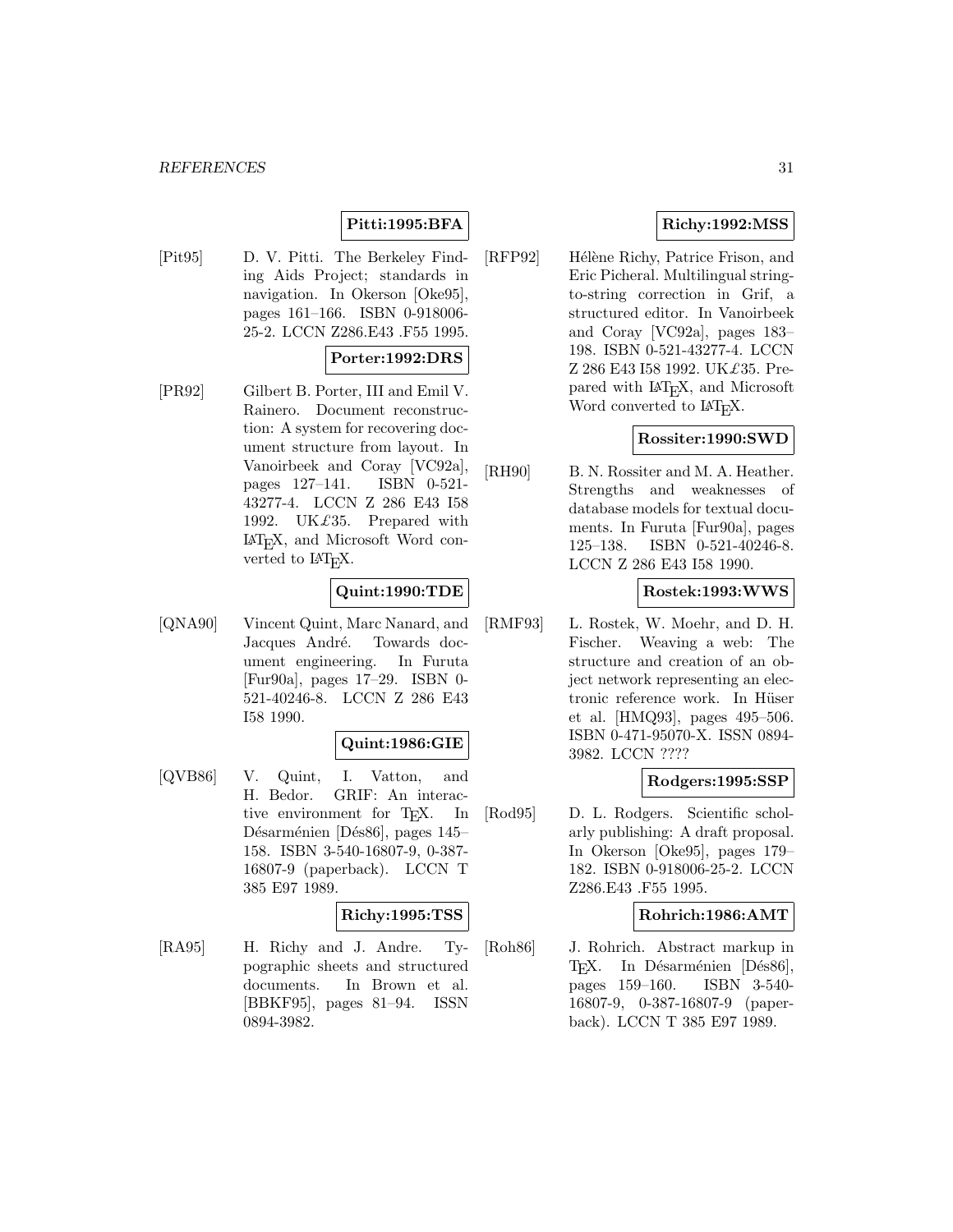### **Rosenberg:1991:LCM**

[Ros91] Charles Rosenberg. A low complexity method of compressing Kanji font bitmaps. In Morris and André [MA91], pages  $137-$ 146. ISBN 0-521-41764-3. LCCN Z253.3 .R39 1991.

### **Rous:1993:EPF**

[Rou93] B. Rous. Electronic publishing; A five-year plan. In Okerson [Oke93], pages 29–42. ISBN 0- 918006-61-9. LCCN Z286.E43 S36 1993.

### **Rubinsky:1993:ETD**

[Rub93] Y. Rubinsky. Electronic texts the day after tomorrow. In Okerson [Oke93], pages 5–14. ISBN 0-918006-61-9. LCCN Z286.E43 S36 1993.

### **Roisin:1993:MLP**

[RV93] C. Roisin and I. Vatton. Merging logical and physical structures in documents. In Hüser et al. [HMQ93], pages 327–338. ISBN 0-471-95070-X. ISSN 0894-3982. LCCN ????

# **Salton:1992:ADC**

[SAB92] Gerard Salton, James Allan, and Chris Buckley. Automatic determination of content relationships in natural-language texts. In Vanoirbeek and Coray [VC92a], pages 165–181. ISBN 0-521- 43277-4. LCCN Z 286 E43 I58 1992. UK£35. Prepared with LaTEX, and Microsoft Word converted to  $\text{LAT}$ <sub>F</sub>X.

### **Sampson:1997:CWI**

[Sam97] P. Sampson. Copyright — will it help or hinder. In Secker [Sec97], pages 51–58. ISBN 0-85296-691- 1. LCCN ????

#### **Scheermesser:1993:DHT**

[SB93] T. Scheermesser and O. Bryngdahl. Digital halftoning with texture control. In André et al. [AGS93], pages 207–212. ISBN 0-471-94823-3. ISSN 0894-3982. LCCN Z250.7.

## **Smith:1995:TSB**

[SB95] P. N. Smith and D. F. Brailsford. Towards structured, block-based PDF. In Brown et al. [BBKF95], pages 153–166. ISSN 0894-3982.

#### **Smith:1993:JPA**

[SBEH93] P. N. Smith, D. F. Brailsford, D. R. Evans, and L. Harrison. Journal publishing with Acrobat: the CAJUN Project. In Hüser et al. [HMQ93], pages 481–494. ISBN 0-471-95070-X. ISSN 0894- 3982. LCCN ????

#### **Seaman:1993:ETC**

[Sea93] D. Seaman. The Electronic Text Center; on-line archive of electronic texts at the University of Virginia libraries. In Okerson [Oke93], pages 101–106. ISBN 0-918006-61-9. LCCN Z286.E43 S36 1993.

#### **Seaman:1995:CPS**

[Sea95] D. Seaman. Campus publishing in standardized electronic formats — HTML and TEI. In Okerson [Oke95], pages 93–102. ISBN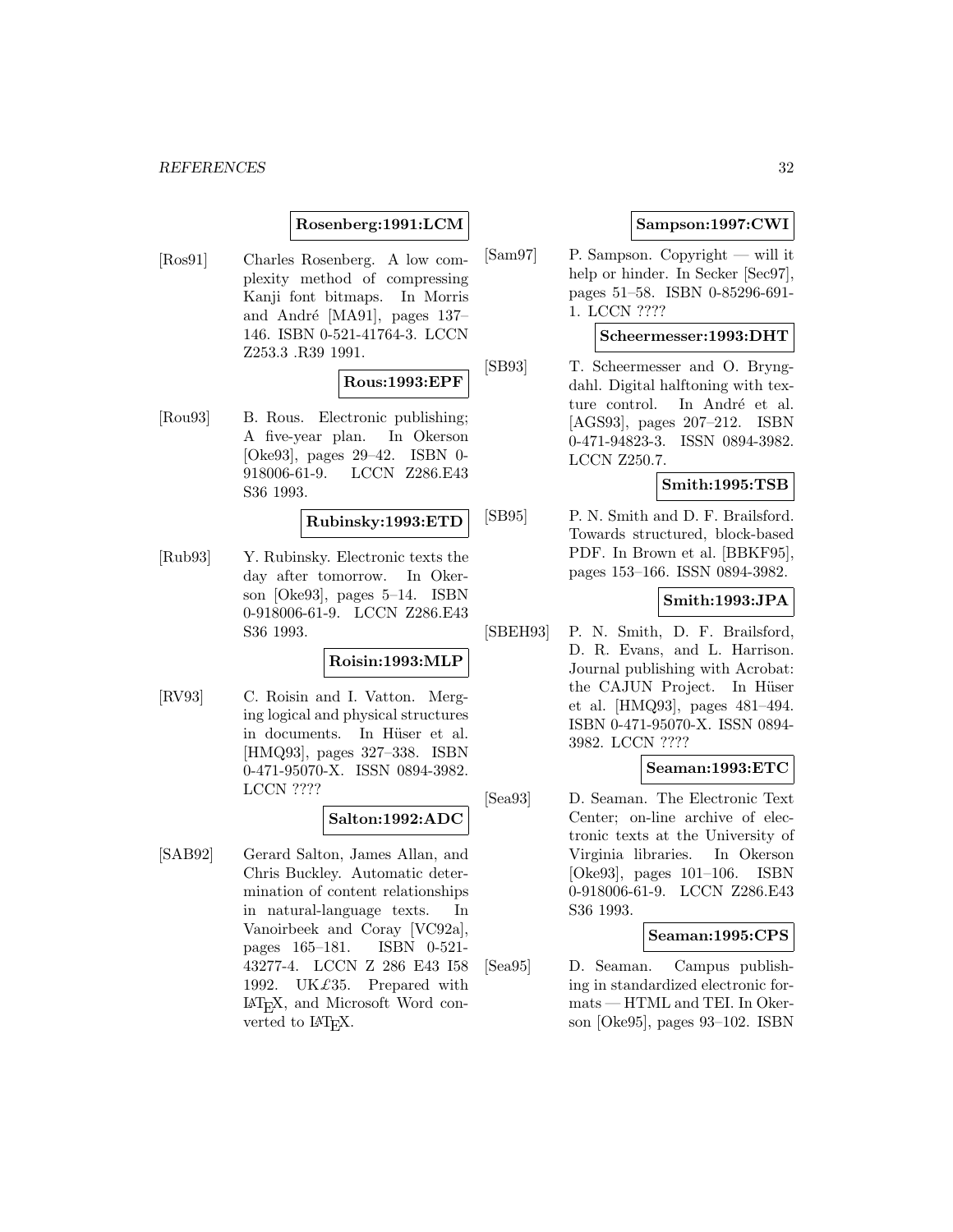0-918006-25-2. LCCN Z286.E43 .F55 1995.

### **Secker:1997:EPH**

[Sec97] Philip Secker, editor. Electronic publishing: how will it work?: edited proceedings of a forum held on 13 May 1997, organised by the Institution of Electrical Engineers as part of the Engineering Council 20/20 Vision Programme, Communications theme. IEE, London, UK, 1997. ISBN 0- 85296-691-1. LCCN ????

### **Seitter:1995:FSO**

[Sei95] K. Seitter. Five societies: One journal project. In Okerson [Oke95], pages 147–152. ISBN 0-918006-25-2. LCCN Z286.E43 .F55 1995.

### **Sennhauser:1993:IRA**

[Sen93] R. Sennhauser. Improving the recognition accuracy of text recognition systems using typographical constraints. In André et al. [AGS93], pages 273–282. ISBN 0-471-94823-3. ISSN 0894- 3982. LCCN Z250.7.

### **Suellow:1993:MFI**

[SGBOP93] K. Suellow, I. Gabel-Becker, M. Ockenfeld, and W. Putz. MultiMedia forum: an interactive online journal. In Hüser et al. [HMQ93], pages 413–422. ISBN 0-471-95070-X. ISSN 0894-3982. LCCN ????

### **Stephen:1993:CEC**

[SH93] T. Stephen and T. M. Harrison. Comserve: An electronic community for communication scholars.

In Okerson [Oke93], pages 53– 58. ISBN 0-918006-61-9. LCCN Z286.E43 S36 1993.

## **Shipp:1993:WAO**

[Shi93] J. Shipp. The way ahead: Outcomes of the Changes in scholarly communication patterns conference, Canberra, 14–16 April 1993. In Anonymous [Ano93g], pages 84–88. ISSN 0004-9670.

### **Shaw:1996:EPS**

[SM96] Dennis Shaw and Howard Moore, editors. Electronic publishing in science: proceedings of the Joint ICSU Press/Unesco Expert Conference: February 1996, Paris, France, volume 9(4) of Learned Publishing. Association of Learned and Professional Society Publishers and Unesco, Hatfield, Herts, UK, 1996. ISBN 0-930357-37-X. ISSN 0953-1513. LCCN ????

# **Story:1993:RIE**

[SOFS93] G. A. Story, L. O'Gorman, D. Fox, and L. Schaper. The RightPages image-based electronic library for alerting and browsing (reprinted by permission of IEEE, Computer, September 1992). In Okerson [Oke93], pages 123–132. ISBN 0-918006- 61-9. LCCN Z286.E43 S36 1993.

### **Solomon:1993:SNJ**

[Sol93] D. L. Solomon. Starting a new journal in statistics education. In Okerson [Oke93], pages 19– 28. ISBN 0-918006-61-9. LCCN Z286.E43 S36 1993.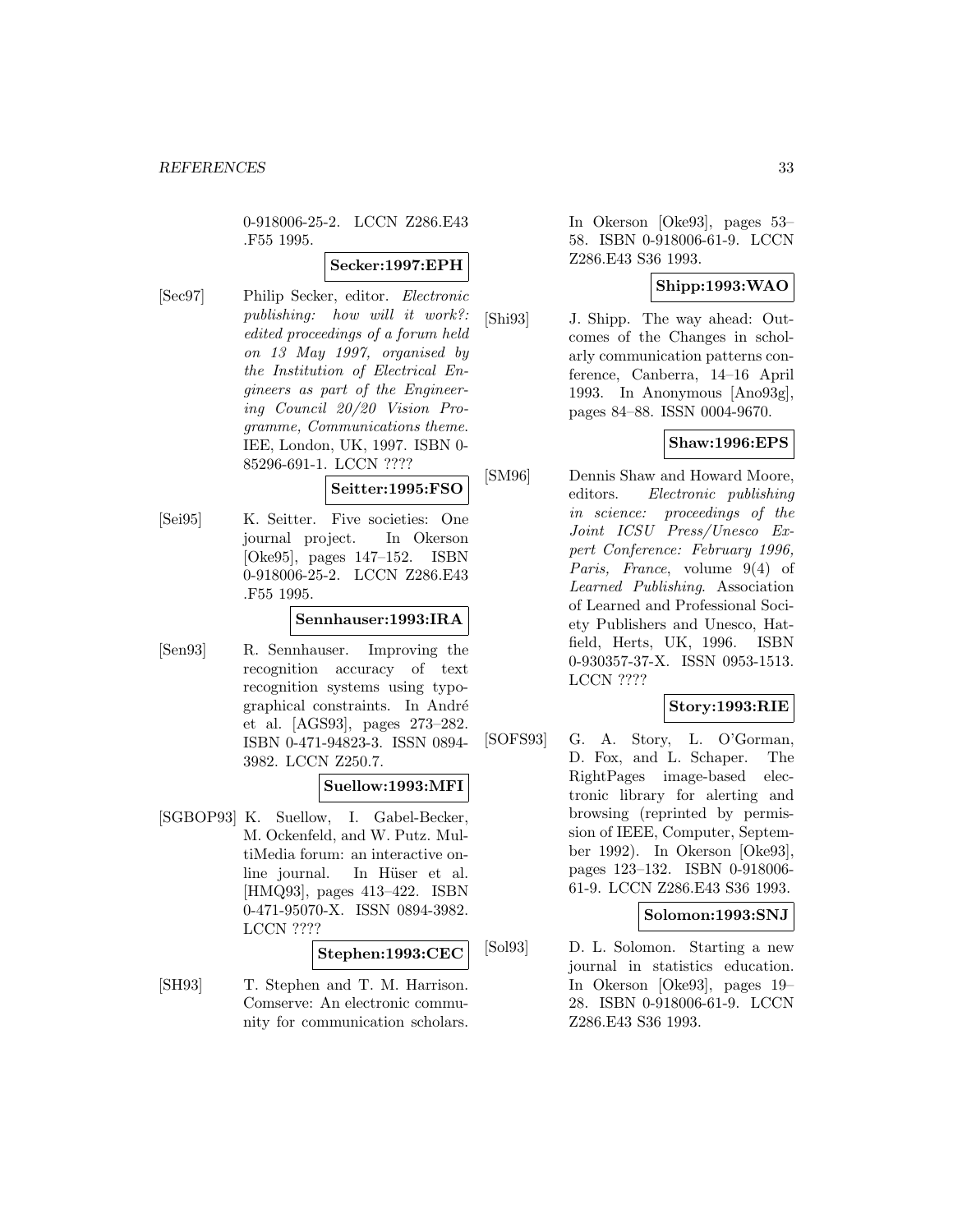# **Southall:1986:DNT**

[Sou86] Richard Southall. Designing a new typeface with METAFONT. In Désarménien [Dés86], pages 161–179. ISBN 3-540-16807-9, 0- 387-16807-9 (paperback). LCCN T 385 E97 1989.

## **Southall:1991:CDT**

[Sou91] Richard Southall. Character description techniques in type manufacture. In Morris and André [MA91], pages 16–27. ISBN 0- 521-41764-3. LCCN Z253.3 .R39 1991.

#### **Southall:1992:PRR**

[Sou92] Richard Southall. Presentation rules and rules of composition in the formatting of complex text. In Vanoirbeek and Coray [VC92a], pages 275–290. ISBN 0-521- 43277-4. LCCN Z 286 E43 I58 1992. UK $£35$ . Prepared with LaTEX, and Microsoft Word converted to  $\text{LFT}_F X$ .

### **Southwick:1995:UGI**

[Sou95] T. Southwick. The U.S. Government's interest in copyright and fair use (Executive Summary of the Report of the NII Working Group on Intellectual Property Rights). In Okerson [Oke95], pages 189–194. ISBN 0-918006- 25-2. LCCN Z286.E43 .F55 1995.

#### **Spender:1993:IPR**

[Spe93] L. Spender. Intellectual property rights in an electronic age. In Anonymous [Ano93g], pages 101– 103. ISSN 0004-9670.

# **Spitz:1990:RPM**

[Spi90] A. Lawrence Spitz. Recognition processing for multilingual document. In Furuta [Fur90a], pages 193–205. ISBN 0-521-40246-8. LCCN Z 286 E43 I58 1990.

### **Spink:1997:UBR**

[SS97] A. Spink and L. Schamber. Use of book reviews by scholars: Implications for electronic publishing. In Logan and Gluck [LG97], pages 113–130. ISBN 1-57387- 036-6. LCCN Z286.E43L64 1997.

### **Stamm:1993:DRI**

[Sta93a] B. Stamm. Dynamic regularisation of intelligent outline fonts. In André et al. [AGS93], pages 219– 230. ISBN 0-471-94823-3. ISSN 0894-3982. LCCN Z250.7.

# **Stamm:1993:OEF**

[Sta93b] B. Stamm. Object-orientation and extensibility in a font-scaler. In André et al. [AGS93], pages 159–170. ISBN 0-471-94823-3. ISSN 0894-3982. LCCN Z250.7.

#### **Semenzato:1992:ALT**

[SW92] Luigi Semenzato and Edward Wang. Aleph: A language for typesetting. In Vanoirbeek and Coray [VC92a], pages 65–75. ISBN 0-521-43277-4. LCCN Z 286 E43 I58 1992. UK£35. Prepared with LAT<sub>E</sub>X, and Microsoft Word converted to  $IAT$ <sub>E</sub>X.

### **Shepherd:1997:EN**

[SWB97] M. A. Shepherd, C. R. Watters, and F. J. Burkowski. Electronic news. In Logan and Gluck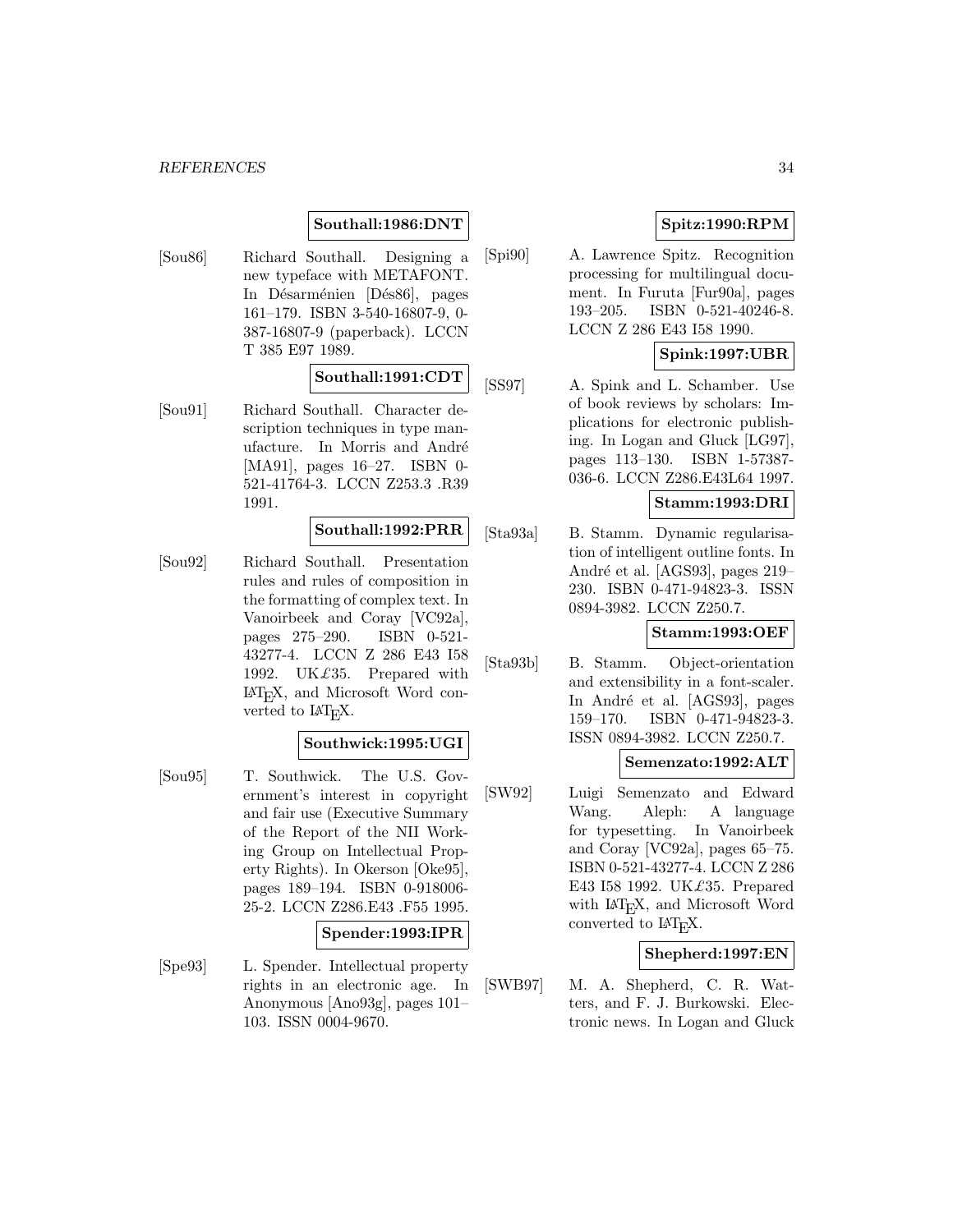[LG97], pages 67–80. ISBN 1- 57387-036-6. LCCN Z286.E43L64 1997.

### **Tamari:1989:DHF**

[Tam89] I. J. Tamari. Digitalisation of hebrew fonts, or: Some evolutional evaluations. In André and Hersch [AH89], pages 188–197. ISBN 0- 521-37490-1. LCCN Z253.3 .R37 1989.

# **Tamari:1991:DLR**

[Tam91] Ittai Tamari. Decipherability, legibility and readability of modern Hebrew typefaces. In Morris and André [MA91], pages  $128-$ 136. ISBN 0-521-41764-3. LCCN Z253.3 .R39 1991.

### **Tattersall:1992:MCT**

[TC92] Colin Tattersall and Andrew J. Cole. Modelling the content of technical documentation. In Vanoirbeek and Coray [VC92a], pages 223–232. ISBN 0-521- 43277-4. LCCN Z 286 E43 I58 1992. UK $£35$ . Prepared with LaTEX, and Microsoft Word converted to  $\text{LAT}$ <sub>EX</sub>.

### **Tavakoli:1992:NMF**

[TR92] Nassrin Tavakoli and Alan Ray. A new method for full-text retrieval. In Vanoirbeek and Coray [VC92a], pages 153–163. ISBN 0- 521-43277-4. LCCN Z 286 E43 I58 1992. UK $\pounds$ 35. Prepared with LaTEX, and Microsoft Word converted to  $\text{LAT}$ <sub>EX</sub>.

## **Uchio:1989:MNA**

[UHST89] F. Uchio, T. Higuchi, H. Sanada, and Y. Tezuka. A method of normalizing appearance size of brush-written Chinese characters. In André and Hersch [AH89], pages 144–153. ISBN 0-521- 37490-1. LCCN Z253.3 .R37 1989.

### **vanVliet:1988:DMT**

[van88] J. C. van Vliet, editor. Document Manipulation and Typography. Proceedings of the International Conference on Electronic Publishing, Document Manipulation and Typography, Nice (France), April 20–22, 1988. Cambridge University Press, Cambridge, UK, 1988. ISBN 0-521-36294-6. LCCN Z286.E43 I571 1988. US\$47.50.

### **Vanoirbeek:1992:FST**

[Van92] Christine Vanoirbeek. Formatting structured tables (invited paper). In Vanoirbeek and Coray [VC92a], pages 291–309. ISBN 0- 521-43277-4. LCCN Z 286 E43 I58 1992. UK $\pounds$ 35. Prepared with LaTEX, and Microsoft Word converted to LAT<sub>E</sub>X.

### **VanSteenberg:1993:SEE**

[Van93] M. E. Van Steenberg. STE-LAR: An experiment in the electronic distribution of astronomical literature. In Okerson [Oke93], pages 43–52. ISBN 0-918006-61- 9. LCCN Z286.E43 S36 1993.

### **Vanoirbeek:1992:EPE**

[VC92a] C. Vanoirbeek and G. Coray, editors. EP92—Proceedings of Electronic Publishing, '92, International Conference on Electronic Publishing, Document Manipulation, and Typography, Swiss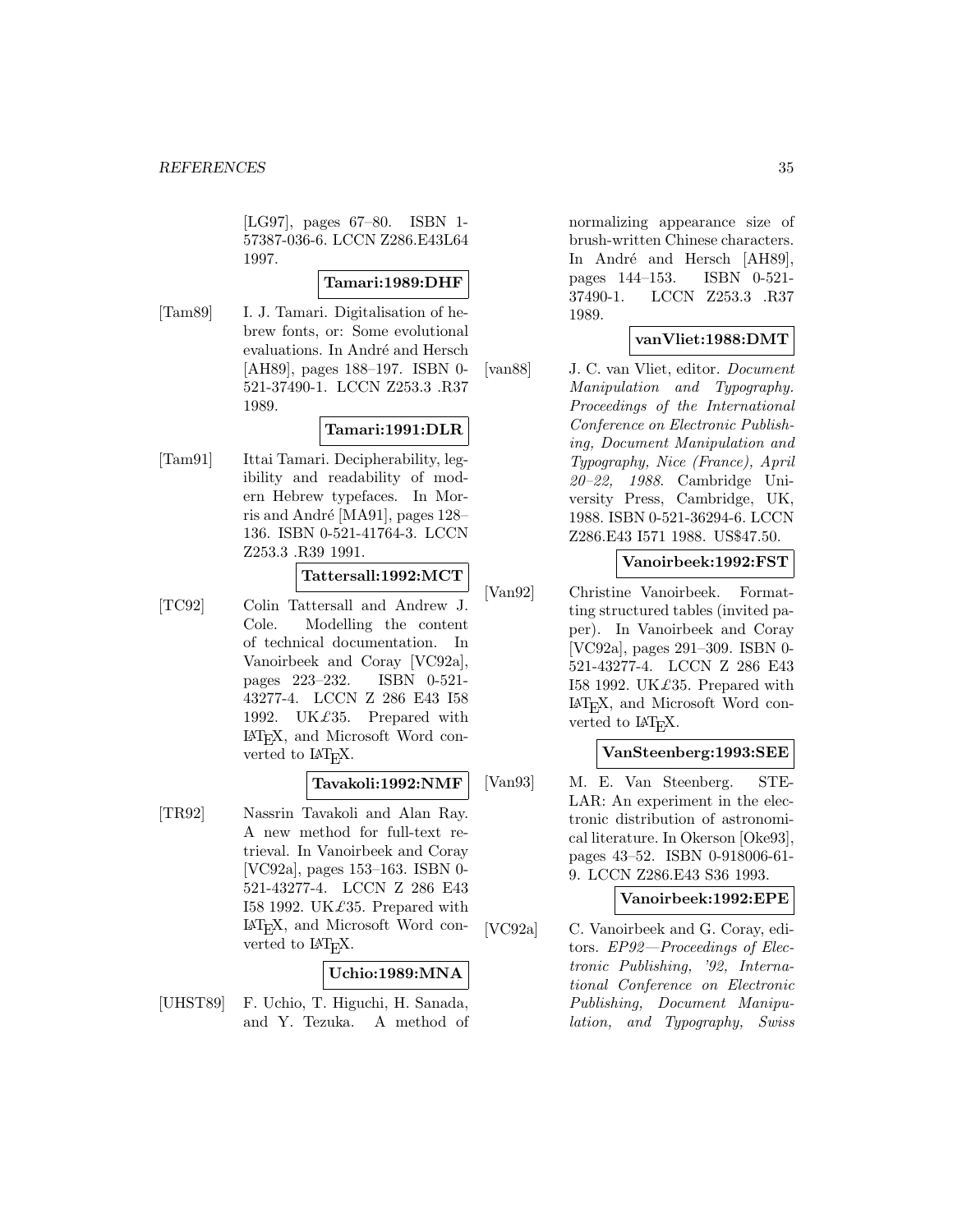Federal Institute of Technology, Lausanne, Switzerland, April 7- 10, 1992. Cambridge University Press, Cambridge, UK, 1992. ISBN 0-521-43277-4. LCCN Z 286 E43 I58 1992. UK£35. Prepared with IAT<sub>E</sub>X, and Microsoft Word converted to  $LAT$ <sub>EX</sub>.

# **Vanoirbeek:1992:C**

[VC92b] Christine Vanoirbeek and Giovanni Coray. Colophon. In Vanoirbeek and Coray [VC92a], pages 311–312. ISBN 0-521- 43277-4. LCCN Z 286 E43 I58 1992. UK£35. Prepared with LaTEX, and Microsoft Word converted to L<sup>AT</sup><sub>E</sub>X.

### **Vercoustre:1990:SEH**

[Ver90] Anne-Marie Vercoustre. Structured editing—hypertext approach: Cooperation and complementarity. In Furuta [Fur90a], pages 65–78. ISBN 0-521-40246- 8. LCCN Z 286 E43 I58 1990.

### **VanOssenbruggen:1995:WAS**

[VES95] J. Van Ossenbruggen, A. Eliens, and B. Schoenhage. Web applications and SGML. In Brown et al. [BBKF95], pages 51–62. ISSN 0894-3982.

### **Varian:1995:SFA**

[VM95] H. R. Varian and J. K. MacKie Mason. Some FAQs about usage-based pricing. In Okerson [Oke95], pages 77–86. ISBN 0-918006-25-2. LCCN Z286.E43 .F55 1995.

### **vanBlokland:1991:DAL**

[vv91] Erik van Blokland and Just van Rossum. Different approaches to lively outlines. In Morris and André [MA91], pages  $28-$ 33. ISBN 0-521-41764-3. LCCN Z253.3 .R39 1991.

# **Wolfman:1990:FLT**

[WB90] Anthony P. Wolfman and Daniel M. Berry. flo—A language for typesetting flowcharts. In Furuta [Fur90a], pages 93–106. ISBN 0- 521-40246-8. LCCN Z 286 E43 I58 1990.

### **Wonneberger:1986:VVT**

[Won86] R. Wonneberger. "verheissung und versprechen", a third generation approach to theological typesetting. In Désarménien [Dés86], pages 180–198. ISBN 3-540- 16807-9, 0-387-16807-9 (paperback). LCCN T 385 E97 1989.

# **Wuthrich:1989:FDA**

[WSG89] C. A. Wüthrich, P. Stucki, and A. Ghezal. A frequency domain analysis of square- and hexagonal- grid-based images. In André and Hersch [AH89], pages 261–270. ISBN 0-521-37490-1. LCCN Z253.3 .R37 1989.

### **Wang:1995:XTE**

[WW95] X. Wang and D. Wood. Xtable — A tabular editor and formatter. In Brown et al. [BBKF95], pages 167–180. ISSN 0894-3982.

# **Zapf:1993:AMH**

[Zap93] H. Zapf. About micro-typography and the hz-program. In André